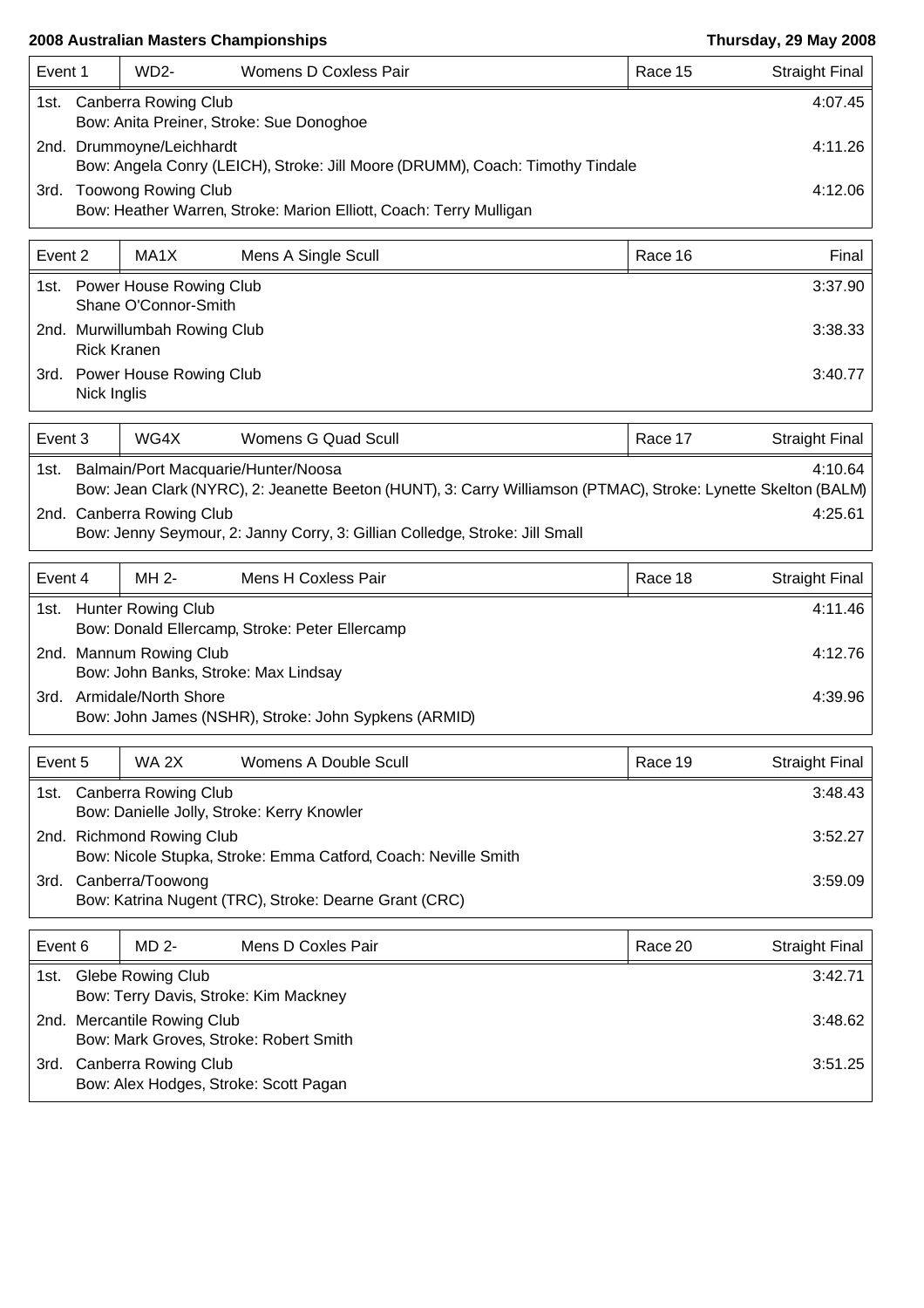### **2008 Australian Masters Championships Thursday, 29 May 2008**

| Event 7  | WC 2X                                                                                                    | Womens C Double Scull                                                                                                                                                                                                                                                                                                                                                                                                               | Race 21 | Final                 |  |  |
|----------|----------------------------------------------------------------------------------------------------------|-------------------------------------------------------------------------------------------------------------------------------------------------------------------------------------------------------------------------------------------------------------------------------------------------------------------------------------------------------------------------------------------------------------------------------------|---------|-----------------------|--|--|
|          | 3:46.11<br>1st. Commercial Rowing Club<br>Bow: Mary Fenn, Stroke: Alecia Thomasson, Coach: Bill Caldwell |                                                                                                                                                                                                                                                                                                                                                                                                                                     |         |                       |  |  |
|          | 2nd. Bunbury/ANA<br>3:47.69<br>Bow: Carol Sale (ANA), Stroke: Jennifer Bingham (BRC)                     |                                                                                                                                                                                                                                                                                                                                                                                                                                     |         |                       |  |  |
| 3rd.     | <b>Melbourne Rowing Club</b>                                                                             | Bow: Sue O'Connor, Stroke: Tanja Nishibata, Coach: John Reddaway                                                                                                                                                                                                                                                                                                                                                                    |         | 3:52.21               |  |  |
| Event 8  | MC <sub>4X</sub>                                                                                         | Mens C Quad Scull                                                                                                                                                                                                                                                                                                                                                                                                                   | Race 22 | <b>Straight Final</b> |  |  |
| 1st.     | Brisbane Water/Sydney/Glebe                                                                              | Bow: Greg Larkin (SYDNY), 2: Kenneth Major (GLEBE), 3: Charles Lloyd Jones (SYDNY), Stroke: David Cullen (BRISW)                                                                                                                                                                                                                                                                                                                    |         | 3:14.50               |  |  |
|          | 2nd. Canberra/Black Mountain<br>3rd. Canberra Rowing Club                                                | Bow: John Gasson (BMRC), 2: Stephen Trowell (BMRC), 3: Angus Reid (BMRC), Stroke: Lawrence Sandral (CRC)<br>Bow: Kim Fisher, 2: Duncan Blake, 3: Paul Philippa, Stroke: Tony Wilkes                                                                                                                                                                                                                                                 |         | 3:16.62<br>3:26.87    |  |  |
| Event 9  | WH4+                                                                                                     | Womens H Coxed Four                                                                                                                                                                                                                                                                                                                                                                                                                 | Race 23 | <b>Straight Final</b> |  |  |
| 1st.     | Noosa/Mannum/Leichhardt/Riverside<br>Cox: Lynette Skelton                                                | Bow: Elaine Guterres (RRC), 2: Margot Simington (LEICH), 3: Claire Banks (MRC), Stroke: Jean Clark (NYRC),                                                                                                                                                                                                                                                                                                                          |         | 5:24.87               |  |  |
| Event 11 | $M18+$                                                                                                   | Mens I Coxed Eight                                                                                                                                                                                                                                                                                                                                                                                                                  | Race 24 | <b>Straight Final</b> |  |  |
|          | Cox: Johan Lausberg                                                                                      | 5: Donald Gibb (BANKS), 6: Neville Howell (NRC), 7: James McKay (BANKS), Stroke: John Jopling (BANKS),<br>2nd. Black Mountain/Canberra/North Shore/Drummoyne<br>Bow: Robert Hammond (DRUMM), 2: Gerald Garrett (DRUMM), 3: Kenneth Griffin (DRUMM), 4: Michael Burgess (CRC),<br>5: Rodney Keable (NSHR), 6: John Simson (CRC), 7: Barrie Denny (CRC), Stroke: Alex Leitch (BMRC),<br>Cox: Jacqueline Marks, Coach: Beryl Crockford |         | 3:59.59               |  |  |
| Event 12 | $MB 8+$                                                                                                  | Mens B Coxed Eight                                                                                                                                                                                                                                                                                                                                                                                                                  | Race 25 | <b>Straight Final</b> |  |  |
|          | 1st. Power House Rowing Club<br>Cox: Nicole Grant                                                        | Bow: Alexander Inglis, 2: Andrew Kegele, 3: Peter Leahy, 4: Malcolm Glover,<br>5: Shane O'Connor-Smith, 6: Nick Inglis, 7: Andrew Holman, Stroke: Nicholas Hatjiandreou,                                                                                                                                                                                                                                                            |         | 3:00.34               |  |  |
|          | 2nd. Toowong Rowing Club                                                                                 | Bow: Bob Law, 2: Peter Schryver, 3: Ben Evers-Swindell, 4: Mark Mercer,<br>5: Adrian Howard, 6: Paul Taylor, 7: Peter Atkins, Stroke: Tristan Mott,<br>Cox: Mark Alexander, Coach: Keiran Dwyer                                                                                                                                                                                                                                     |         | 3:06.48               |  |  |
| Event 13 | $WF4+$                                                                                                   | Womens F Coxed Four                                                                                                                                                                                                                                                                                                                                                                                                                 | Race 26 |                       |  |  |
| 1st.     | <b>Toowong Rowing Club</b>                                                                               |                                                                                                                                                                                                                                                                                                                                                                                                                                     |         | <b>Straight Final</b> |  |  |
|          |                                                                                                          | Bow: Trish Carter, 2: Wendy Cavell, 3: Lynnette Brown, Stroke: Carol Watters,<br>Cox: Mark Alexander, Coach: Terry Mulligan                                                                                                                                                                                                                                                                                                         |         | 4:19.37               |  |  |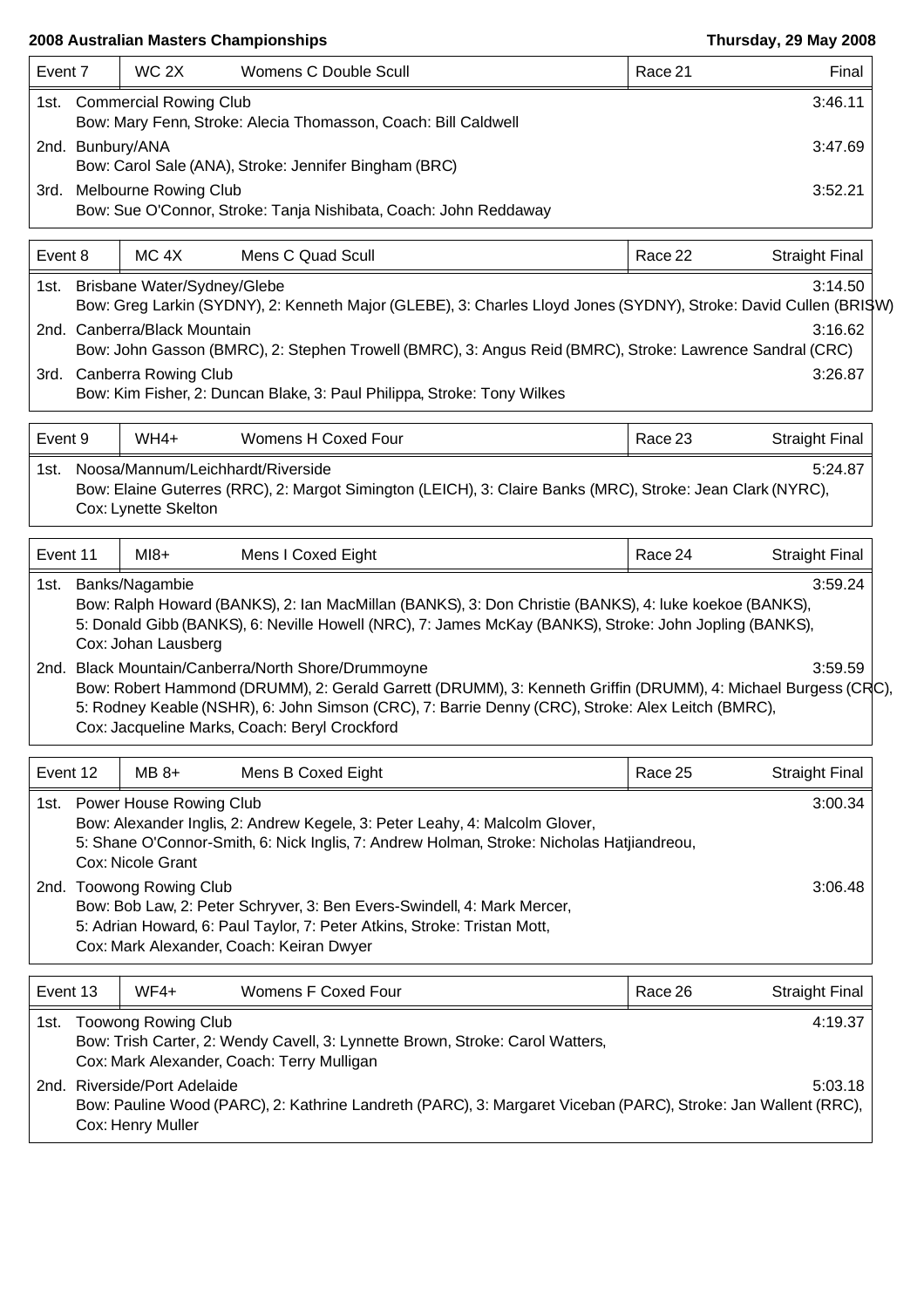### **2008 Australian Masters Championships Thursday, 29 May 2008**

| Event 14                  | WF4-                                                                                        | Womens F Coxless Four                                                                                                                                                                                                                                                                                                           | Race 27 | <b>Straight Final</b> |
|---------------------------|---------------------------------------------------------------------------------------------|---------------------------------------------------------------------------------------------------------------------------------------------------------------------------------------------------------------------------------------------------------------------------------------------------------------------------------|---------|-----------------------|
|                           | Coach: Phillip Titterton                                                                    | 1st. Sydney University Womens Rowing Club<br>Bow: Susan Tattersall, 2: Ann Tout, 3: Anne Titterton, Stroke: Mary Boland,                                                                                                                                                                                                        |         | 4:09.95               |
| Event 15                  | ME1X                                                                                        | Mens E Single Scull                                                                                                                                                                                                                                                                                                             | Race 28 | Final                 |
|                           | 1st. Australian National University<br><b>Peter Macartney</b>                               |                                                                                                                                                                                                                                                                                                                                 |         | 3:34.99               |
| Ian Luxford               | 2nd. University of Queensland                                                               |                                                                                                                                                                                                                                                                                                                                 |         | 3:42.22               |
|                           | 3rd. Mercantile Rowing Club<br>Stephen Mollard                                              |                                                                                                                                                                                                                                                                                                                                 |         | 3:42.89               |
| Event 16                  | WB 8+                                                                                       | Womens B Coxed Eight                                                                                                                                                                                                                                                                                                            | Race 29 | <b>Straight Final</b> |
|                           |                                                                                             | 1st. Drummoyne/Sydney University Womens/Sydney<br>Bow: Maria Rustja (DRUMM), 2: Kirsten Liljeqvist (SYDNY), 3: Emma MacArthur (SUWRC), 4: Phillipa Cumming (DRUMM),<br>5: Yasmine Finnegan (DRUMM), 6: Julie Sneddon (DRUMM), 7: Amanda Andrews (DRUMM), Stroke: Jill Moore (DRUMM),<br>Cox: Robert Wright, Coach: Steve Sherry |         | 3:34.81               |
|                           |                                                                                             | 2nd. Canberra/Black Mountain/Toowong/Power House<br>Bow: Suzanne Hartley (CRC), 2: Felicity Antill (CRC), 3: Sharyn Mackay (CRC), 4: Fleur Spriggs (PHRC),                                                                                                                                                                      |         | 3:38.39               |
|                           | 3rd. Yarra Yarra Rowing Club                                                                | 5: Katrina Nugent (TRC), 6: Suzanne Nermutova (BMRC), 7: Kerry Knowler (CRC), Stroke: Emma Southcott (CRC)                                                                                                                                                                                                                      |         | 3:55.48               |
|                           |                                                                                             | Bow: Virginia Mohr, 2: Christine Howgate, 3: Julia Butler, 4: Elisabeth Sutherland,<br>5: Susie Pringle, 6: Wendy Schumer, 7: Melinda Paulin, Stroke: Jenny Yann,<br>Cox: Hannah Sutherland, Coach: Neville Smith                                                                                                               |         |                       |
| Event 17                  | MJ1X                                                                                        | Mens J Single Scull                                                                                                                                                                                                                                                                                                             | Race 30 | <b>Straight Final</b> |
| 1st.<br><b>Dick Bales</b> | <b>Bairnsdale Rowing Club</b>                                                               |                                                                                                                                                                                                                                                                                                                                 |         | 5:14.81               |
| Event 18                  | MF8+                                                                                        | Mens F Coxed Eight                                                                                                                                                                                                                                                                                                              | Race 31 | <b>Straight Final</b> |
|                           | 1st. Banks/Melbourne/Mercantile                                                             |                                                                                                                                                                                                                                                                                                                                 |         | 3:11.28               |
|                           | Cox: William Webster                                                                        | Bow: Marinus Van Onselen (MRC), 2: Robert Blair (BANKS), 3: Dennis Millikan (BANKS), 4: Ray Dawson (MERC),<br>5: Paul Guest (BANKS), 6: Gavin Jenner (MRC), 7: Chris Shinners (BANKS), Stroke: Jim Lowe (BANKS),                                                                                                                |         |                       |
|                           | 2nd. Mosman Rowing Club<br>Bow: Peter Mayoh, 2: John May, 3: Will Liley, 4: Graeme Farrell, |                                                                                                                                                                                                                                                                                                                                 |         |                       |
|                           |                                                                                             | 5: John Struik, 6: Steve Gordon, 7: John Hardy, Stroke: Phillip Titterton                                                                                                                                                                                                                                                       |         | 3:11.80               |
| 3rd.                      | Cox: David England                                                                          | Melbourne University/Mercantile/Corio Bay<br>Bow: Jeff Sykes (CBRC), 2: Robert Maple (MUBC), 3: Jim Morrison (MUBC), 4: Peter Philp (MERC),<br>5: John McKeand (MUBC), 6: Paul Noonan (MUBC), 7: John Whiting (MUBC), Stroke: Paul McSweeney (MUBC),                                                                            |         | 3:15.90               |
| Event 19                  | WE2X                                                                                        | Womens E Double Scull                                                                                                                                                                                                                                                                                                           | Race 32 | Final                 |
| 1st. l                    | Melbourne University/Nagambie                                                               | Bow: Elizabeth Walter (NRC), Stroke: Pamela Whiting (MUBC)                                                                                                                                                                                                                                                                      |         | 4:05.50               |

3rd. Noosa/Townsville & JCU 4:08.02 Bow: Lisa Graham (TJCU), Stroke: Karen Turnbull (NYRC)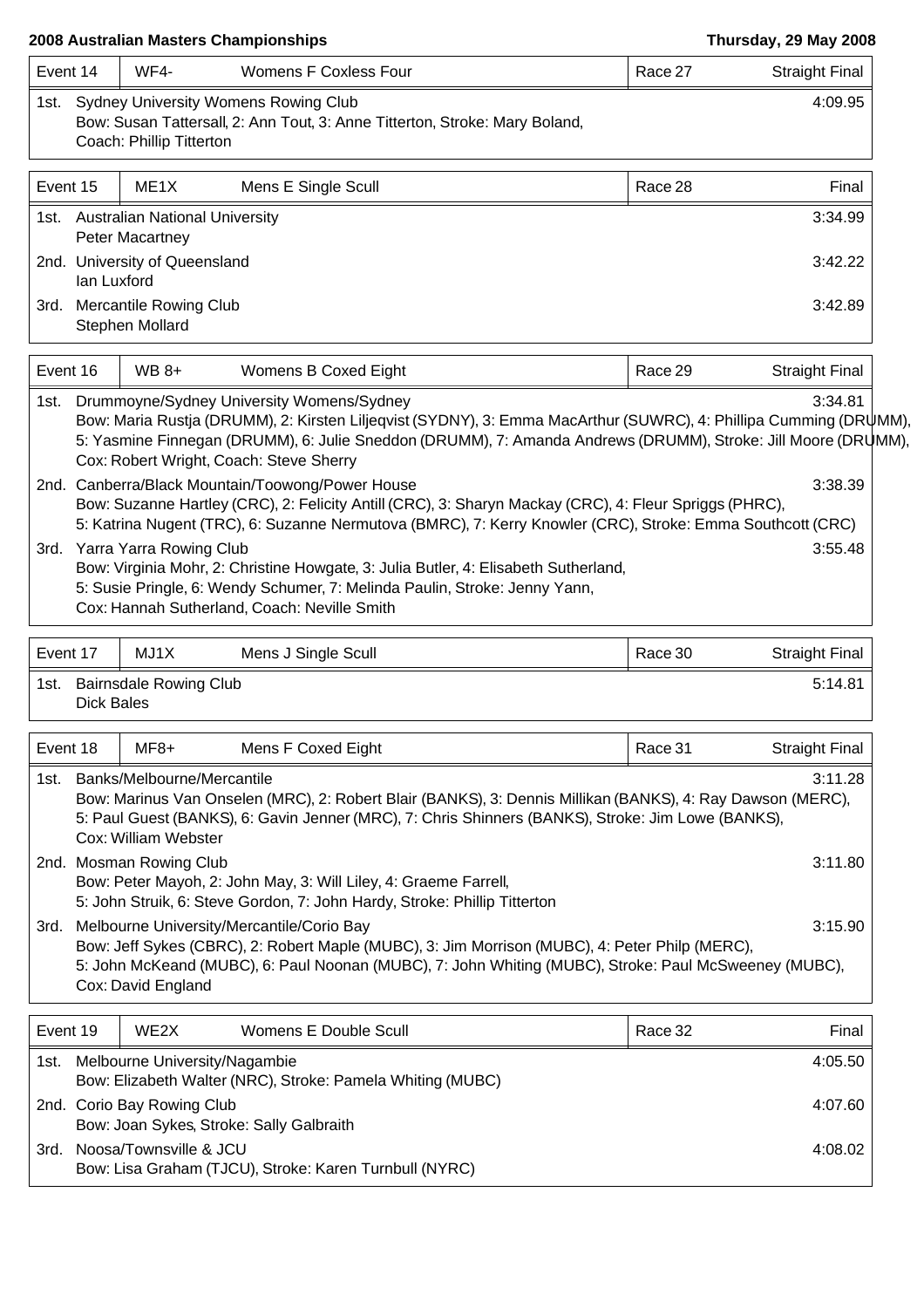| 2008 Australian Masters Championships |                                                                                                                                                                                                            |                                                                |                                                                                                                                                                                                                                                                                                                                                                                                                           | Thursday, 29 May 2008 |                               |  |
|---------------------------------------|------------------------------------------------------------------------------------------------------------------------------------------------------------------------------------------------------------|----------------------------------------------------------------|---------------------------------------------------------------------------------------------------------------------------------------------------------------------------------------------------------------------------------------------------------------------------------------------------------------------------------------------------------------------------------------------------------------------------|-----------------------|-------------------------------|--|
| Event 20                              |                                                                                                                                                                                                            | Mix D8+                                                        | Mixed D Coxed Eight                                                                                                                                                                                                                                                                                                                                                                                                       | Race 33               | Division                      |  |
|                                       | 1st. Canberra Rowing Club<br>Bow: Janet Farnan, 2: Sally Clear, 3: Karen McVicker, 4: Caroline Pfahl,<br>5: Brad Greer, 6: Paul Philippa, 7: Tony Wilkes, Stroke: Darrell Ninham,<br>Cox: Jacqueline Marks |                                                                |                                                                                                                                                                                                                                                                                                                                                                                                                           |                       |                               |  |
|                                       |                                                                                                                                                                                                            | Cox: Sian Hebron                                               | 2nd. University of Queensland/Townsville & JCU/Toowong/Noosa<br>Bow: Julie-Ann Kelly (TJCU), 2: Jo Cook (UQBC), 3: Rachel Mecham (NYRC), 4: Jean Clark (NYRC),<br>5: Peter Landy (NYRC), 6: Alan Coulton (TRC), 7: Allan Wallace (TJCU), Stroke: Timothy Douglas (UQBC),                                                                                                                                                  |                       | 3:38.53                       |  |
|                                       |                                                                                                                                                                                                            | Cox: Robin Catalano                                            | 3rd. Sydney Womens MLC/Leichhardt/Newington Masters<br>Bow: Diane Williams (LEICH), 2: Deanna Fekete (LEICH), 3: Adrian Blessington (NMRC), 4: Ian Leckie (NMRC),<br>5: John Johnson (NMRC), 6: Stephen Schinagel (NMRC), 7: Angela Conry (LEICH), Stroke: Alex Warner (SWMLC),                                                                                                                                           |                       | 3:38.90                       |  |
| Event 21                              |                                                                                                                                                                                                            | Mix AB 2X                                                      | Mixed AB Double Scull                                                                                                                                                                                                                                                                                                                                                                                                     | Race 34               | Division                      |  |
|                                       |                                                                                                                                                                                                            | 1st. Mosman Rowing Club                                        | Bow: Sarah Hill, Stroke: Mark Campbell                                                                                                                                                                                                                                                                                                                                                                                    |                       | 3:37.19                       |  |
|                                       |                                                                                                                                                                                                            | 2nd. Canberra Rowing Club                                      | Bow: Lawrence Sandral, Stroke: Danielle Jolly                                                                                                                                                                                                                                                                                                                                                                             |                       | 3:41.14                       |  |
|                                       |                                                                                                                                                                                                            | 3rd. North Shore/Sydney                                        | Bow: Greg Larkin (SYDNY), Stroke: Tamsin Brew (NSHR)                                                                                                                                                                                                                                                                                                                                                                      |                       | 3:55.86                       |  |
| Event 22                              |                                                                                                                                                                                                            | Mix C4X D1                                                     | Mixed C Quad Scull Division 1                                                                                                                                                                                                                                                                                                                                                                                             | Race 35               | <b>Division</b>               |  |
|                                       |                                                                                                                                                                                                            | 2nd. Black Mountain Rowing Club<br>3rd. Commercial Rowing Club | 1st. Surfers Paradise/Murwillumbah/Brisbane & GPS<br>Bow: Katherine Phillips (BRIS), 2: Jim Stewart (MURW), 3: Rick Kranen (MURW), Stroke: Karen Smith (SPRC)<br>Bow: Mary Quilty, 2: Suzanne Nermutova, 3: Stephen Trowell, Stroke: Angus Reid<br>Bow: Graeme Weston, 2: Jeffery Peereboom, 3: Alecia Thomasson, Stroke: Mary Fenn                                                                                       |                       | 3:22.00<br>3:23.31<br>3:23.90 |  |
|                                       | Event 22A                                                                                                                                                                                                  | Mix C4X D2                                                     | Mixed C Quad Scull Division 2                                                                                                                                                                                                                                                                                                                                                                                             | Race 36               | Division 2                    |  |
|                                       |                                                                                                                                                                                                            | 2nd. Essendon Rowing Club                                      | 1st. Australian National University/Canberra/Black Mountain<br>Bow: Sue Donoghoe (CRC), 2: Rob Creer (BMRC), 3: Elaine Bissaker (CRC), Stroke: Peter Macartney (ANU)<br>Bow: Sally Christie, 2: Dawn Giltrap, 3: Tim Juzefowicz, Stroke: Richard Saul<br>3rd. Port Macquarie/Brisbane Water/Manning River<br>Bow: Amanda Cavill (MANN), 2: James Young (PTMAC), 3: David Cullen (BRISW), Stroke: Elizabeth Levido (PTMAC) |                       | 3:24.91<br>3:25.11<br>3:25.31 |  |
| Event 24                              |                                                                                                                                                                                                            | WG4-                                                           | Womens G Coxless Four                                                                                                                                                                                                                                                                                                                                                                                                     | Race 51               | <b>Straight Final</b>         |  |
| 1st.                                  |                                                                                                                                                                                                            | Toowong/Hunter/Balmain/Noosa                                   | Bow: Jean Clark (NYRC), 2: Lynette Skelton (BALM), 3: Jeanette Beeton (HUNT), Stroke: Wendy Cavell (TRC)                                                                                                                                                                                                                                                                                                                  |                       | 4:44.49                       |  |
| Event 25                              |                                                                                                                                                                                                            | MJ4X                                                           | Mens J Quad Scull                                                                                                                                                                                                                                                                                                                                                                                                         | Race 52               | <b>Straight Final</b>         |  |
| 1st.                                  |                                                                                                                                                                                                            | Drummoyne/Canberra<br>Cox: Jacqueline Marks                    | Bow: Robert Hammond (DRUMM), 2: Ray Buchanan (CRC), 3: Kenneth Griffin (DRUMM), Stroke: Gerald Garrett (DRUMM),                                                                                                                                                                                                                                                                                                           |                       | 4:29.65                       |  |

2nd. Bendigo Rowing Club

Bow: Peter Wearne, 2: Denis Nihill, 3: John Gorey, Stroke: Damian Hickey,

Cox: Jordan Clarke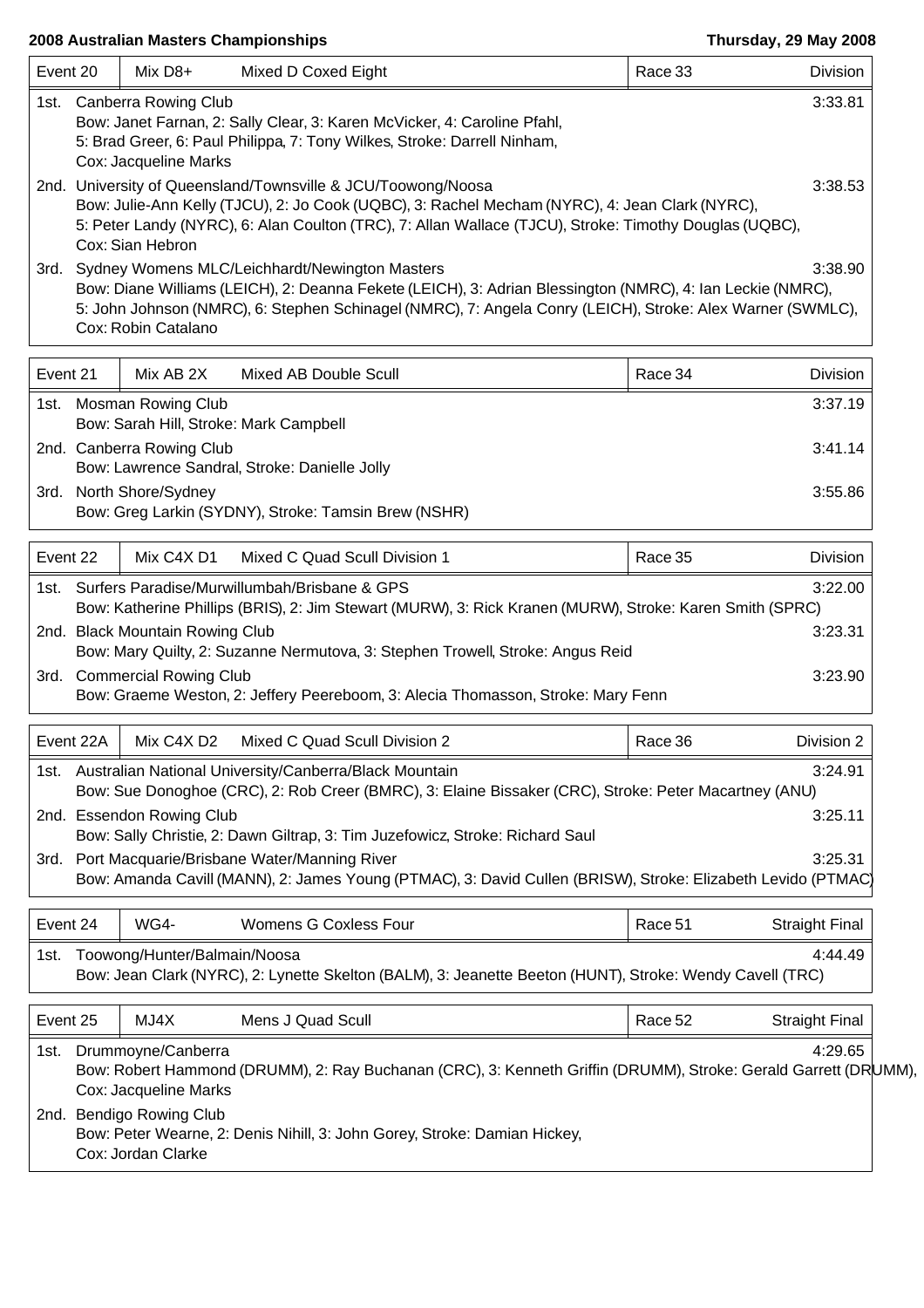| Event 26 |                                                                                                                                                         | $WC 4+$                      | Womens C Coxed Four                                                                                                           | Race 53 | <b>Straight Final</b> |  |  |
|----------|---------------------------------------------------------------------------------------------------------------------------------------------------------|------------------------------|-------------------------------------------------------------------------------------------------------------------------------|---------|-----------------------|--|--|
|          | 1st. Toowong Rowing Club<br>Bow: Nicola Guy, 2: Angelina Ellis, 3: Penny Mercer, Stroke: Julie Bourne,<br>Cox: Daniel Licastro, Coach: Terry Mulligan   |                              |                                                                                                                               |         |                       |  |  |
|          | 2nd. Melbourne Rowing Club<br>Bow: Sue Gould, 2: Helen McManamny, 3: Tanja Nishibata, Stroke: Helen Purdy,<br>Cox: Jeremy Courtney, Coach: Kieran Stark |                              | 3:59.40                                                                                                                       |         |                       |  |  |
|          |                                                                                                                                                         | 3rd. Yarra Yarra Rowing Club | Bow: Wendy Schumer, 2: Susie Pringle, 3: Jenny Yann, Stroke: Melinda Paulin,<br>Cox: Susannah Schoeffel, Coach: Neville Smith |         | 4:04.69               |  |  |

| Event 27                                                                                                                                        |                                                                                                                                                                  | WC 4-   | Womens C Coxless Four | Race 54 | <b>Straight Final</b> |  |  |  |
|-------------------------------------------------------------------------------------------------------------------------------------------------|------------------------------------------------------------------------------------------------------------------------------------------------------------------|---------|-----------------------|---------|-----------------------|--|--|--|
| 1st.                                                                                                                                            | Canberra/Manning River<br>3:49.10<br>Bow: Dearne Grant (CRC), 2: Amanda Cavill (MANN), 3: Elaine Bissaker (CRC), Stroke: Sue Donoghoe (CRC)                      |         |                       |         |                       |  |  |  |
| 2nd. Drummoyne Rowing Club<br>3:53.90<br>Bow: Yasmine Finnegan, 2: Julie Sneddon, 3: Amanda Andrews, Stroke: Jill Moore,<br>Coach: Steve Sherry |                                                                                                                                                                  |         |                       |         |                       |  |  |  |
| 3rd.                                                                                                                                            | Toowong/Townsville & JCU/University of Queensland<br>4:04.18<br>Bow: Prudence Eagles (TRC), 2: Jo Cook (UQBC), 3: Lisa Graham (TJCU), Stroke: Elaine Vucak (TRC) |         |                       |         |                       |  |  |  |
| Event 28                                                                                                                                        |                                                                                                                                                                  | $MG_8+$ | Mens G Coxed Eight    | Race 55 | Straight Final        |  |  |  |

| 1st. | Banks/Mosman<br>Bow: Ian Douglas (BANKS), 2: John Jopling (BANKS), 3: Dennis Millikan (BANKS), 4: Graeme Farrell (MOSM),                                                                                                                                                              | 3:21.90 |
|------|---------------------------------------------------------------------------------------------------------------------------------------------------------------------------------------------------------------------------------------------------------------------------------------|---------|
|      | 5: Warwick Teasdale (BANKS), 6: Paul Guest (BANKS), 7: Chris Shinners (BANKS), Stroke: Jim Lowe (BANKS),<br>Cox: William Webster                                                                                                                                                      |         |
|      | 2nd. Toowong/Brisbane & GPS/Mosman/Hunter/North Shore<br>Bow: Jim Garner (TRC), 2: John James (NSHR), 3: Peter Ellercamp (HUNT), 4: Donald Ellercamp (HUNT),<br>5: John May (MOSM), 6: Peter Mayoh (MOSM), 7: Bob Alexander (BRIS), Stroke: Peter Jell (TRC),<br>Cox: Daniel Licastro | 3:28.01 |
| 3rd. | Canberra Rowing Club<br>Bow: Barrie Denny, 2: Michael Burgess, 3: Dennis Dyer, 4: John Strapps,<br>5: Pat Davoren, 6: John Simson, 7: David Coles, Stroke: Darrell Ninham,<br>Cox: Narelle Connor                                                                                     | 3:35.82 |

| Event 29 |                                                                | WF1X | Womens F Single Scull | Race 56 | Final   |
|----------|----------------------------------------------------------------|------|-----------------------|---------|---------|
| 1st.     | Nagambie Rowing Club<br>Elizabeth Walter, Coach: Neville Smith |      |                       |         |         |
|          | 2nd. Sydney Rowing Club<br>Kaye Smythe                         |      |                       |         | 4:32.56 |
| 3rd.     | Noosa Yacht & Rowing Club<br>Karen Turnbull                    |      |                       |         | 4:35.69 |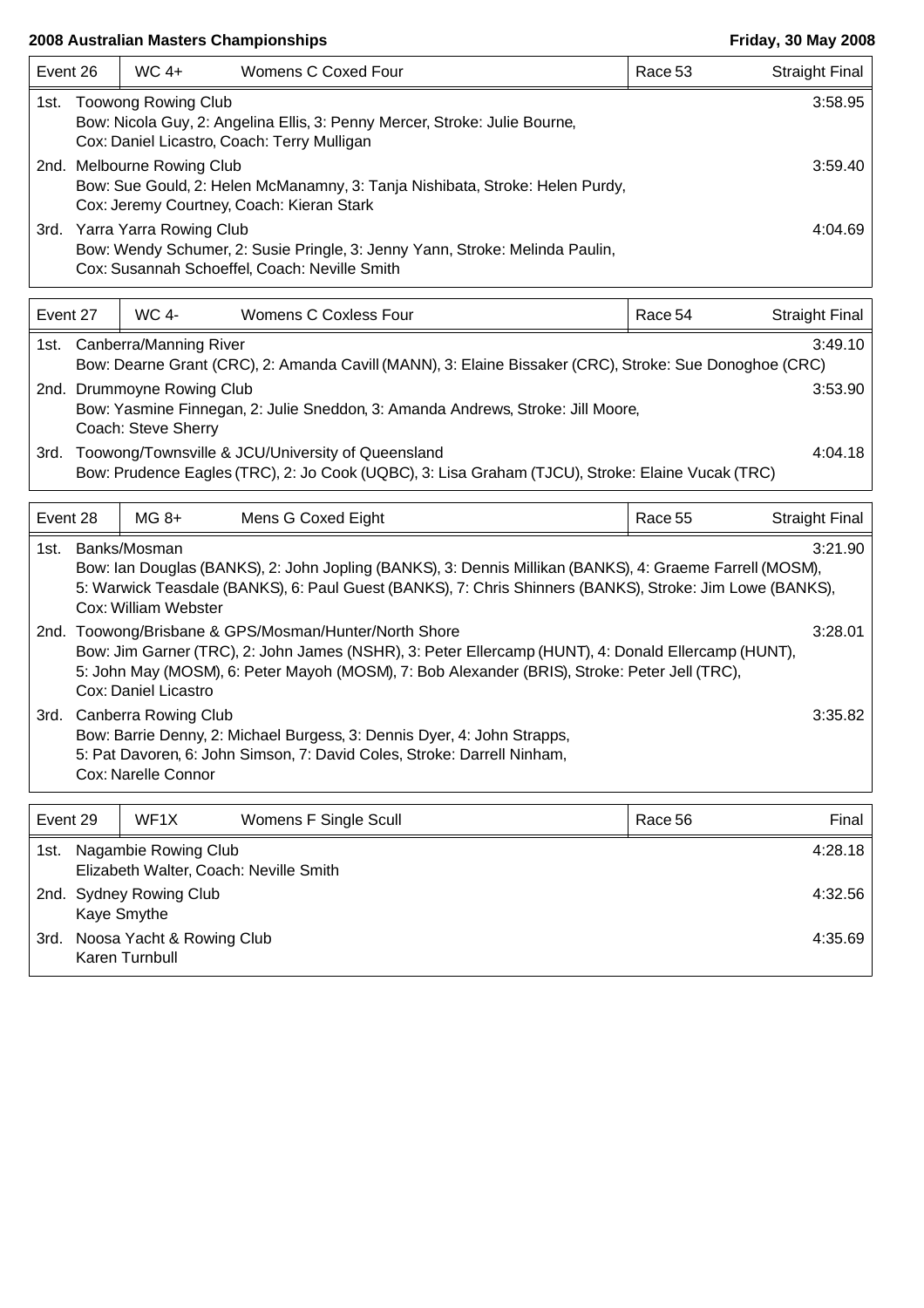$\overline{1}$ 

| Event 30 | $MA8+$                                                     | Mens A Coxed Eight                                                                                                                                                                                                           | Race 57 | <b>Straight Final</b> |
|----------|------------------------------------------------------------|------------------------------------------------------------------------------------------------------------------------------------------------------------------------------------------------------------------------------|---------|-----------------------|
|          | 1st. Power House/Essendon<br>Cox: Nicole Grant             | Bow: Jeff Walker (ERC), 2: Malcolm Glover (PHRC), 3: Alexander Inglis (PHRC), 4: Stuart Smart (ERC),<br>5: Shane O'Connor-Smith (PHRC), 6: Nick Inglis (PHRC), 7: Andrew Holman (PHRC), Stroke: Nicholas Hatjiandreou (PHRC) |         | 2:54.77               |
|          | 2nd. Toowong Rowing Club                                   | Bow: Bob Law, 2: Peter Schryver, 3: Ben Evers-Swindell, 4: Mark Mercer,<br>5: Adrian Howard, 6: Paul Taylor, 7: Peter Atkins, Stroke: Tristan Mott,<br>Cox: Mark Alexander, Coach: Keiran Dwyer                              |         | 2:59.12               |
| Event 31 | <b>ME2-</b>                                                | Mens E Coxless Pair                                                                                                                                                                                                          | Race 58 | Final                 |
|          | 1st. Glebe Rowing Club                                     | Bow: Terry Davis, Stroke: Kim Mackney                                                                                                                                                                                        |         | 3:34.22               |
|          | 2nd. Melbourne University                                  | Bow: John Whiting, Stroke: Greg Longden                                                                                                                                                                                      |         | 3:39.37               |
|          | 3rd. Melbourne University                                  | Bow: Geoffrey Rees, Stroke: Field Rickards, Coach: Christian Ryan                                                                                                                                                            |         | 3:42.25               |
| Event 32 | MH <sub>1X</sub>                                           | Mens H Single Scull                                                                                                                                                                                                          | Race 59 | <b>Straight Final</b> |
|          | 1st. Armidale Rowing Club<br>John Sypkens                  |                                                                                                                                                                                                                              |         | 4:52.47               |
| Event 33 | MB <sub>4X</sub>                                           | Mens B Quad Scull                                                                                                                                                                                                            | Race 60 | <b>Straight Final</b> |
|          | 1st. Murwillumbah/Commercial<br>2nd. Corio Bay Rowing Club | Bow: Jeffery Peereboom (CRC), 2: John Ryan (MURW), 3: Jim Stewart (MURW), Stroke: Rick Kranen (MURW)<br>Bow: Richard Axe, 2: Leigh Hall Sullivan, 3: Duncan Ashby, Stroke: Peter Aberle                                      |         | 3:09.81<br>3:12.03    |
|          | 3rd. St George/Glebe/Sydney                                | Bow: Ken Ambler (SYDNY), 2: Charles Lloyd Jones (SYDNY), 3: Kenneth Major (GLEBE), Stroke: Robert Henderson (STGE(                                                                                                           |         | 3:17.00               |
| Event 34 | MF <sub>4X</sub>                                           | Mens F Quad Scull                                                                                                                                                                                                            | Race 61 | Final                 |
| 1st.     | <b>Melbourne University</b>                                | Bow: Jim Morrison, 2: Paul Noonan, 3: Paul McSweeney, Stroke: Geoff Haslam                                                                                                                                                   |         | 3:25.82               |
|          | 2nd. Riverside/Pembroke Masters                            | Bow: Peter Hodson (PEMMA), 2: Rick Fitzgerald (RRC), 3: Philip Gebhardt (RRC), Stroke: Dean Mobbs (RRC)                                                                                                                      |         | 3:27.87               |
|          | 3rd. Corio Bay Rowing Club                                 | Bow: Rob England, 2: Ian Bridgland, 3: Jeff Sykes, Stroke: Paul Van Prooyen                                                                                                                                                  |         | 3:30.08               |
| Event 35 | <b>WB 2-</b>                                               | Womens B Coxless Pair                                                                                                                                                                                                        | Race 62 | <b>Straight Final</b> |
|          | 1st. Power House/Canberra                                  | Bow: Kerry Knowler (CRC), Stroke: Fleur Spriggs (PHRC)                                                                                                                                                                       |         | 3:58.16               |
|          | 2nd. Canberra/Toowong                                      | Bow: Katrina Nugent (TRC), Stroke: Sue Donoghoe (CRC)                                                                                                                                                                        |         | 4:10.88               |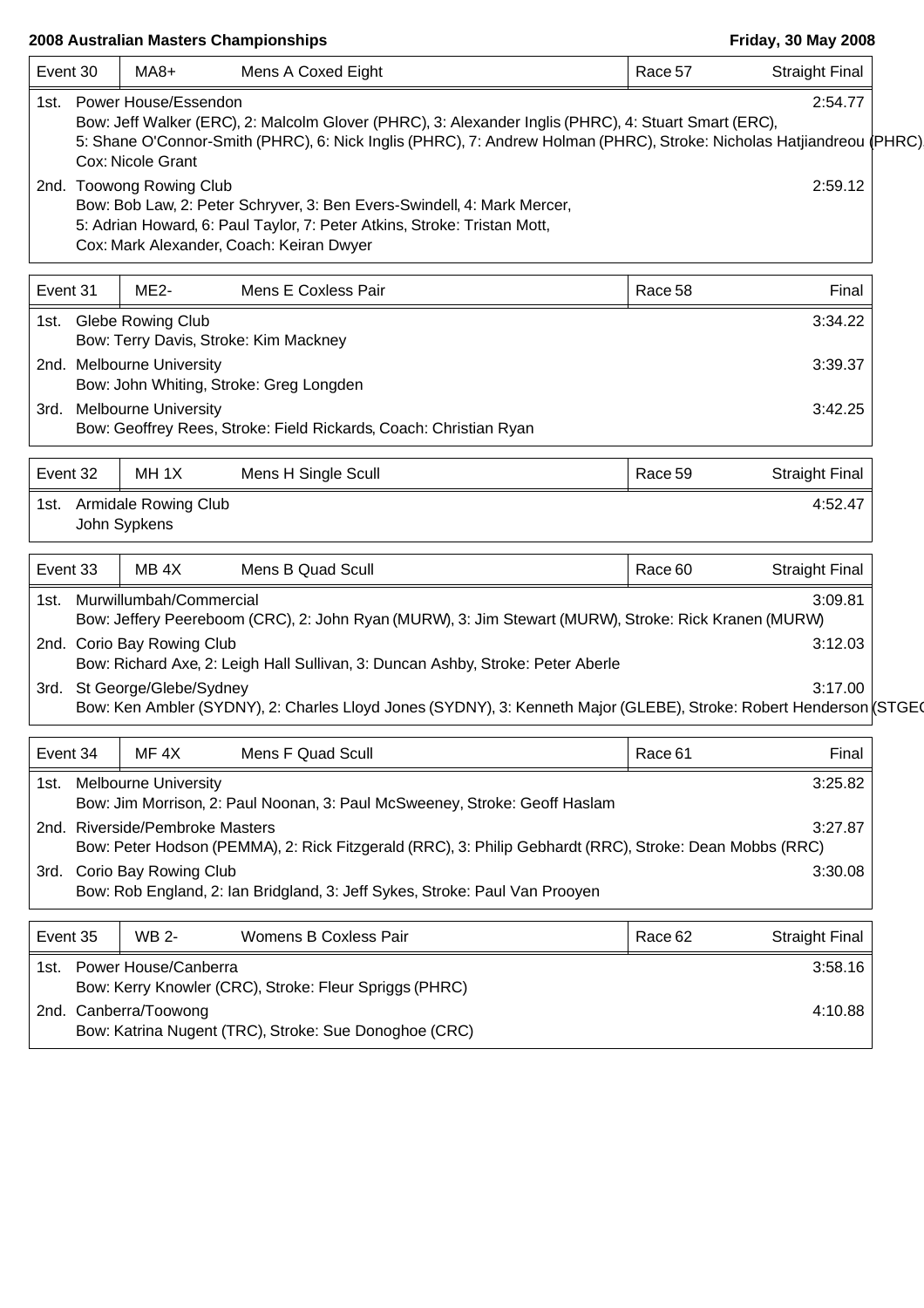-1

| Event 36                                                                                                                                                                                                                     |  | $WE8+$                  | Womens E Coxed Eight                                                                                                                                                                                                                                                              | Race 63 | <b>Straight Final</b> |
|------------------------------------------------------------------------------------------------------------------------------------------------------------------------------------------------------------------------------|--|-------------------------|-----------------------------------------------------------------------------------------------------------------------------------------------------------------------------------------------------------------------------------------------------------------------------------|---------|-----------------------|
| <b>Toowong Rowing Club</b><br>1st.<br>Bow: Robyn Huttenmeister, 2: Helen Wintle, 3: Trish Carter, 4: Heather Warren,<br>5: Marion Elliott, 6: Paula Lyndon, 7: Lynnette Brown, Stroke: Carol Watters,<br>Cox: Mark Alexander |  |                         |                                                                                                                                                                                                                                                                                   |         |                       |
|                                                                                                                                                                                                                              |  | 2nd. Bunbury/Swan River | Bow: Vanessa Grant (SRRC), 2: Marian Robbins (SRRC), 3: Jan Mullineux (SRRC), 4: Lorraine Ironside (SRRC),<br>5: Nicolette Cato (SRRC), 6: Nola Cigulev (BRC), 7: Jennifer Bingham (BRC), Stroke: Lynette Sleight (BRC),<br>Cox: Carol Sale, Coaches: Glenys Hough, Vanessa Grant |         | 3:49.68               |
| 3rd.                                                                                                                                                                                                                         |  |                         | <b>Sydney University Womens Rowing Club</b><br>Bow: Susan Tattersall, 2: Mary Boland, 3: Ann Tout, 4: Lorna Harrison,<br>5: Anne Titterton, 6: Kerrie Bigsworth, 7: Jo Pollett, Stroke: Emma MacArthur,<br>Cox: Sam Holst, Coach: Phillip Titterton                               |         | 3:55.65               |

| Event 37 |  | $M14+$                                          | Mens I Coxed Four                                                                                                                                            | Race 64 | Straight Final |
|----------|--|-------------------------------------------------|--------------------------------------------------------------------------------------------------------------------------------------------------------------|---------|----------------|
| 1st.     |  | <b>Banks Rowing Club</b><br>Cox: Emma Plowright | Bow: Robert Hemery, 2: Ian MacMillan, 3: Donald Gibb, Stroke: Don Christie,                                                                                  |         | 4:19.01        |
|          |  | Cox: Jacqueline Marks                           | 2nd. Canberra/Drummoyne/North Shore/Riverside<br>Bow: Robert Bradley (RRC), 2: Rodney Keable (NSHR), 3: Kenneth Griffin (DRUMM), Stroke: Barrie Denny (CRC), |         | 4:21.04        |

| Event 40 |  | $MC4+$                                                                   | Mens C Coxed Four                                                                                               | Race 65 | <b>Straight Final</b> |
|----------|--|--------------------------------------------------------------------------|-----------------------------------------------------------------------------------------------------------------|---------|-----------------------|
|          |  | 1st. Power House Rowing Club<br>Cox: Nan Sheils, Coach: Nick Inglis      | Bow: Roland Baltutis, 2: Angelo Rizzardi, 3: Peter Leahy, Stroke: Andrew Kegele,                                |         | 3:27.53               |
|          |  | 2nd. Port Adelaide/Torrens/Sydney<br>Cox: Vicky Knight, Coach: Anna Tree | Bow: Greg Larkin (SYDNY), 2: Chris Heaton-Harris (TRC), 3: Ralph Cruickshank (TRC), Stroke: Paul Knight (PARC), |         | 3:29.13               |
| 3rd.     |  | Canberra Rowing Club<br>Cox: Narelle Connor                              | Bow: Brad Greer, 2: Gerry Osborne, 3: Martin Little, Stroke: Tony Wilkes,                                       |         | 3:34.52               |

| Event 41 |                                                                                                                      | MC 4-                       | Mens C Coxless Four                                                                                       | Race 66 | <b>Straight Final</b> |  |
|----------|----------------------------------------------------------------------------------------------------------------------|-----------------------------|-----------------------------------------------------------------------------------------------------------|---------|-----------------------|--|
|          |                                                                                                                      | 1st. Banks/Melbourne        | Bow: Mark Baxter (MRC), 2: Matthew Harrison (MRC), 3: Simon Wilson (BANKS), Stroke: Nick Robinson (BANKS) |         | 3:08.58               |  |
|          | 2nd. Barwon Rowing Club<br>3:09.54<br>Bow: Ross George, 2: Dave McPherson, 3: Andrew Cleary, Stroke: Richard Tomczak |                             |                                                                                                           |         |                       |  |
| 3rd.     |                                                                                                                      | <b>Melbourne University</b> | Bow: John Michelmore, 2: John McKenzie, 3: Sam Golding, Stroke: Conrad Tulloch                            |         | 3:19.45               |  |

| Event 42                                                                                                     |                           | WA 4X              | Womens A Quad Scull                                                           | Race 67 | <b>Straight Final</b> |
|--------------------------------------------------------------------------------------------------------------|---------------------------|--------------------|-------------------------------------------------------------------------------|---------|-----------------------|
|                                                                                                              | 1st. Essendon Rowing Club |                    | 3:28.95                                                                       |         |                       |
| Bow: Narelle Campani, 2: Tamara McPherson, 3: Marie-Claire Gemmell, Stroke: Bonnie Dalton                    |                           |                    |                                                                               |         |                       |
| 2nd. Power House/Black Mountain/Canberra                                                                     |                           |                    | 3:32.47                                                                       |         |                       |
| Bow: Danielle Jolly (CRC), 2: Kerry Knowler (CRC), 3: Suzanne Nermutova (BMRC), Stroke: Fleur Spriggs (PHRC) |                           |                    |                                                                               |         |                       |
| 3rd.                                                                                                         |                           | Mosman Rowing Club |                                                                               |         | 3:46.79               |
|                                                                                                              |                           |                    | Bow: Elizabeth Burrows, 2: Margaret Small, 3: Anne Taylor, Stroke: Sarah Hill |         |                       |

Τ

٦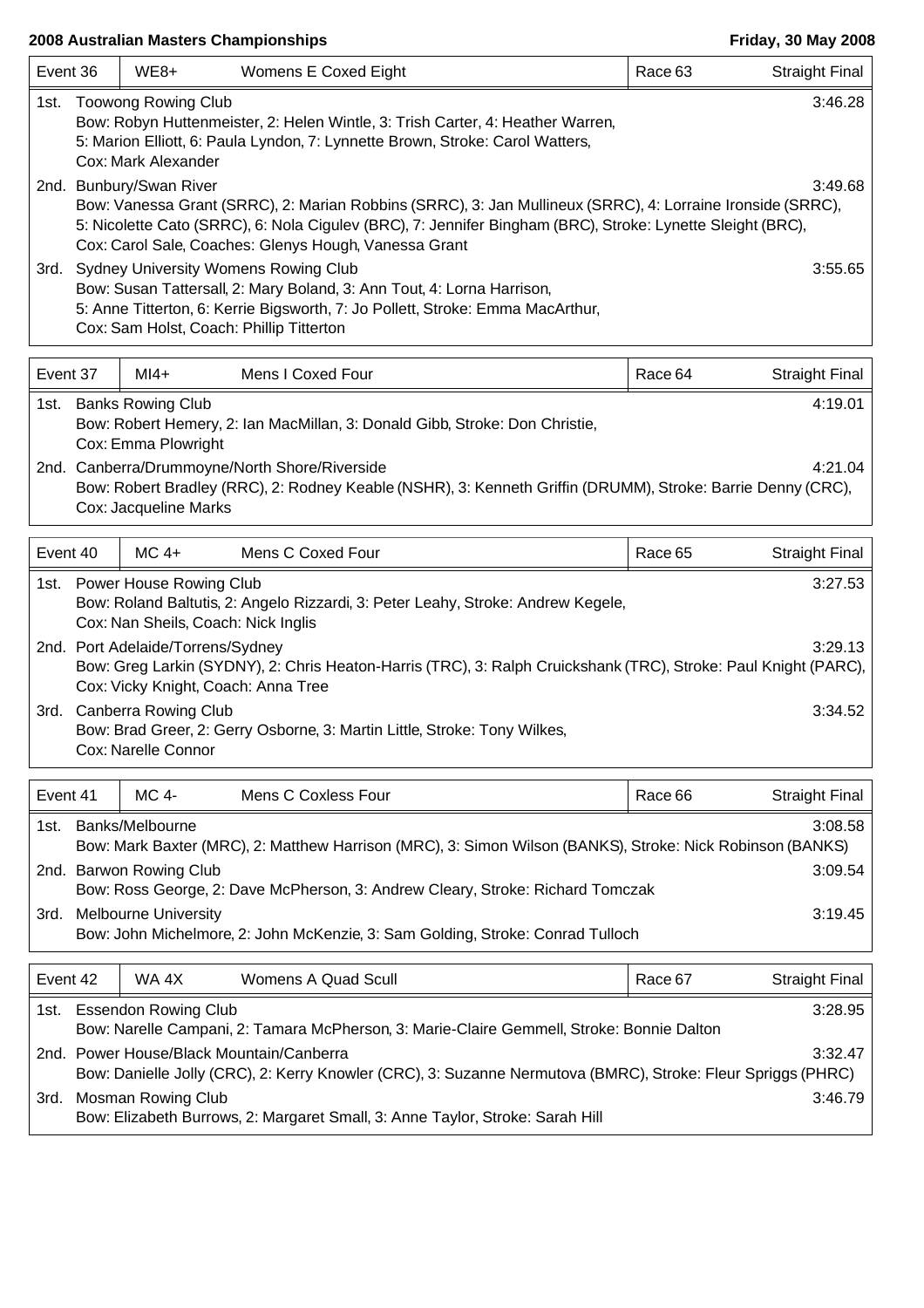| Event 43                                                                        |                             | MD2X                    | Mens D Double Scull                                  |         | Race 68 | Final   |
|---------------------------------------------------------------------------------|-----------------------------|-------------------------|------------------------------------------------------|---------|---------|---------|
| <b>Essendon Rowing Club</b><br>1st.<br>Bow: Stewart Allsop, Stroke: Bill Nugent |                             |                         |                                                      | 3:24.30 |         |         |
|                                                                                 |                             |                         |                                                      |         |         |         |
|                                                                                 |                             | 2nd. Mosman Rowing Club |                                                      |         |         | 3:26.04 |
|                                                                                 |                             |                         | Bow: Mark Campbell, Stroke: Mark Williams            |         |         |         |
| 3rd.                                                                            | Murwillumbah/Port Macquarie |                         |                                                      |         | 3:26.49 |         |
|                                                                                 |                             |                         | Bow: James Young (PTMAC), Stroke: Rick Kranen (MURW) |         |         |         |

| Event 44 |                                            | WD 2X | Womens D Double Scull                                                           |         | Race 69 | Final |
|----------|--------------------------------------------|-------|---------------------------------------------------------------------------------|---------|---------|-------|
| 1st.     | <b>Bunbury Rowing Club</b>                 |       |                                                                                 |         | 3:58.20 |       |
|          | Bow: Nola Cigulev, Stroke: Lynette Sleight |       |                                                                                 |         |         |       |
|          | 2nd. Sydney Womens MLC/Leichhardt          |       |                                                                                 | 4:04.72 |         |       |
|          |                                            |       | Bow: Angela Conry (LEICH), Stroke: Wendy Zammit (SWMLC), Coach: Timothy Tindale |         |         |       |
|          | 3rd. Noosa Yacht & Rowing Club             |       |                                                                                 |         | 4:06.08 |       |
|          |                                            |       | Bow: Rachel Mecham, Stroke: Sian Hebron                                         |         |         |       |

|      | MixFGHI4XD1 Mixed FGHI Quad Scull Division 1<br>Event 45<br>Race 70 |                                                                                                         |  |         |
|------|---------------------------------------------------------------------|---------------------------------------------------------------------------------------------------------|--|---------|
|      |                                                                     | 1st. Hunter Rowing Club                                                                                 |  | 3:49.70 |
|      |                                                                     | Bow: Francesca Kelleher, 2: Gary Freeman, 3: Judith Cousins, Stroke: Bruce Sharp                        |  |         |
|      | 2nd. Canberra Rowing Club                                           |                                                                                                         |  |         |
|      |                                                                     | Bow: Jenny Harber, 2: Dennis Dyer, 3: Michael Colledge, Stroke: Gillian Colledge                        |  |         |
| 3rd. |                                                                     | Mercantile/Richmond/Essendon                                                                            |  | 4:09.95 |
|      |                                                                     | Bow: Marion Camiller (ERC), 2: John Seale (ERC), 3: Kathryn Penny (RRC), Stroke: Roberto Perillo (MERC) |  |         |

| MixFGHI4XD2 Mixed FGHI Quad Scull Division 2<br>Event 45A<br>Race 71                                                                                        |  | Division 2                                                                                                                              |  |         |  |  |
|-------------------------------------------------------------------------------------------------------------------------------------------------------------|--|-----------------------------------------------------------------------------------------------------------------------------------------|--|---------|--|--|
| Nagambie/Melbourne University<br>4:00.15<br>1st.<br>Bow: Anne Nicolay (MUBC), 2: Elizabeth Walter (NRC), 3: Neville Howell (NRC), Stroke: Mike Walter (NRC) |  |                                                                                                                                         |  |         |  |  |
|                                                                                                                                                             |  |                                                                                                                                         |  | 4:02.85 |  |  |
|                                                                                                                                                             |  | 2nd. Hunter/Newcastle<br>Bow: Yvonne Collings (NEWC), 2: Robyn Cragg (NEWC), 3: Peter Ellercamp (HUNT), Stroke: Donald Ellercamp (HUNT) |  |         |  |  |
| 3rd.                                                                                                                                                        |  | Port Macquarie/Hunter/Manning River                                                                                                     |  | 4:09.79 |  |  |
|                                                                                                                                                             |  | Bow: Raymond Beeton (MANN), 2: Jeanette Beeton (HUNT), 3: Carry Williamson (PTMAC), Stroke: Robert Hopley (P TMAC)                      |  |         |  |  |

| Event 46 |                                                                                                                                                                                                                                                                                                    | Mix $C_8+$                                               | Mixed C Coxed Eight                                                                                                                                    | Race 72 | Division |  |
|----------|----------------------------------------------------------------------------------------------------------------------------------------------------------------------------------------------------------------------------------------------------------------------------------------------------|----------------------------------------------------------|--------------------------------------------------------------------------------------------------------------------------------------------------------|---------|----------|--|
| 1st.     |                                                                                                                                                                                                                                                                                                    | <b>Power House Rowing Club</b><br>Cox: Alissa Giarratana | Bow: Peta Carroll, 2: Kate Andrews, 3: Peter Whitty, 4: David Harris,<br>5: Peter Leahy, 6: Angelo Rizzardi, 7: Kirsten Chapman, Stroke: Nicole Grant, |         | 3:24.20  |  |
|          | 2nd. Alan Mitchell Club/Essendon/Yarra Yarra<br>3:25.59<br>Bow: Susie Pringle (YYRC), 2: Narelle Dwyer (ERC), 3: Rob Purdue (ALAN), 4: Ian Swann (ALAN),<br>5: Richard Parker (ALAN), 6: Peter Williams (ALAN), 7: Kerry Boland (ALAN), Stroke: Pam Westendorf (ALAN),<br>Cox: Drew Coughlan       |                                                          |                                                                                                                                                        |         |          |  |
| 3rd.     | Melbourne/Toowong/Townsville & JCU/University of Queensland<br>Bow: Allan Wallace (TJCU), 2: Alan Coulton (TRC), 3: Timothy Douglas (UQBC), 4: Peter Schryver (TRC),<br>5: Lisa Graham (TJCU), 6: Julie-Ann Kelly (TJCU), 7: Elaine Vucak (TRC), Stroke: Felicity Finlayson (MRC),<br>Cox: Jo Cook |                                                          |                                                                                                                                                        |         | 3:32.20  |  |

| Event 47 |                                                                            | Mix $E 2X D1$                                                        | Mixed E Double Scull Division 1 | Race 73 | <b>Division</b> |
|----------|----------------------------------------------------------------------------|----------------------------------------------------------------------|---------------------------------|---------|-----------------|
|          | 3:56.76<br>1st. Sydney Rowing Club<br>Bow: Ken Ambler, Stroke: Kaye Smythe |                                                                      |                                 |         |                 |
|          | 2nd. Riverside Rowing Club<br>Bow: Caroline Mussared, Stroke: Dean Mobbs   |                                                                      |                                 | 3:59.01 |                 |
| 3rd.     |                                                                            | <b>Tamar Rowing Club</b><br>Bow: Pauline Winwood, Stroke: Alan Kitto |                                 |         | 4:12.14         |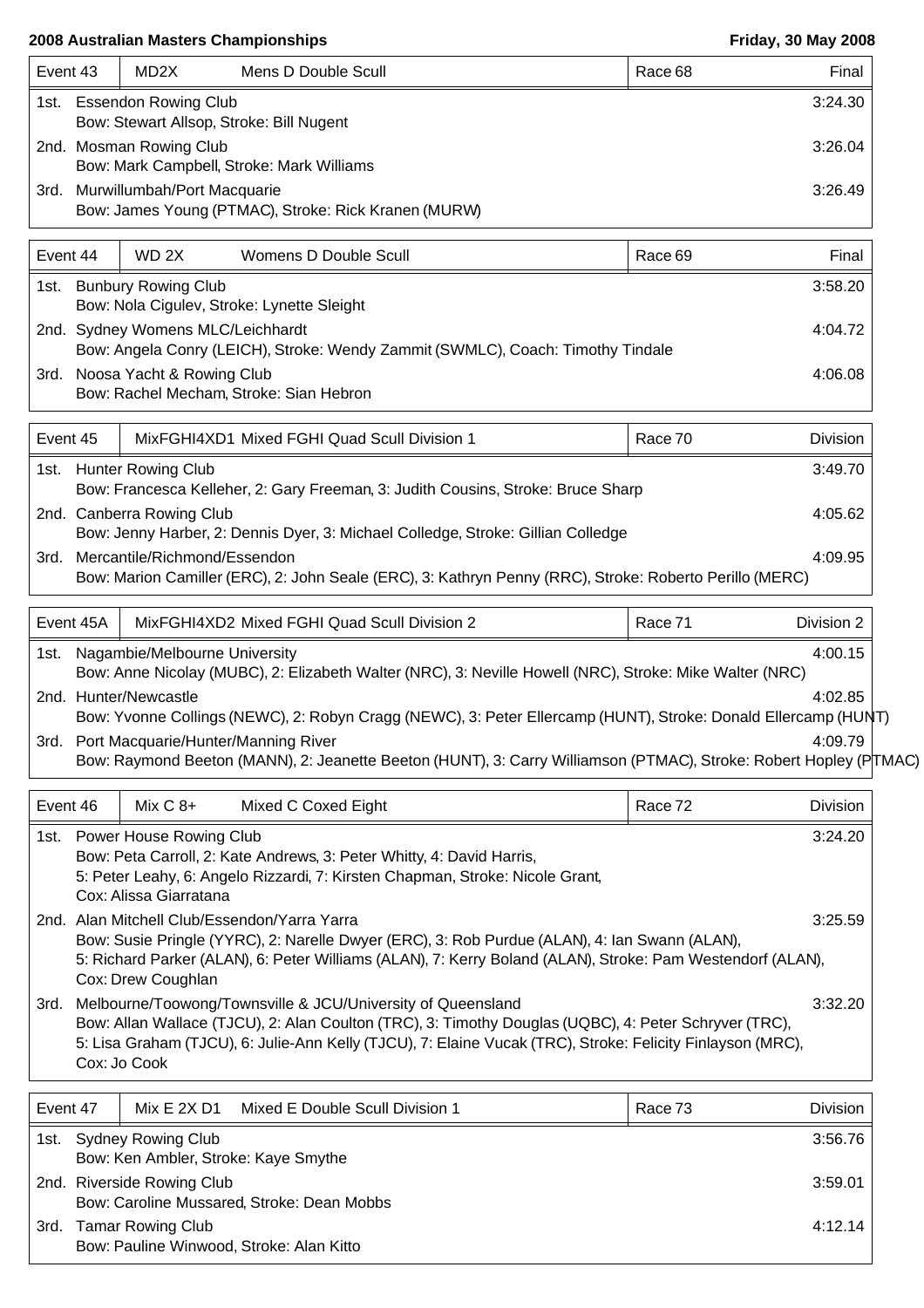|      | Event 47A                                                            |                                                                       | Mix E 2X D2 Mixed E Double Scull Division 2 | Race 74 | Division 2 |
|------|----------------------------------------------------------------------|-----------------------------------------------------------------------|---------------------------------------------|---------|------------|
| 1st. |                                                                      | Corio Bay Rowing Club                                                 | Bow: Ian Bridgland, Stroke: Sally Galbraith |         | 3:55.98    |
|      | 2nd. Canberra Rowing Club<br>Bow: Anita Preiner, Stroke: John Simson |                                                                       |                                             | 3:57.13 |            |
|      |                                                                      | 3rd. Black Mountain Rowing Club<br>Bow: Pam Nash, Stroke: Alex Leitch |                                             |         | 3:58.19    |

|      | Mix E 2X D3 Mixed E Double Scull Division 3<br>Event 47B  | Race 75 | Division 3 |
|------|-----------------------------------------------------------|---------|------------|
| 1st. | Pembroke Masters/Riverside                                |         | 3:56.90    |
|      | Bow: Gordana Kalanj (RRC), Stroke: Peter Hodson (PEMMA)   |         |            |
|      | 2nd. Riverside Rowing Club                                |         | 4:01.98    |
|      | Bow: Rick Fitzgerald, Stroke: Debra White                 |         |            |
| 3rd. | Mosman/Sydney University Womens                           |         | 4:04.51    |
|      | Bow: Jo Pollett (SUWRC), Stroke: Phillip Titterton (MOSM) |         |            |

| Event 48 |                                                  | WC 1X                                                             | Womens C Single Scull |  | Race 92 | Final   |
|----------|--------------------------------------------------|-------------------------------------------------------------------|-----------------------|--|---------|---------|
|          | Karen Smith                                      | 1st. Surfers Paradise Rowing Club                                 |                       |  |         | 4:15.45 |
|          | 2nd. Brisbane & GPS Rowing Club<br>Jana Christie |                                                                   |                       |  | 4:20.17 |         |
| 3rd.     |                                                  | <b>Black Mountain Rowing Club</b><br>Pam Nash, Coach: Alex Leitch |                       |  |         | 4:21.81 |

| Event 49 |                                                                                                                                                    | MA 4X | Mens A Quad Scull |  | Race 93 | Straight Final |  |  |
|----------|----------------------------------------------------------------------------------------------------------------------------------------------------|-------|-------------------|--|---------|----------------|--|--|
|          | 1st. Essendon/Power House<br>3:05.25<br>Bow: Nicholas Hatjiandreou (PHRC), 2: Nick Inglis (PHRC), 3: Jeff Walker (ERC), Stroke: Stuart Smart (ERC) |       |                   |  |         |                |  |  |
|          | 2nd. Murwillumbah/Commercial<br>3:06.77<br>Bow: Jeffery Peereboom (CRC), 2: John Ryan (MURW), 3: Jim Stewart (MURW), Stroke: Rick Kranen (MURW)    |       |                   |  |         |                |  |  |
| 3rd.     | <b>Toowong Rowing Club</b><br>Bow: Ben Evers-Swindell, 2: Adrian Howard, 3: Peter Schryver, Stroke: Tristan Mott,<br>Coach: Keiran Dwyer           |       |                   |  |         | 3:11.48        |  |  |

| Event 51 |                                                                          | MG 2X                         | Mens G Double Scull                                                             | Race 94 | <b>Straight Final</b> |
|----------|--------------------------------------------------------------------------|-------------------------------|---------------------------------------------------------------------------------|---------|-----------------------|
|          | 1st. Swan River Rowing Club<br>Bow: George Xouris, Stroke: Michael Scott |                               |                                                                                 |         | 3:46.36               |
|          |                                                                          | 2nd. Canberra Rowing Club     | Bow: Warner Hieatt, Stroke: John Simson                                         |         | 3:49.73               |
|          |                                                                          | 3rd. Port Macquarie/St George | Bow: Henry Battam (STGEO), Stroke: Robert Hopley (PTMAC), Coach: Bruce Williams |         | 4:00.60               |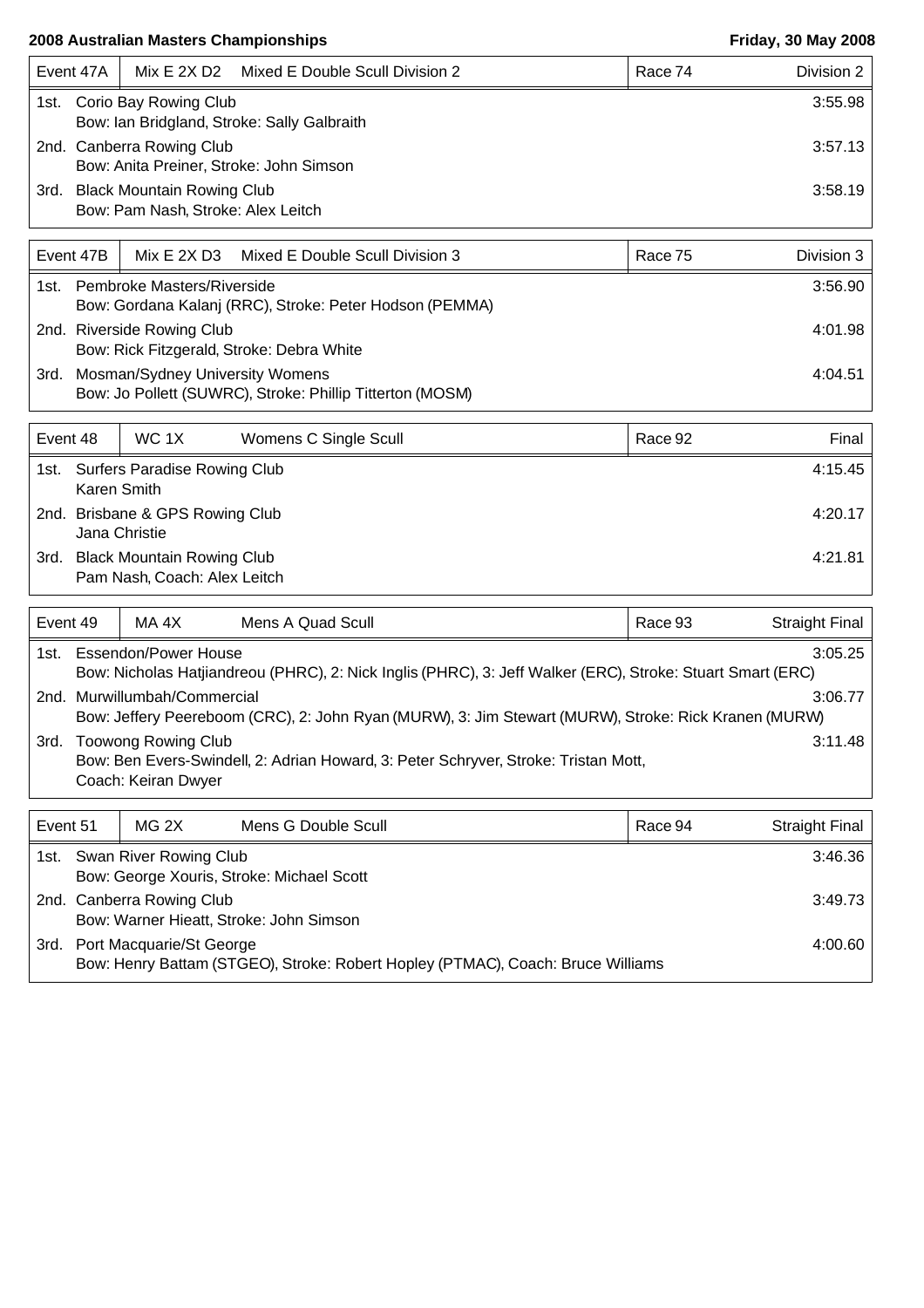| Event 52 | $WF8+$                                                                                                                                                                                                                                                                                                           | Womens F Coxed Eight                                                                                                                                             | Race 95 | <b>Straight Final</b> |  |
|----------|------------------------------------------------------------------------------------------------------------------------------------------------------------------------------------------------------------------------------------------------------------------------------------------------------------------|------------------------------------------------------------------------------------------------------------------------------------------------------------------|---------|-----------------------|--|
|          | 1st. Canberra Rowing Club<br>Cox: Jacqueline Marks                                                                                                                                                                                                                                                               | Bow: Jill Small, 2: Janny Corry, 3: Jenny Seymour, 4: Kerry Collins,<br>5: Narelle Connor, 6: Margaret Pentony, 7: Sue Manley Wallace, Stroke: Gillian Colledge, |         | 4:25.75               |  |
|          | 2nd. Melbourne/Glebe/Alan Mitchell Club/Cardinal/Richmond<br>4:30.92<br>Bow: Judy-Ann Jones (RRC), 2: Annette McDonald (ALAN), 3: Rosemary Dillon (ALAN), 4: Lea Partridge (CRC),<br>5: Jan Earl (ALAN), 6: Maggie McLaughlan (MRC), 7: Sue Field (GLEBE), Stroke: Helen McManamny (MRC),<br>Cox: Sally McKenzie |                                                                                                                                                                  |         |                       |  |
| Event 53 | $MD 4+$                                                                                                                                                                                                                                                                                                          | Mens D Coxed Four                                                                                                                                                | Race 96 | Final                 |  |
|          | 1st. Banks Rowing Club<br>Cox: William Webster                                                                                                                                                                                                                                                                   | Bow: Chris Shinners, 2: Jim Lowe, 3: Simon Wilson, Stroke: Nick Robinson,                                                                                        |         | 3:27.70               |  |
|          | 2nd. Alan Mitchell Club<br>Cox: Drew Coughlan                                                                                                                                                                                                                                                                    | Bow: Ian Swann, 2: Tom Lockwood, 3: Luke Macartney, Stroke: Rob Purdue,                                                                                          |         | 3:42.26               |  |
|          | 3rd. Port Adelaide/Torrens<br>Cox: Vicky Knight, Coach: Anna Tree                                                                                                                                                                                                                                                | Bow: Roland Dankbaar (TRC), 2: Chris Heaton-Harris (TRC), 3: Andrew Holt (TRC), Stroke: Paul Knight (PARC),                                                      |         | 3:45.26               |  |
| Event 54 | MD 4-                                                                                                                                                                                                                                                                                                            | Mens D Coxless Four                                                                                                                                              | Race 97 | <b>Straight Final</b> |  |
|          | 1st. Glebe Rowing Club                                                                                                                                                                                                                                                                                           | Bow: Kenneth Major, 2: David Clark, 3: Terry Davis, Stroke: Kim Mackney                                                                                          |         | 3:18.79               |  |
|          | 2nd. Melbourne University                                                                                                                                                                                                                                                                                        | Bow: John Whiting, 2: Peter Antonie, 3: Robert Curtain, Stroke: Geoffrey Rees                                                                                    |         | 3:20.74               |  |
|          | 3rd. Canberra Rowing Club                                                                                                                                                                                                                                                                                        | Bow: Alex Hodges, 2: Martin Little, 3: Scott Pagan, Stroke: Randal Lawrence                                                                                      |         | 3:28.99               |  |
| Event 55 | <b>WA 2-</b>                                                                                                                                                                                                                                                                                                     | Womens A Coxless Pair                                                                                                                                            | Race 98 | <b>Straight Final</b> |  |
|          | 1st. Melbourne Rowing Club                                                                                                                                                                                                                                                                                       | Bow: Tanja Nishibata, Stroke: Helen Purdy, Coach: John Reddaway                                                                                                  |         | 4:02.89               |  |
|          | 2nd. Black Mountain/Canberra                                                                                                                                                                                                                                                                                     | Bow: Kerry Knowler (CRC), Stroke: Suzanne Nermutova (BMRC)                                                                                                       |         | 4:04.28               |  |
|          | 3rd. Richmond Rowing Club                                                                                                                                                                                                                                                                                        | Bow: Nicole Stupka, Stroke: Annalise Gehling                                                                                                                     |         | 4:08.67               |  |
|          |                                                                                                                                                                                                                                                                                                                  |                                                                                                                                                                  |         |                       |  |

| Event 56 | $WD 4+$                                            | Womens D Coxed Four                                                                                                           | Race 99 | Straight Final |
|----------|----------------------------------------------------|-------------------------------------------------------------------------------------------------------------------------------|---------|----------------|
| 1st.     | Toowong Rowing Club                                | Bow: Heather Warren, 2: Marion Elliott, 3: Penny Mercer, Stroke: Julie Bourne,<br>Cox: Daniel Licastro, Coach: Terry Mulligan |         | 4:10.46        |
|          | 2nd. Canberra Rowing Club<br>Cox: Jacqueline Marks | Bow: Janet Farnan, 2: Caroline Pfahl, 3: Sally Clear, Stroke: Karen McVicker,                                                 |         | 4:19.93        |
| 3rd.     | Richmond/Yarra Yarra<br>Cox: Sue Chong             | Bow: Sue Coleman (YYRC), 2: Julia Butler (YYRC), 3: Kathryn Penny (RRC), Stroke: Jennifer Hall (RRC),                         |         | 4:24.01        |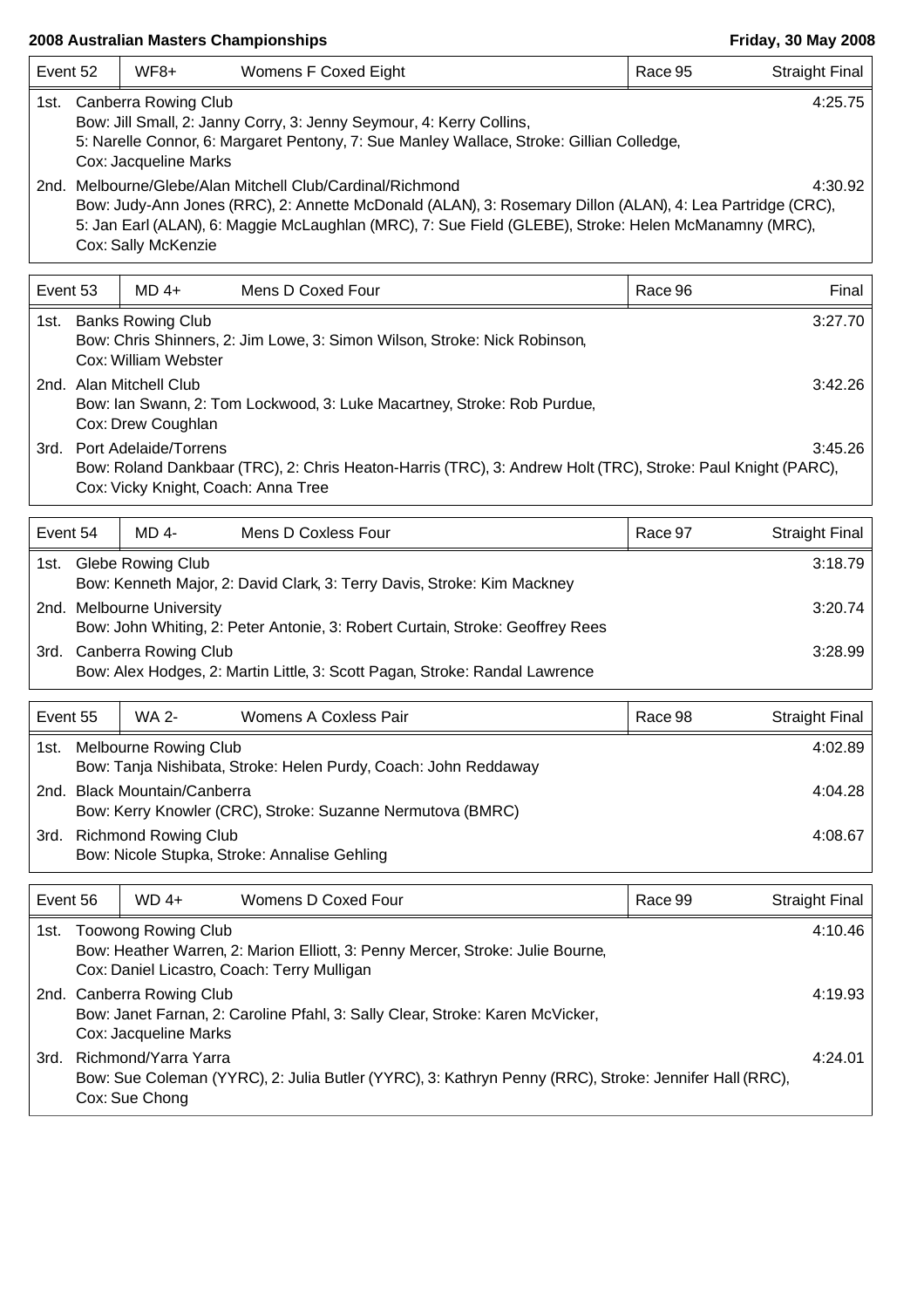| Event 57 |                                                                                                                                                                                                                                                                                                                         | <b>WD 4-</b>                                                | <b>Womens D Coxless Four</b>                                                                                                                            | Race 100        | <b>Straight Final</b> |  |  |
|----------|-------------------------------------------------------------------------------------------------------------------------------------------------------------------------------------------------------------------------------------------------------------------------------------------------------------------------|-------------------------------------------------------------|---------------------------------------------------------------------------------------------------------------------------------------------------------|-----------------|-----------------------|--|--|
|          | 3:53.89<br>1st. Bunbury/ANA<br>Bow: Carol Sale (ANA), 2: Nola Cigulev (BRC), 3: Jennifer Bingham (BRC), Stroke: Lynette Sleight (BRC),<br>Coach: Glenys Hough                                                                                                                                                           |                                                             |                                                                                                                                                         |                 |                       |  |  |
|          | <b>Sydney University Womens Rowing Club</b><br>3:55.01<br>2nd.<br>Bow: Emma MacArthur, 2: Lorna Harrison, 3: Jo Pollett, Stroke: Kerrie Bigsworth,<br>Coach: Phillip Titterton                                                                                                                                          |                                                             |                                                                                                                                                         |                 |                       |  |  |
| 3rd.     |                                                                                                                                                                                                                                                                                                                         | Drummoyne/Toowong                                           | Bow: Prudence Eagles (TRC), 2: Julie Sneddon (DRUMM), 3: Maria Rustja (DRUMM), Stroke: Jill Moore (DRUMM)                                               |                 | 3:55.71               |  |  |
| Event 58 |                                                                                                                                                                                                                                                                                                                         | $MH 8+$                                                     | Mens H Coxed Eight                                                                                                                                      | <b>Race 101</b> | <b>Straight Final</b> |  |  |
| 1st.     | 3:47.92<br>Melbourne/Banks/Nagambie<br>Bow: Ian Douglas (BANKS), 2: John Jopling (BANKS), 3: James McKay (BANKS), 4: luke koekoe (BANKS),<br>5: Dennis Millikan (BANKS), 6: Neville Howell (NRC), 7: Paul Guest (BANKS), Stroke: Gavin Jenner (MRC),<br>Cox: William Webster                                            |                                                             |                                                                                                                                                         |                 |                       |  |  |
|          | 2nd. Armidale/North Shore/Canberra/Black Mountain/Hunter/Bairnsdale/Toowong<br>3:55.76<br>Bow: Jim Garner (TRC), 2: Dick Bales (BRC), 3: Peter Ellercamp (HUNT), 4: Donald Ellercamp (HUNT),<br>5: Alex Leitch (BMRC), 6: David Coles (CRC), 7: John James (NSHR), Stroke: John Sypkens (ARMID),<br>Cox: Mark Alexander |                                                             |                                                                                                                                                         |                 |                       |  |  |
|          |                                                                                                                                                                                                                                                                                                                         | 3rd. Riverside Rowing Club<br><b>Cox: Caroline Mussared</b> | Bow: Jim Penfold, 2: Anthony Ryan, 3: Richard Clark, 4: Maxwell Hosenson-Smith,<br>5: Henry Muller, 6: John Argue, 7: Hugh Orr, Stroke: Robert Bradley, |                 | 4:11.23               |  |  |

| Event 59 |                                                     | WG <sub>1X</sub>                                                    | Womens G Single Scull | Race 102 | Straight Final |
|----------|-----------------------------------------------------|---------------------------------------------------------------------|-----------------------|----------|----------------|
| 1st.     |                                                     | <b>Toowong Rowing Club</b><br>Wendy Cavell, Coach: Tom Jack         |                       |          | 5:13.41        |
|          | 2nd. Port Macquarie Rowing Club<br>Carry Williamson |                                                                     |                       |          | 5:17.20        |
| 3rd.     |                                                     | <b>Balmain Rowing Club</b><br>Lynette Skelton, Coach: Keith Swanson |                       |          | 5:22.58        |

| Event 60 |                                                              | WB <sub>1X</sub><br>Womens B Single Scull | Race 103 | Straight Final |
|----------|--------------------------------------------------------------|-------------------------------------------|----------|----------------|
| 1st.     | Wendouree - Ballarat Rowing Club<br>4:07.79<br>Leanne Martin |                                           |          |                |
|          | 2nd. North Shore Rowing Club<br><b>Tamsin Brew</b>           |                                           |          |                |
| 3rd.     | <b>Fleur Spriggs</b>                                         | <b>Power House Rowing Club</b>            |          | 4:16.50        |

| Event 61 | $MF 4+$                                         | Mens F Coxed Four                                                                                                                                    | Race 104 | <b>Straight Final</b> |
|----------|-------------------------------------------------|------------------------------------------------------------------------------------------------------------------------------------------------------|----------|-----------------------|
| 1st.     | Toowong/Brisbane & GPS                          | Bow: Stephen McRae (TRC), 2: John Varendorff (TRC), 3: Bob Alexander (BRIS), Stroke: Peter Jell (TRC),<br>Cox: Mark Alexander, Coach: Terry Mulligan |          | 3:36.74               |
|          | 2nd. Mosman Rowing Club<br>Cox: Robert Wright   | Bow: Will Liley, 2: Steve Gordon, 3: John Struik, Stroke: Graeme Farrell,                                                                            |          | 3:44.11               |
| 3rd.     | Riverside/Pembroke Masters<br>Cox: Henry Muller | Bow: Peter Hodson (PEMMA), 2: Rick Fitzgerald (RRC), 3: Philip Gebhardt (RRC), Stroke: Dean Mobbs (RRC),                                             |          | 3:50.33               |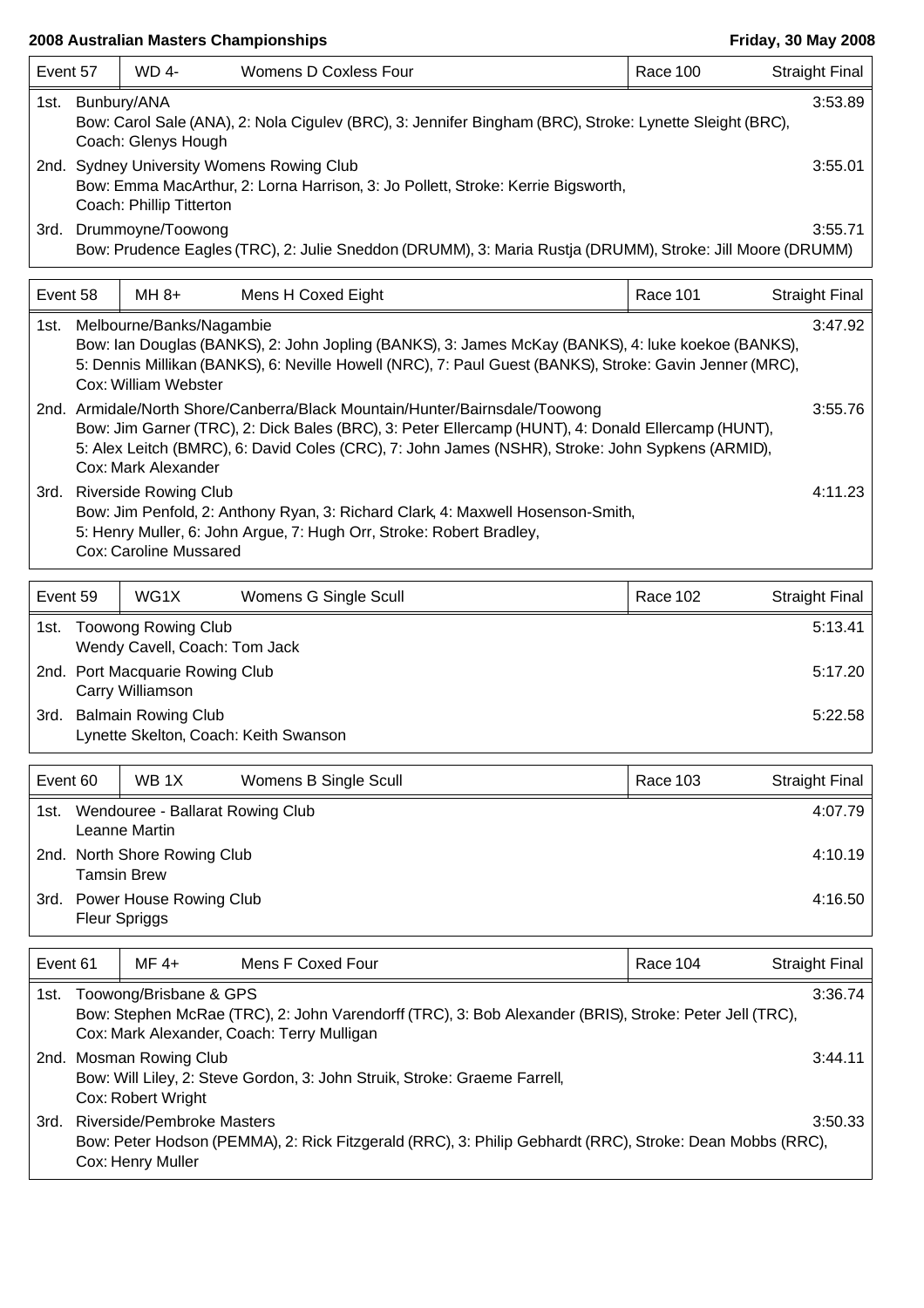|          |                                                   | 2008 Australian Masters Championships                                                                     |                 | <b>Friday, 30 May 2008</b> |
|----------|---------------------------------------------------|-----------------------------------------------------------------------------------------------------------|-----------------|----------------------------|
| Event 62 | MF 4-                                             | <b>Womens F Coxless Four</b>                                                                              | <b>Race 105</b> | <b>Straight Final</b>      |
|          | 1st. Mosman Rowing Club                           | Bow: Peter Mayoh, 2: John May, 3: John Hardy, Stroke: Phillip Titterton                                   |                 | 3:50.30                    |
| Event 63 | WE1X                                              | Womens E Single Scull                                                                                     | Race 106        | Final                      |
| 1st.     | <b>Melbourne University</b><br>Pamela Whiting     |                                                                                                           |                 | 4:30.85                    |
|          | 2nd. Bunbury Rowing Club                          | Lynette Sleight, Coach: Glenys Hough                                                                      |                 | 4:34.43                    |
|          | 3rd. Toowong Rowing Club<br><b>Marion Elliott</b> |                                                                                                           |                 | 4:39.30                    |
| Event 64 | MC <sub>1</sub> X                                 | Mens C Single Scull                                                                                       | Race 107        | Final                      |
| 1st.     | Murwillumbah Rowing Club<br><b>Rick Kranen</b>    |                                                                                                           |                 | 3:46.21                    |
|          | 2nd. Commercial Rowing Club<br>Jeffery Peereboom  |                                                                                                           |                 | 3:50.55                    |
| 3rd.     | <b>Mosman Rowing Club</b><br>Mark Campbell        |                                                                                                           |                 | 3:52.87                    |
| Event 65 | ME <sub>2</sub> X                                 | Mens E Double Scull                                                                                       | Race 108        | Final                      |
| 1st.     |                                                   | Melbourne University/University of Queensland<br>Bow: Ian Luxford (UQBC), Stroke: Geoffrey Rees (MUBC)    |                 | 3:35.91                    |
|          |                                                   | 2nd. Derwent Mercantile Collegiate/Mercantile<br>Bow: Stephen Mollard (MERC), Stroke: Sam Mollard (DMCRC) |                 | 3:37.91                    |
|          | 3rd. Corio Bay Rowing Club                        | Bow: Jeff Sykes, Stroke: Peter Searle                                                                     |                 | 3:39.60                    |

| Event 66 |            | MI1X                                    | Mens I Single Scull | Race 109 | Straight Final |
|----------|------------|-----------------------------------------|---------------------|----------|----------------|
| 1st.     | John Banks | <b>Mannum Rowing Club</b>               |                     |          | 4:40.88        |
|          | Don Tucker | 2nd. Bendigo Rowing Club                |                     |          | 4:46.19        |
| 3rd.     |            | Canberra Rowing Club<br>Michael Burgess |                     |          | 5:00.98        |

| Event 67 | WH1X                                            | Womens H Single Scull | Race 110 | Straight Final |
|----------|-------------------------------------------------|-----------------------|----------|----------------|
| 1st.     | Riverside Rowing Club<br><b>Elaine Guterres</b> |                       |          | 6:27.55        |

| Event 68 | Mix AB $4+$                                       | Mixed AB Coxed Four                                                                     | Race 111 | Division |
|----------|---------------------------------------------------|-----------------------------------------------------------------------------------------|----------|----------|
| 1st.     | Power House Rowing Club<br>Cox: Nicole Grant      | Bow: Kate Andrews, 2: Kirsten Chapman, 3: Nicholas Hatjiandreou, Stroke: Andrew Holman, |          | 3:34.15  |
|          | 2nd. Essendon Rowing Club<br>Cox: Jessica Meilak  | Bow: Narelle Campani, 2: Tamara McPherson, 3: Jeff Walker, Stroke: Stuart Smart,        |          | 3:38.00  |
| 3rd.     | Power House Rowing Club<br>Cox: Alissa Giarratana | Bow: Yvette Gray, 2: Malcolm Glover, 3: Alexander Inglis, Stroke: Victoria Fields,      |          | 3:47.75  |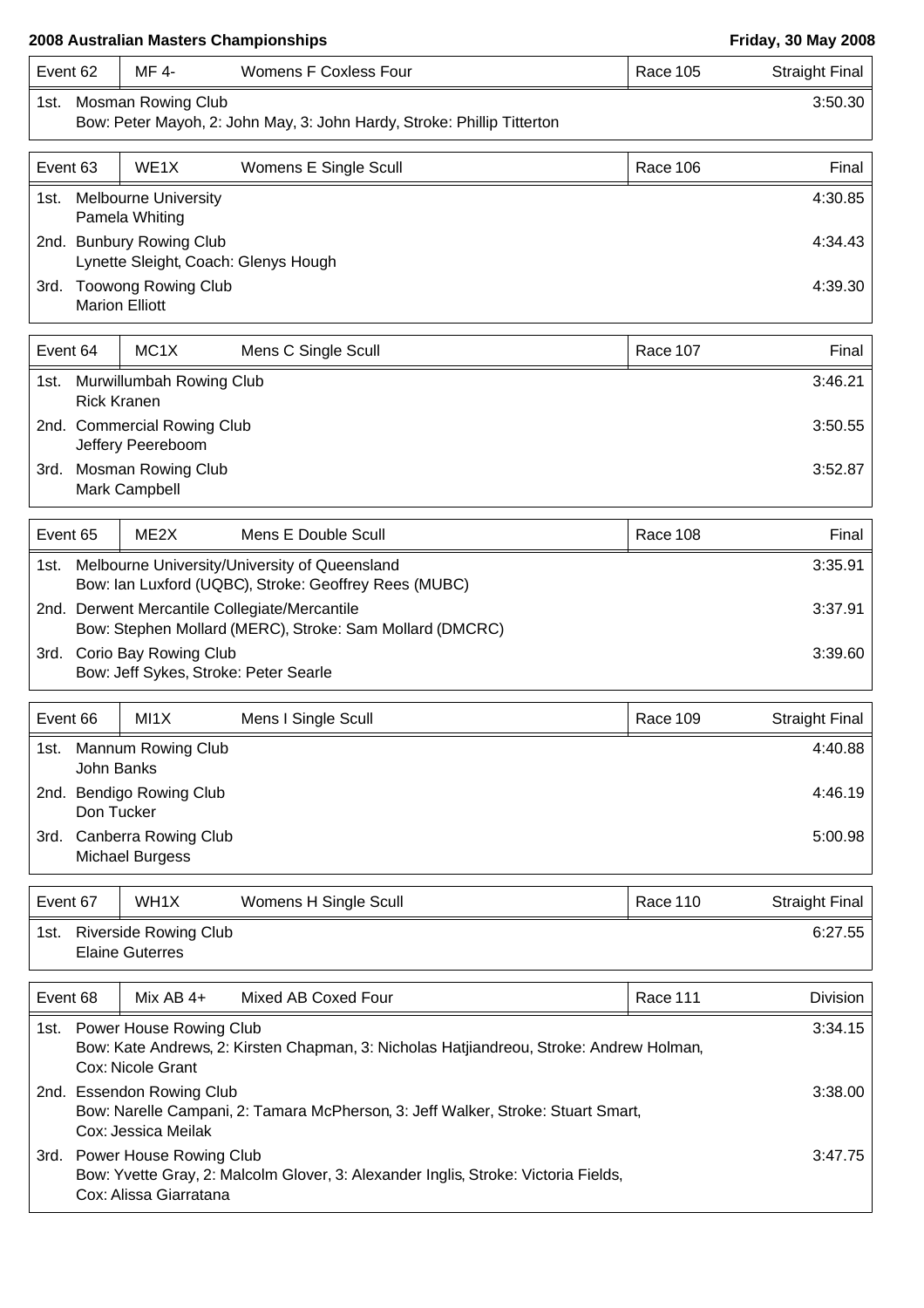| Event 69 |                                                                                                                                                    | Mix $E4+$                                            | Mixed E Coxed Four                                                                                           | Race 112        | Division   |  |
|----------|----------------------------------------------------------------------------------------------------------------------------------------------------|------------------------------------------------------|--------------------------------------------------------------------------------------------------------------|-----------------|------------|--|
| 1st.     | <b>Riverside Rowing Club</b><br>3:58.04<br>Bow: Gordana Kalanj, 2: Caroline Mussared, 3: Philip Gebhardt, Stroke: Dean Mobbs,<br>Cox: Henry Muller |                                                      |                                                                                                              |                 |            |  |
|          |                                                                                                                                                    | 2nd. Mosman Rowing Club<br>Cox: Robert Wright        | Bow: Elizabeth Burrows, 2: Margaret Small, 3: Peter Mayoh, Stroke: Steve Gordon,                             |                 | 3:58.23    |  |
|          |                                                                                                                                                    | 3rd. Cardinal/Mercantile<br>Cox: Doug Renton         | Bow: Ray Dawson (MERC), 2: Lea Partridge (CRC), 3: Ross Mursell (CRC), Stroke: Bill Sheldon (CRC),           |                 | 4:10.03    |  |
| Event 70 |                                                                                                                                                    | Mix D4X D1                                           | Mixed D Quad Scull Division 1                                                                                | Race 113        | Division   |  |
|          |                                                                                                                                                    | 1st. Commercial Rowing Club                          | Bow: Penelope Dixon, 2: Graeme Weston, 3: Jeffery Peereboom, Stroke: Vicki Leary                             |                 | 3:28.64    |  |
|          |                                                                                                                                                    |                                                      | 2nd. Derwent Mercantile Collegiate/Mercantile/Caulfield Grammarians                                          |                 | 3:32.35    |  |
|          |                                                                                                                                                    |                                                      | Bow: Jenny Dewar (CGRC), 2: Michele Duffy (DMCRC), 3: Stephen Mollard (MERC), Stroke: Sam Mollard (DMCRC)    |                 |            |  |
| 3rd.     |                                                                                                                                                    | New Norfolk/Dimboola/Essendon                        | Bow: Carol Nichols (NNRC), 2: Narelle Dwyer (ERC), 3: John Nichols (DRC), Stroke: Peter Nichols (NNRC)       |                 | 3:35.58    |  |
|          | Event 70A                                                                                                                                          | Mix D4X D2                                           | Mixed D Quad Scull Division 2                                                                                | Race 114        | Division 2 |  |
| 1st.     |                                                                                                                                                    |                                                      | Port Macquarie/Brisbane Water/Manning River                                                                  |                 | 3:25.66    |  |
|          |                                                                                                                                                    | 2nd. Corio Bay Rowing Club                           | Bow: Amanda Cavill (MANN), 2: James Young (PTMAC), 3: David Cullen (BRISW), Stroke: Elizabeth Levido (PTMAC) |                 | 3:30.48    |  |
|          |                                                                                                                                                    |                                                      | Bow: Joan Sykes, 2: Sally Galbraith, 3: Ian Bridgland, Stroke: Peter Searle                                  |                 |            |  |
|          |                                                                                                                                                    | 3rd. Sydney Rowing Club                              |                                                                                                              |                 | 3:32.49    |  |
|          |                                                                                                                                                    |                                                      | Bow: Charles Lloyd Jones, 2: Kim Lloyd Jones, 3: Kaye Smythe, Stroke: Ken Ambler                             |                 |            |  |
|          | Event 70B                                                                                                                                          | Mix D4X D3                                           | Mixed D Quad Scull Division 3                                                                                | <b>Race 115</b> | Division 3 |  |
| 1st.     |                                                                                                                                                    | <b>Black Mountain/Canberra</b>                       | Bow: Pam Nash (BMRC), 2: Alex Leitch (BMRC), 3: Pat Davoren (CRC), Stroke: Jeanette Gasson (BMRC)            |                 | 3:40.94    |  |
|          |                                                                                                                                                    |                                                      | 2nd. Murwillumbah/Sunshine Coast/Brisbane & GPS                                                              |                 | 3:41.12    |  |
|          |                                                                                                                                                    |                                                      | Bow: Katherine Phillips (BRIS), 2: Donna Muller (SCRC), 3: Russell Muller (SCRC), Stroke: John Ryan (MURW)   |                 |            |  |
|          |                                                                                                                                                    | 3rd. Black Mountain Rowing Club                      | Bow: Larraine Champness, 2: Vince McMahon, 3: Mary Quilty, Stroke: Paul Champness                            |                 | 3:48.67    |  |
|          |                                                                                                                                                    |                                                      |                                                                                                              |                 |            |  |
| Event 71 |                                                                                                                                                    | MB1X                                                 | Mens B Single Scull                                                                                          | Race 124        | Final      |  |
|          |                                                                                                                                                    | 1st. Power House Rowing Club<br>Shane O'Connor-Smith |                                                                                                              |                 | 3:46.25    |  |
|          | <b>Rick Kranen</b>                                                                                                                                 | 2nd. Murwillumbah Rowing Club                        |                                                                                                              |                 | 3:50.86    |  |
| 3rd.     |                                                                                                                                                    | <b>Banks Rowing Club</b><br>Phillip Reynolds         |                                                                                                              |                 | 3:52.45    |  |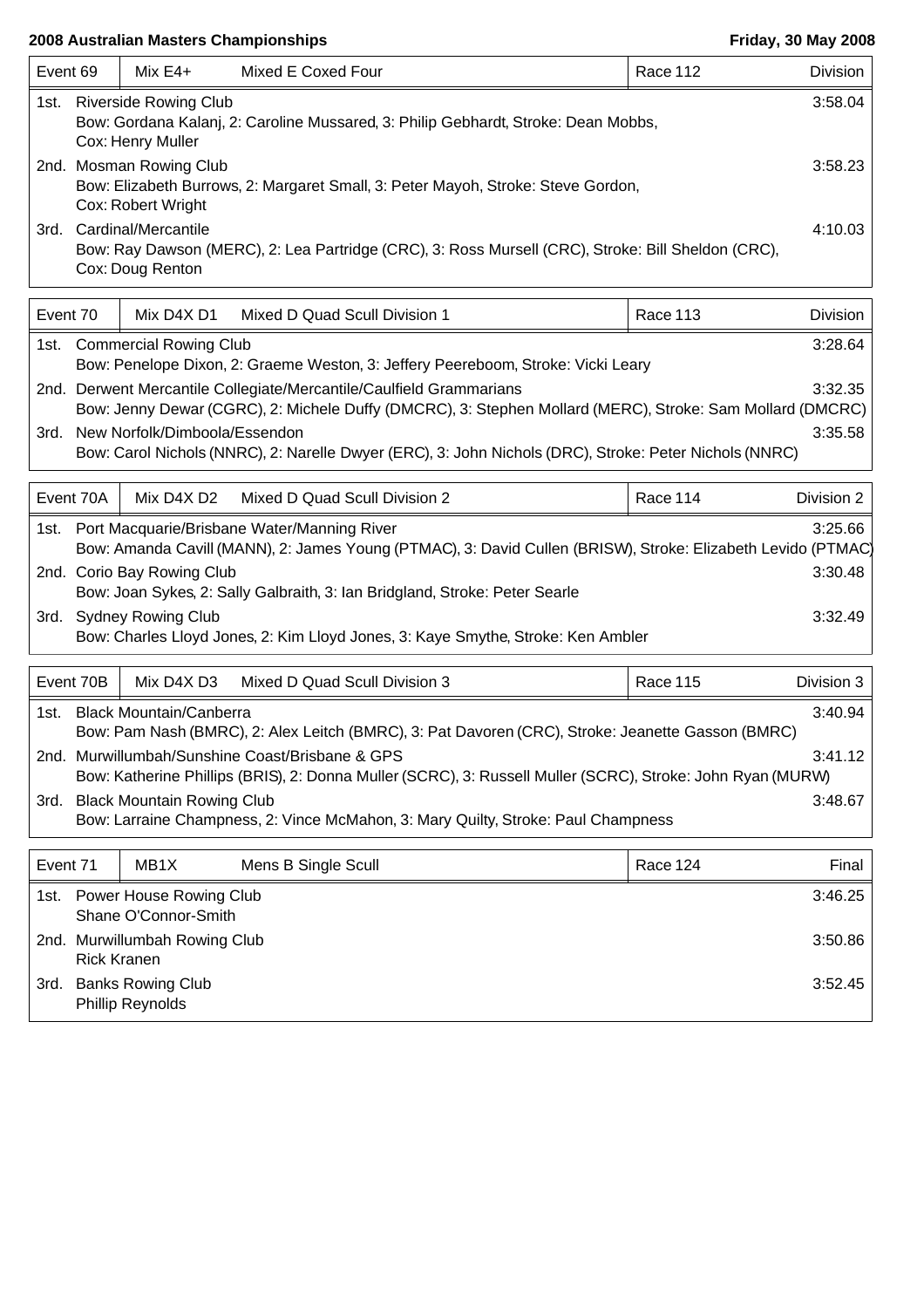| Event 72 | WG8+                                               | Womens G Coxed Eight                                                                                                                                                                                                                                                                              | <b>Race 125</b> | <b>Straight Final</b> |
|----------|----------------------------------------------------|---------------------------------------------------------------------------------------------------------------------------------------------------------------------------------------------------------------------------------------------------------------------------------------------------|-----------------|-----------------------|
| 1st. l   | Cox: Sam Holst                                     | Noosa/Balmain/Melbourne/Port Adelaide/Leichhardt/Mannum/Riverside<br>Bow: Elaine Guterres (RRC), 2: Claire Banks (MRC), 3: Margot Simington (LEICH), 4: Kathrine Landreth (PARC),<br>5: Marjorie McLauchlan (MRC), 6: Jean Clark (NYRC), 7: Lynette Skelton (BALM), Stroke: Cheryl Morton (NYRC), |                 | 4:43.78               |
| Event 73 | $MG$ 4+                                            | Mens G Coxed Four                                                                                                                                                                                                                                                                                 | Race 126        | <b>Straight Final</b> |
| 1st.     | Melbourne/Banks/Swan River<br>Cox: William Webster | Bow: Dennis Millikan (BANKS), 2: Michael Scott (SRRC), 3: Paul Guest (BANKS), Stroke: Gavin Jenner (MRC),                                                                                                                                                                                         |                 | 3:59.85               |
|          | 2nd. Riverside/Mannum<br>Cox: Henry Muller         | Bow: Max Lindsay (MRC), 2: John Banks (MRC), 3: Rick Fitzgerald (RRC), Stroke: Dean Mobbs (RRC),                                                                                                                                                                                                  |                 | 4:00.96               |
|          | 3rd. Riverside Rowing Club<br>Cox: Vicky Knight    | Bow: Richard Clark, 2: Hugh Orr, 3: Jim Penfold, Stroke: Maxwell Hosenson-Smith,                                                                                                                                                                                                                  |                 | 4:25.75               |
| Event 74 | MG 4-                                              | Mens G Coxless Four                                                                                                                                                                                                                                                                               | <b>Race 127</b> | <b>Straight Final</b> |
|          | 1st. Hunter Rowing Club                            | Bow: Donald Ellercamp, 2: Gary Freeman, 3: Bruce Sharp, Stroke: Peter Ellercamp                                                                                                                                                                                                                   |                 | 4:04.31               |
| Event 75 | WF <sub>2</sub> X                                  | Womens F Double Scull                                                                                                                                                                                                                                                                             | Race 128        | Final                 |
|          | 1st. Melbourne University/Nagambie                 | Bow: Elizabeth Walter (NRC), Stroke: Anne Nicolay (MUBC)                                                                                                                                                                                                                                          |                 | 4:19.51               |
|          | 2nd. Sydney Rowing Club                            | Bow: Dorothy De George, Stroke: Kaye Smythe                                                                                                                                                                                                                                                       |                 | 4:22.41               |
|          | 3rd. Noosa Yacht & Rowing Club                     | Bow: Rachel Mecham, Stroke: Karen Turnbull                                                                                                                                                                                                                                                        |                 | 4:23.26               |
| Event 76 | MA <sub>2</sub> -                                  | Mens A Coxless Pair                                                                                                                                                                                                                                                                               | Race 129        | <b>Straight Final</b> |
|          | 1st. Toowong Rowing Club                           | Bow: Tristan Mott, Stroke: Peter Atkins                                                                                                                                                                                                                                                           |                 | 3:33.43               |
|          | 2nd. Mosman Rowing Club                            | Bow: Mark Campbell, Stroke: Simon Hoadley                                                                                                                                                                                                                                                         |                 | 3:35.85               |
|          | 3rd. Power House Rowing Club                       | Bow: Nicholas Hatjiandreou, Stroke: Andrew Holman                                                                                                                                                                                                                                                 |                 | 3:36.51               |
| Event 77 | WB4X                                               | <b>Womens B Quad Scull</b>                                                                                                                                                                                                                                                                        | Race 130        | Final                 |
|          |                                                    | 1st. Essendon/Banks/Wendouree - Ballarat<br>Bow: Leanne Martin (WBRC), 2: Rayne Murray (BANKS), 3: Kate Durrant (BANKS), Stroke: Tamara McPherson (ERC)                                                                                                                                           |                 | 3:38.68               |
|          | 2nd. Melbourne/Power House/Canberra                | Bow: Kerry Knowler (CRC), 2: Fleur Spriggs (PHRC), 3: Jane Robinson (MRC), Stroke: Tanja Nishibata (MRC)                                                                                                                                                                                          |                 | 3:43.83               |
|          |                                                    | 3rd. North Shore/Sydney University Womens/Sydney/Leichhardt<br>Bow: Diane Williams (LEICH), 2: Kirsten Liljeqvist (SYDNY), 3: Emma MacArthur (SUWRC), Stroke: Tamsin Brew (NSHR)                                                                                                                  |                 | 3:47.33               |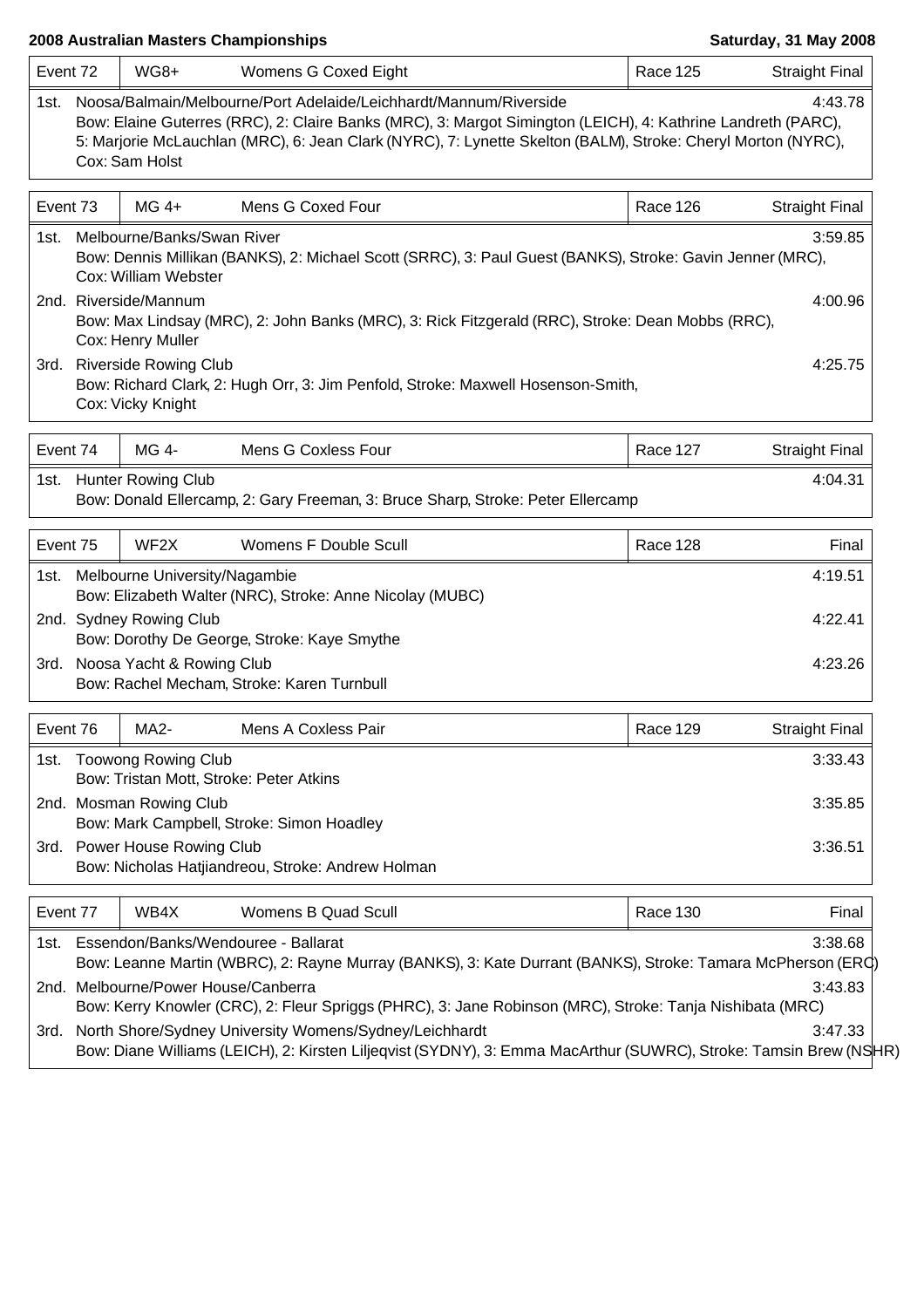| MH <sub>4X</sub><br>Race 131<br>Mens H Quad Scull                                                                                                                                   | <b>Straight Final</b> |
|-------------------------------------------------------------------------------------------------------------------------------------------------------------------------------------|-----------------------|
| 1st. Canberra Rowing Club<br>Bow: Michael Burgess, 2: Barrie Denny, 3: John Strapps, Stroke: John Simson                                                                            | 3:52.00               |
| 2nd. Riverside Rowing Club<br>Bow: Peter Reschke, 2: John Argue, 3: Henry Muller, Stroke: Anthony Ryan                                                                              | 4:30.45               |
| $WA4+$<br>Womens A Coxed Four<br>Race 132                                                                                                                                           | <b>Straight Final</b> |
| <b>Riverside Rowing Club</b><br>Bow: Peter Reschke, 2: John Argue, 3: Henry Muller, Stroke: Anthony Ryan                                                                            | 0:00.00               |
| WA4-<br><b>Womens A Coxless Four</b><br><b>Race 133</b>                                                                                                                             | <b>Straight Final</b> |
| Melbourne/Black Mountain/Canberra<br>Bow: Danielle Jolly (CRC), 2: Suzanne Nermutova (BMRC), 3: Kerri Hughes (BMRC), Stroke: Helen Purdy (MRC)                                      | 4:30.47               |
| Mens J Coxed Four<br>$MJ4+$<br>Race 134                                                                                                                                             | <b>Straight Final</b> |
| 1st. Banks/Nagambie<br>Bow: Ralph Howard (BANKS), 2: Neville Howell (NRC), 3: Don Christie (BANKS), Stroke: John Jopling (BANKS),<br>Cox: Jeremy Courtney                           | 4:42.29               |
| 2nd. Drummoyne/Canberra                                                                                                                                                             | 4:50.06               |
| Bow: Robert Hammond (DRUMM), 2: Ray Buchanan (CRC), 3: Gerald Garrett (DRUMM), Stroke: Kenneth Griffin (DRUMM),<br>Cox: Jacqueline Marks                                            |                       |
| WH4X<br>Womens H Quad Scull<br><b>Race 135</b>                                                                                                                                      | <b>Straight Final</b> |
| Balmain/Leichhardt/Mannum/Riverside<br>Bow: Elaine Guterres (RRC), 2: Claire Banks (MRC), 3: Margot Simington (LEICH), Stroke: Lynette Skelton (BALM)                               | 5:12.16               |
| MI2X<br>Mens I Double Scull<br>Race 136                                                                                                                                             | <b>Straight Final</b> |
| Bairnsdale/Mannum<br>Bow: John Banks (MRC), Stroke: Dick Bales (BRC)                                                                                                                | 4:59.11               |
| Mens F Coxless Pair<br>Race 137<br>MF 2-                                                                                                                                            | <b>Straight Final</b> |
| Toowong/Brisbane & GPS                                                                                                                                                              | 3:59.46               |
| Bow: Bob Alexander (BRIS), Stroke: Peter Jell (TRC)<br>2nd. Mercantile/Melbourne University                                                                                         | 4:07.51               |
| Bow: John Whiting (MUBC), Stroke: Peter Philp (MERC)<br>3rd. Mosman Rowing Club<br>Bow: John Hardy, Stroke: Phillip Titterton                                                       | 4:09.14               |
| Mix E4X D1<br>Mixed E Quad Scull Division 1<br>Race 138                                                                                                                             | Division              |
| 1st. Corio Bay Rowing Club                                                                                                                                                          | 3:39.68               |
| Bow: Joan Sykes, 2: Sally Galbraith, 3: Jeff Sykes, Stroke: Peter Searle<br>2nd. Sydney Rowing Club<br>Bow: Greg Larkin, 2: Kaye Smythe, 3: Charles Lloyd Jones, Stroke: Ken Ambler | 3:44.89               |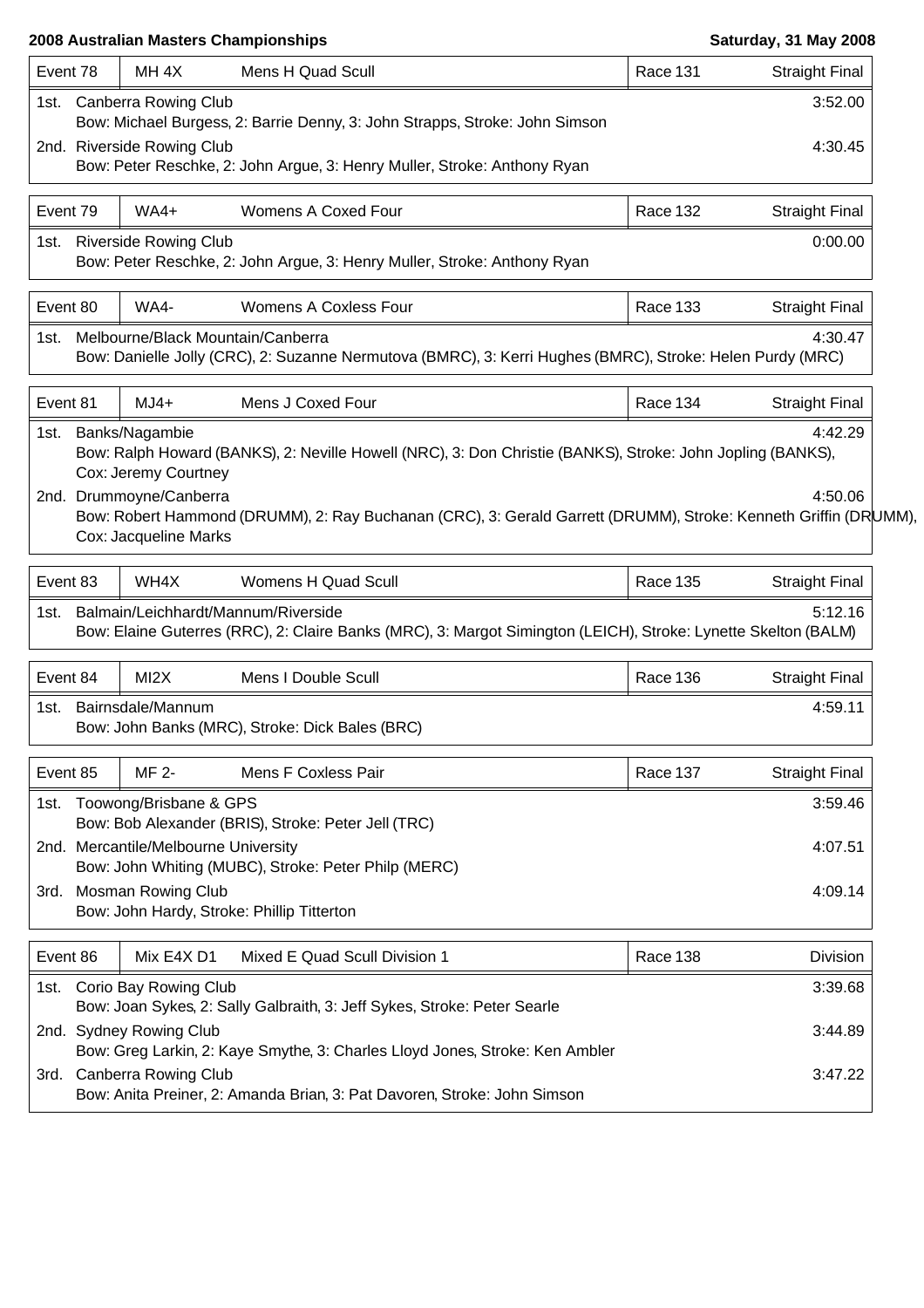|          | Event 86A                                                                                                                                                                            | Mix E4X D2                           | Mixed E Quad Scull Division 2                                                                                                                                                                                                                                                | Race 139 | Division 2 |  |
|----------|--------------------------------------------------------------------------------------------------------------------------------------------------------------------------------------|--------------------------------------|------------------------------------------------------------------------------------------------------------------------------------------------------------------------------------------------------------------------------------------------------------------------------|----------|------------|--|
| 1st.     | Derwent Mercantile Collegiate/Mercantile/Caulfield Grammarians<br>3:47.12<br>Bow: Robyn Varney (CGRC), 2: Jenny Dewar (CGRC), 3: Stephen Mollard (MERC), Stroke: Sam Mollard (DMCRC) |                                      |                                                                                                                                                                                                                                                                              |          |            |  |
|          |                                                                                                                                                                                      |                                      | 2nd. Riverside/Pembroke Masters/Renmark<br>Bow: Cheryl Radloff (RENRC), 2: Debra White (RRC), 3: Mark Mussared (PEMMA), Stroke: Peter Erskine (RRC)                                                                                                                          |          | 3:55.20    |  |
|          |                                                                                                                                                                                      | 3rd. Sydney Womens MLC Rowing Club   |                                                                                                                                                                                                                                                                              |          | 4:01.30    |  |
|          |                                                                                                                                                                                      | Coach: Steve Sherry                  | Bow: Alex Warner, 2: Wendy Zammit, 3: Mark Carew, Stroke: Robert Clarke,                                                                                                                                                                                                     |          |            |  |
| Event 87 |                                                                                                                                                                                      | Mix C2X D1                           | Mixed C Double Scull Division 1                                                                                                                                                                                                                                              | Race 140 | Division   |  |
|          |                                                                                                                                                                                      | 1st. Murwillumbah/Surfers Paradise   | Bow: Karen Smith (SPRC), Stroke: Rick Kranen (MURW)                                                                                                                                                                                                                          |          | 3:57.32    |  |
|          |                                                                                                                                                                                      | 2nd. Brisbane & GPS Rowing Club      | Bow: Katherine Phillips, Stroke: Jonathan Brett                                                                                                                                                                                                                              |          | 4:10.50    |  |
|          |                                                                                                                                                                                      | 3rd. Black Mountain Rowing Club      |                                                                                                                                                                                                                                                                              |          | 4:19.38    |  |
|          |                                                                                                                                                                                      |                                      | Bow: Stephanie Gollasch, Stroke: Colin Calderwood                                                                                                                                                                                                                            |          |            |  |
|          | Event 87A                                                                                                                                                                            | Mix C2X D2                           | Mixed C Double Scull Division 2                                                                                                                                                                                                                                              | Race 141 | Division 2 |  |
|          |                                                                                                                                                                                      | 1st. Commercial Rowing Club          | Bow: Alecia Thomasson, Stroke: Jeffery Peereboom                                                                                                                                                                                                                             |          | 3:56.14    |  |
|          |                                                                                                                                                                                      | 2nd. University of Queensland        | Bow: Jo Cook, Stroke: Timothy Douglas                                                                                                                                                                                                                                        |          | 4:08.21    |  |
|          |                                                                                                                                                                                      | 3rd. Black Mountain Rowing Club      |                                                                                                                                                                                                                                                                              |          | 4:08.49    |  |
|          |                                                                                                                                                                                      |                                      | Bow: Paul Champness, Stroke: Suzanne Nermutova                                                                                                                                                                                                                               |          |            |  |
|          | Event 87B                                                                                                                                                                            | Mix C2X D3                           | Mixed C Double Scull Division 3                                                                                                                                                                                                                                              | Race 142 | Division 3 |  |
| 1st.     |                                                                                                                                                                                      | <b>Black Mountain Rowing Club</b>    | Bow: Mary Quilty, Stroke: Stephen Trowell                                                                                                                                                                                                                                    |          | 3:49.90    |  |
|          |                                                                                                                                                                                      | 2nd. Melbourne University/Richmond   | Bow: Carolyn Manning (RRC), Stroke: Geoff Haslam (MUBC), Coach: Tom Appleby                                                                                                                                                                                                  |          | 3:54.86    |  |
|          |                                                                                                                                                                                      | 3rd. Sydney/Sydney University Womens | Bow: Emma MacArthur (SUWRC), Stroke: Greg Larkin (SYDNY)                                                                                                                                                                                                                     |          | 3:58.00    |  |
|          |                                                                                                                                                                                      |                                      |                                                                                                                                                                                                                                                                              |          |            |  |
| Event 88 |                                                                                                                                                                                      | Mix FGHI 8+                          | Mixed FGHI Coxed Eight                                                                                                                                                                                                                                                       | Race 143 | Division   |  |
| 1st.     |                                                                                                                                                                                      | Cox: Jacqueline Marks                | Drummoyne/North Shore/Canberra/Sydney University Womens<br>Bow: Anne Titterton (SUWRC), 2: Mary Boland (SUWRC), 3: Janny Corry (CRC), 4: Jenny Seymour (CRC),<br>5: Barrie Denny (CRC), 6: Rodney Keable (NSHR), 7: Kenneth Griffin (DRUMM), Stroke: Gerald Garrett (DRUMM), |          | 4:16.95    |  |
|          |                                                                                                                                                                                      | 2nd. Canberra Rowing Club            |                                                                                                                                                                                                                                                                              |          | 4:22.53    |  |
|          |                                                                                                                                                                                      | Cox: Narelle Connor                  | Bow: Jenny Harber, 2: Jill Small, 3: Gillian Colledge, 4: Sue Manley Wallace,<br>5: Dennis Dyer, 6: Michael Colledge, 7: John Daley, Stroke: Graham Humphries,                                                                                                               |          |            |  |
| 3rd.     |                                                                                                                                                                                      | Cox: Doug Renton                     | Cardinal/Melbourne/Alan Mitchell Club/Richmond<br>Bow: Judy-Ann Jones (RRC), 2: Jan Earl (ALAN), 3: Maggie McLaughlan (MRC), 4: Lea Partridge (CRC),<br>5: Steven Lynch (CRC), 6: Bill Sheldon (CRC), 7: Rod Williams (CRC), Stroke: Ian Blandford (CRC),                    |          | 4:30.07    |  |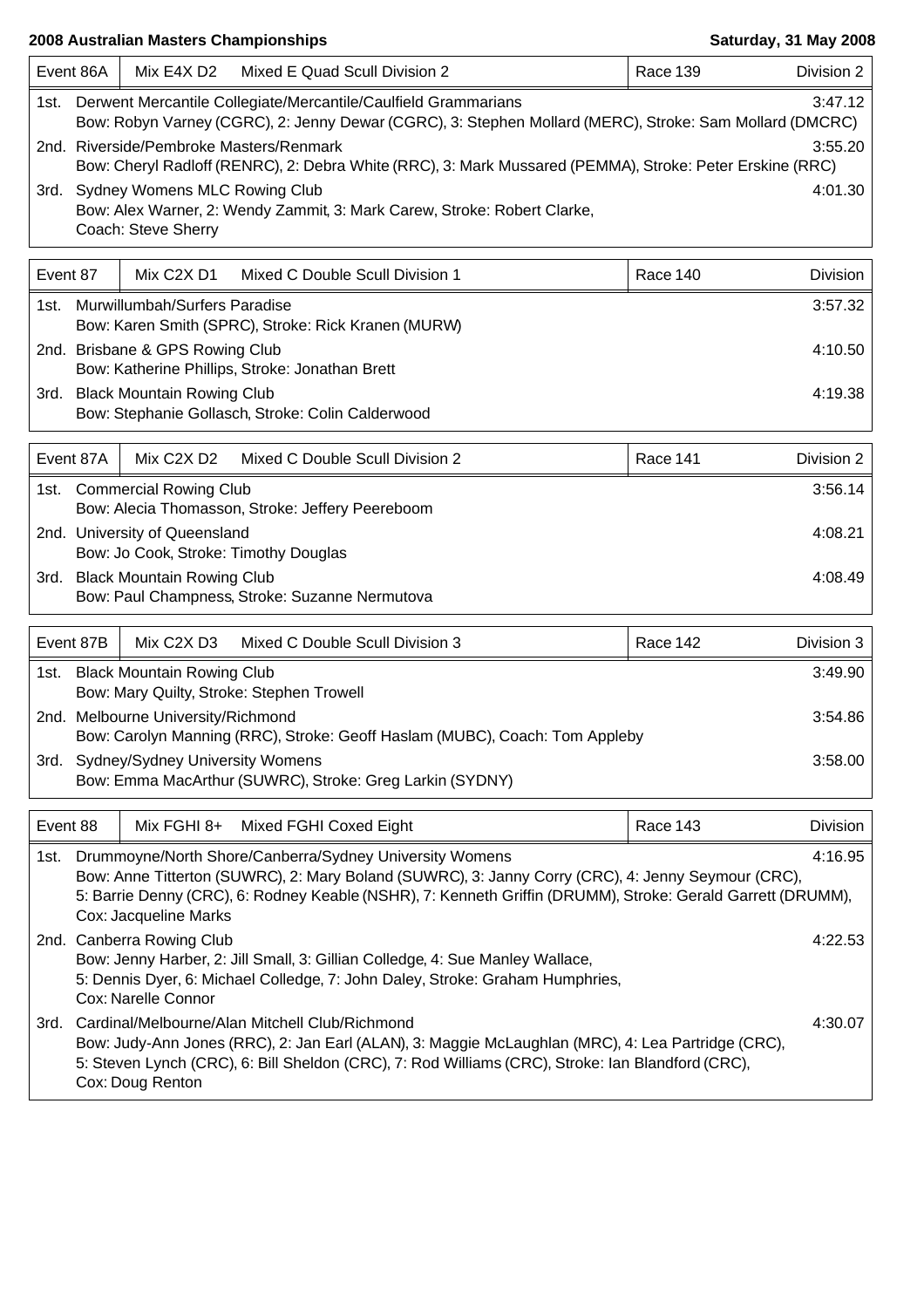| Event 89 |                 | Mix AB 4X                                         | Mixed AB Quad Scull                                                                                                                                                                                                                                                                             | Race 144 | Division              |
|----------|-----------------|---------------------------------------------------|-------------------------------------------------------------------------------------------------------------------------------------------------------------------------------------------------------------------------------------------------------------------------------------------------|----------|-----------------------|
|          |                 | 1st. Richmond Rowing Club<br>Coach: Neville Smith | Bow: Nicole Stupka, 2: Martin Foster, 3: Emma Catford, Stroke: Dennis Beck,                                                                                                                                                                                                                     |          | 3:31.67               |
|          |                 | 2nd. Essendon Rowing Club                         | Bow: Narelle Campani, 2: Tamara McPherson, 3: Jeff Walker, Stroke: Stuart Smart                                                                                                                                                                                                                 |          | 3:32.70               |
|          |                 | 3rd. Canberra/Melbourne/Yarra Yarra               | Bow: Stuart Critchell (YYRC), 2: Jack Chatziyakoumis (YYRC), 3: Jane Robinson (MRC), Stroke: Kerry Knowler (CRC)                                                                                                                                                                                |          | 3:43.06               |
| Event 90 |                 | IWD4X                                             | Womens Interstate D Quad Scull                                                                                                                                                                                                                                                                  | Race 145 | <b>Straight Final</b> |
|          | 1st. Queensland | Coach: Hannah Every-Hall                          | Bow: Karen Smith (SPRC), 2: Jana Christie (BRIS), 3: Lisa Graham (TJCU), Stroke: Karen Turnbull (NYRC),                                                                                                                                                                                         |          | 3:49.08               |
|          | 2nd. Victoria   | Coach: John Reddaway                              | Bow: Tanja Nishibata (MRC), 2: Fleur Spriggs (PHRC), 3: Anne Nicolay (MUBC), Stroke: Patsy Montgomery (MUBC),                                                                                                                                                                                   |          | 3:52.01               |
|          |                 | 3rd. New South Wales<br>Coach: James Young        | Bow: Robyn Cragg (NEWC), 2: Amanda Cavill (MANN), 3: Elizabeth Levido (PTMAC), Stroke: Chris Brennan (ENDVR),                                                                                                                                                                                   |          | 3:53.93               |
| Event 91 |                 | IMD8+                                             | Mens Interstate D Coxed Eight                                                                                                                                                                                                                                                                   | Race 146 | <b>Straight Final</b> |
|          | 1st. Victoria   |                                                   | Bow: Richard Tomczak (BRC), 2: Jim Lowe (BANKS), 3: Chris Shinners (BANKS), 4: Andrew Cleary (BRC),<br>5: Peter Aberle (CBRC), 6: Peter Antonie (MUBC), 7: Simon Williams (BRC), Stroke: Nick Robinson (BANKS),<br>Cox: Rob England, Coach: Christian Ryan                                      |          | 3:06.02               |
|          |                 | 2nd. Canberra/Black Mountain                      | Bow: John Gasson (BMRC), 2: Tony Wilkes (CRC), 3: Alex Hodges (CRC), 4: Martin Little (CRC),<br>5: Angus Reid (BMRC), 6: Gerry Osborne (CRC), 7: Scott Pagan (CRC), Stroke: Randal Lawrence (CRC),<br>Cox: Narelle Connor, Coach: Darrell Ninham                                                |          | 3:16.55               |
|          |                 | 3rd. New South Wales                              | Bow: Mark Williams, 2: John May, 3: John Struik, 4: Scott Waller,<br>5: Mark Campbell, 6: Steve Gordon, 7: Simon Hoadley, Stroke: James Taylor,<br>Cox: Sam Holst, Coach: Alan Bennett                                                                                                          |          | 3:19.00               |
| Event 92 |                 | IWD8+                                             | Womens Interstate D Coxed Eight                                                                                                                                                                                                                                                                 | Race 147 | <b>Straight Final</b> |
| 1st.     | Victoria        |                                                   | Bow: Leisa Wilson (CBRC), 2: Pam Westendorf (ALAN), 3: Fleur Worboys (ALAN), 4: Debbie Clingeleffer-Woodford (CBRC),<br>5: Leanne Ambrose (ALAN), 6: Dawn Giltrap (ERC), 7: Carolyn Hosking (ALAN), Stroke: Pamela Whiting (MUBC),<br>Cox: Emma Scott, Coaches: Fleur Spriggs, Susie Palfreyman |          | 3:36.33               |
|          |                 | 2nd. New South Wales                              | Bow: Jo Pollett (SUWRC), 2: Kerrie Bigsworth (SUWRC), 3: Angela Conry (LEICH), 4: Kirsten Liljeqvist (SYDNY),<br>5: Maria Rustja (DRUMM), 6: Julie Sneddon (DRUMM), 7: Amanda Andrews (DRUMM), Stroke: Jill Moore (DRUMM),<br>Cox: Robert Wright, Coach: Steve Sherry                           |          | 3:40.60               |
|          | 3rd. Queensland |                                                   | Bow: Julie Bourne, 2: Penny Mercer, 3: Paula Lyndon, 4: Marion Elliott,<br>5: Heather Warren, 6: Robyn Huttenmeister, 7: Helen Wintle, Stroke: Lynnette Brown,<br>Cox: Daniel Licastro, Coach: Terry Mulligan                                                                                   |          | 3:47.45               |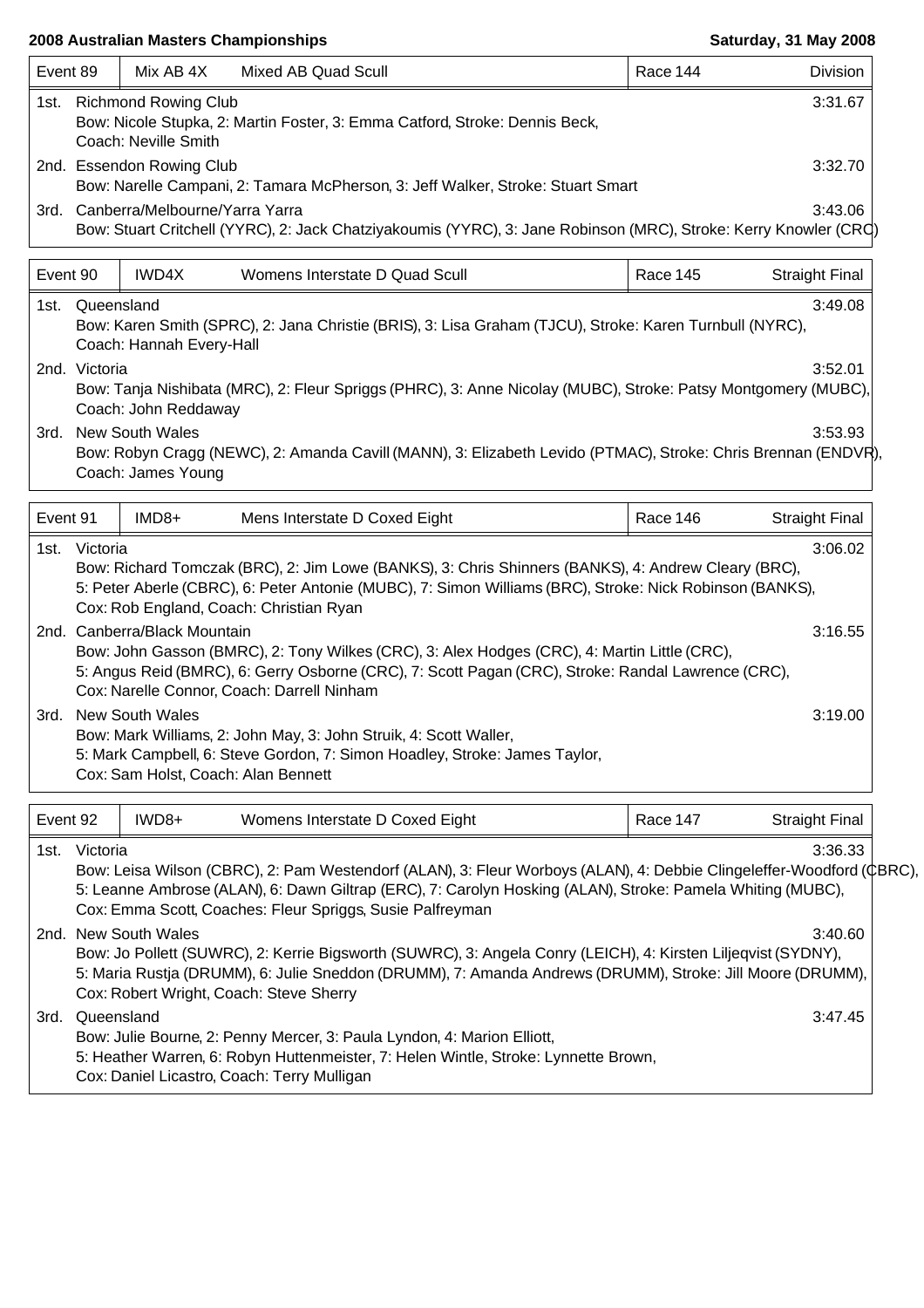|                 |          |                                                        | 2008 Australian Masters Championships                                                                                                                                                                                                                                |                 | Saturday, 31 May 2008 |
|-----------------|----------|--------------------------------------------------------|----------------------------------------------------------------------------------------------------------------------------------------------------------------------------------------------------------------------------------------------------------------------|-----------------|-----------------------|
| Event 93        |          | IMD4X                                                  | Mens Interstate D Quad Scull                                                                                                                                                                                                                                         | Race 148        | <b>Straight Final</b> |
| 1st.            | Victoria | Coach: Scott Riddell                                   | Bow: Tim Juzefowicz, 2: Richard Saul, 3: Stewart Allsop, Stroke: Bill Nugent,                                                                                                                                                                                        |                 | 3:12.92               |
| 2nd. Queensland |          | Coach: Katherine Phillips                              | Bow: Graeme Weston (CRC), 2: Brent O'Keefe (SCRC), 3: John Ryan (MURW), Stroke: Rick Kranen (MURW),                                                                                                                                                                  |                 | 3:19.23               |
|                 |          | 3rd. New South Wales<br>Coach: Steve Roll              | Bow: David Cullen (BRISW), 2: James Young (PTMAC), 3: Charles Lloyd Jones (SYDNY), Stroke: Ken Ambler (SYDNY),                                                                                                                                                       |                 | 3:24.23               |
| Event 94        |          | ME8+                                                   | Mens E Coxed Eight                                                                                                                                                                                                                                                   | Race 169        | Final                 |
| 1st.            |          | <b>Melbourne University</b><br>Cox: David England      | Bow: Field Rickards, 2: Tim Marshall, 3: Sandy Marshall, 4: Greg Longden,<br>5: John McKeand, 6: Peter Antonie, 7: John Whiting, Stroke: Geoffrey Rees,                                                                                                              |                 | 3:08.28               |
|                 |          | Cox: William Webster                                   | 2nd. Banks/University of Queensland/Melbourne<br>Bow: Marinus Van Onselen (MRC), 2: Rodney Pilmore (BANKS), 3: Paul Guest (BANKS), 4: Ian Luxford (UQBC),<br>5: Chris Shinners (BANKS), 6: Jim Lowe (BANKS), 7: Simon Wilson (BANKS), Stroke: Nick Robinson (BANKS), |                 | 3:15.90               |
|                 |          | 3rd. Mosman Rowing Club<br>Cox: Sam Holst              | Bow: Graeme Farrell, 2: John Hardy, 3: Mark Campbell, 4: John May,<br>5: John Struik, 6: Steve Gordon, 7: Will Liley, Stroke: James Taylor,                                                                                                                          |                 | 3:21.45               |
| Event 95        |          | <b>WF2-</b>                                            | Womens F Coxless Pair                                                                                                                                                                                                                                                | Race 170        | <b>Straight Final</b> |
|                 |          | 1st. Toowong Rowing Club                               | Bow: Carol Watters, Stroke: Lynnette Brown, Coach: Terry Mulligan                                                                                                                                                                                                    |                 | 4:27.96               |
|                 |          | 2nd. Swan River Rowing Club                            | Bow: Marian Robbins, Stroke: Nicolette Cato, Coach: Vanessa Grant                                                                                                                                                                                                    |                 | 4:39.62               |
|                 |          | 3rd. Toowong Rowing Club                               | Bow: Wendy Cavell, Stroke: Marion Elliott, Coach: Terry Mulligan                                                                                                                                                                                                     |                 | 4:43.03               |
| Event 96        |          | $MB$ 4+                                                | Mens B Coxed Four                                                                                                                                                                                                                                                    | <b>Race 171</b> | <b>Straight Final</b> |
|                 |          | 1st. Power House Rowing Club<br>Cox: Alissa Giarratana | Bow: Nick Inglis, 2: Alexander Inglis, 3: Shane O'Connor-Smith, Stroke: Andrew Holman,                                                                                                                                                                               |                 | 3:15.61               |
|                 |          | 2nd. Toowong/Hawthorn                                  | Bow: Simon Spriggs (HAWT), 2: Peter Atkins (TRC), 3: Paul Taylor (TRC), Stroke: Adrian Howard (TRC),<br>Cox: Mark Alexander, Coach: Keiran Dwyer                                                                                                                     |                 | 3:19.01               |
|                 |          | 3rd. Corio Bay Rowing Club<br>Cox: Rob England         | Bow: Richard Axe, 2: Leigh Hall Sullivan, 3: Duncan Ashby, Stroke: Peter Aberle,                                                                                                                                                                                     |                 | 3:22.73               |
| $E$ vont 07     |          | MAPA                                                   | Mone B Coviece Four                                                                                                                                                                                                                                                  | <b>Pace 172</b> | Straight Einal        |

| Event 97 |                                      | MB 4- | Mens B Coxless Four                                                                                 |  | Race 172 | Straight Final |
|----------|--------------------------------------|-------|-----------------------------------------------------------------------------------------------------|--|----------|----------------|
| 1st.     | <b>Barwon Rowing Club</b><br>3:14.38 |       |                                                                                                     |  |          |                |
|          |                                      |       | Bow: Ross George, 2: Dave McPherson, 3: Andrew Cleary, Stroke: Richard Tomczak                      |  |          |                |
|          |                                      |       | 2nd. Melbourne University/Wendouree - Ballarat                                                      |  |          | 3:17.32        |
|          |                                      |       | Bow: Sam Golding (MUBC), 2: Tim Wright (WBRC), 3: Conrad Tulloch (MUBC), Stroke: John Colley (MUBC) |  |          |                |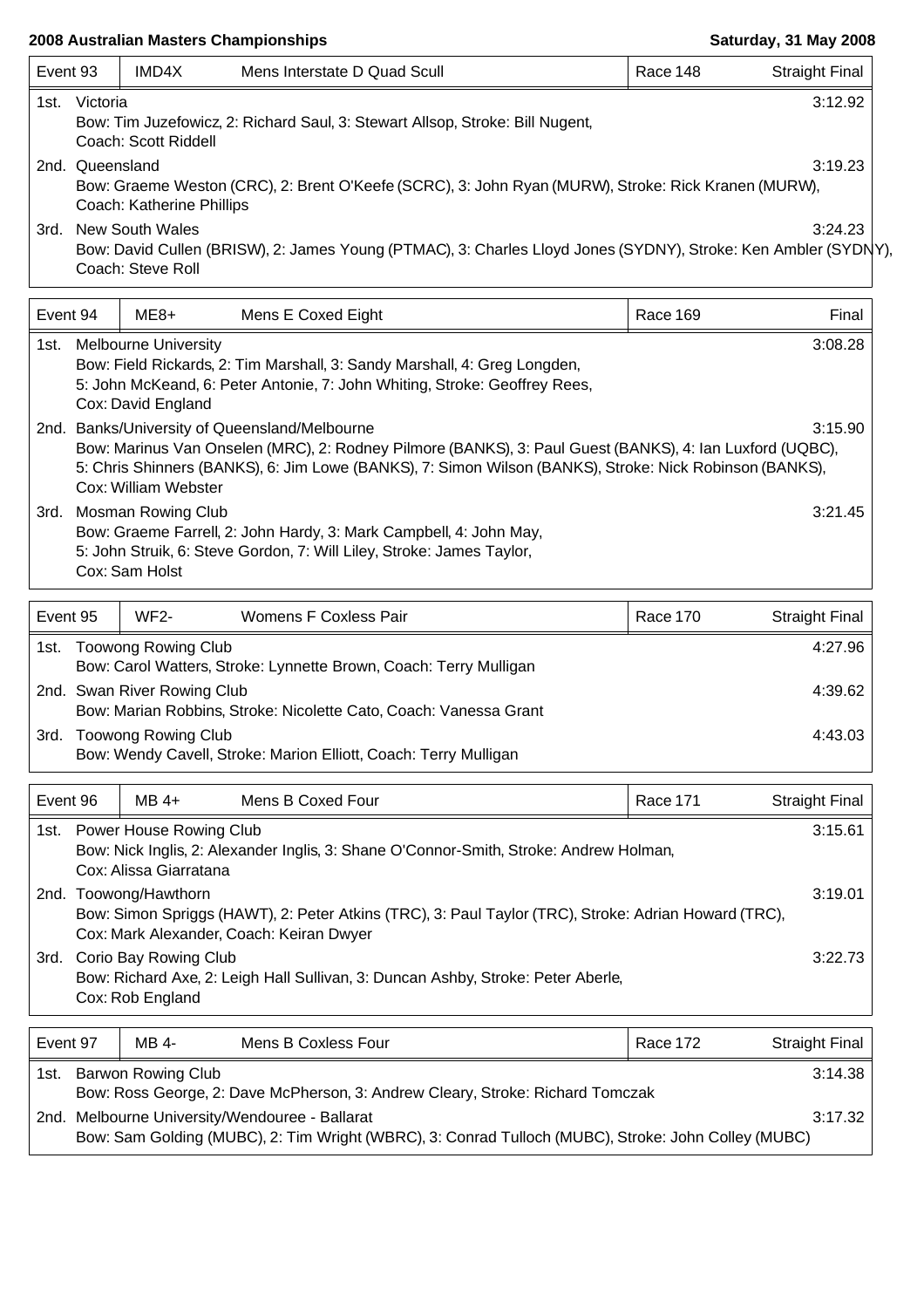| Event 98 |             | MG1X                                                | Mens G Single Scull | Race 173 | Final   |
|----------|-------------|-----------------------------------------------------|---------------------|----------|---------|
|          |             | 1st. Swan River Rowing Club<br>George Xouris        |                     |          | 4:09.30 |
|          |             | 2nd. Swan River Rowing Club<br><b>Michael Scott</b> |                     |          | 4:11.58 |
| 3rd.     | John Simson | <b>Canberra Rowing Club</b>                         |                     |          | 4:11.89 |

| Event 99                                                                    |  | WD 1X<br>Womens D Single                                         | <b>Race 174</b> | Final I |
|-----------------------------------------------------------------------------|--|------------------------------------------------------------------|-----------------|---------|
| <b>Bunbury Rowing Club</b><br>1st.<br>Jennifer Bingham, Coach: Glenys Hough |  |                                                                  | 4:25.56         |         |
|                                                                             |  | 2nd. Commercial Rowing Club<br>Vicki Leary, Coach: Bill Caldwell | 4:34.39         |         |
| 3rd.                                                                        |  | Melbourne Rowing Club<br>Sue O'Connor                            | 4:38.24         |         |

| Event 100 |                                                                                                        | MA 2X                  | Mens A Double Scull                             | Race 175 | <b>Straight Final</b> |
|-----------|--------------------------------------------------------------------------------------------------------|------------------------|-------------------------------------------------|----------|-----------------------|
| 1st.      | Glebe/St George<br>Bow: Robert Henderson (STGEO), Stroke: Kenneth Major (GLEBE), Coach: Bruce Williams |                        |                                                 |          |                       |
|           |                                                                                                        | 2nd. Banks Rowing Club | Bow: Stephen Reynolds, Stroke: Phillip Reynolds |          | 3:31.98               |
| 3rd.      | <b>Richmond Rowing Club</b><br>Bow: Dennis Beck, Stroke: Martin Foster                                 |                        |                                                 |          | 3:37.44               |

| Event 101 | $M12-$                   | Mens I Coxless Pair                      | Race 176 | Straight Final |
|-----------|--------------------------|------------------------------------------|----------|----------------|
| 1st.      | <b>Banks Rowing Club</b> | Bow: Robert Hemery, Stroke: Don Christie |          | 5:18.22        |

| Event 102                  | MD <sub>1</sub> X<br>Mens D Single Scull             |  | Final<br>Race 177 |  |
|----------------------------|------------------------------------------------------|--|-------------------|--|
| 1st.                       | <b>Essendon Rowing Club</b><br><b>Stewart Allsop</b> |  |                   |  |
|                            | 2nd. Essendon Rowing Club<br><b>Richard Saul</b>     |  | 3:50.82           |  |
| 3rd.<br><b>Bill Nugent</b> | <b>Essendon Rowing Club</b>                          |  | 3:52.83           |  |

| Event 103 |                                                                                                                                                                                                                                                                                                                              | $WC 8+$ | Womens C Coxed Eight | Race 178 | Final |  |  |
|-----------|------------------------------------------------------------------------------------------------------------------------------------------------------------------------------------------------------------------------------------------------------------------------------------------------------------------------------|---------|----------------------|----------|-------|--|--|
|           | 3:45.39<br>1st. Alan Mitchell Club/Power House/Melbourne Argonauts<br>Bow: Sue Hindson (ALAN), 2: Meredith Williams (MARC), 3: Carolyn Hosking (ALAN), 4: Sue Peacock (ALAN),<br>5: Fleur Spriggs (PHRC), 6: Leanne Ambrose (ALAN), 7: Pam Westendorf (ALAN), Stroke: Fleur Worboys (ALAN),<br>Cox: Susie Palfreyman         |         |                      |          |       |  |  |
|           | 2nd. Drummoyne/Sydney/Leichhardt<br>3:47.28<br>Bow: Maria Rustja (DRUMM), 2: Angela Conry (LEICH), 3: Phillipa Cumming (DRUMM), 4: Kirsten Liljeqvist (SYDNY),<br>5: Yasmine Finnegan (DRUMM), 6: Julie Sneddon (DRUMM), 7: Amanda Andrews (DRUMM), Stroke: Jill Moore (DRUMM),                                              |         |                      |          |       |  |  |
| 3rd.      | Cox: Robert Wright, Coach: Steve Sherry<br>Toowong/Noosa/Townsville & JCU/University of Queensland<br>Bow: Jo Cook (UQBC), 2: Prudence Eagles (TRC), 3: Lisa Graham (TJCU), 4: Elaine Vucak (TRC),<br>5: Nicola Guy (TRC), 6: Sian Hebron (NYRC), 7: Penny Mercer (TRC), Stroke: Julie Bourne (TRC),<br>Cox: Daniel Licastro |         | 3:48.84              |          |       |  |  |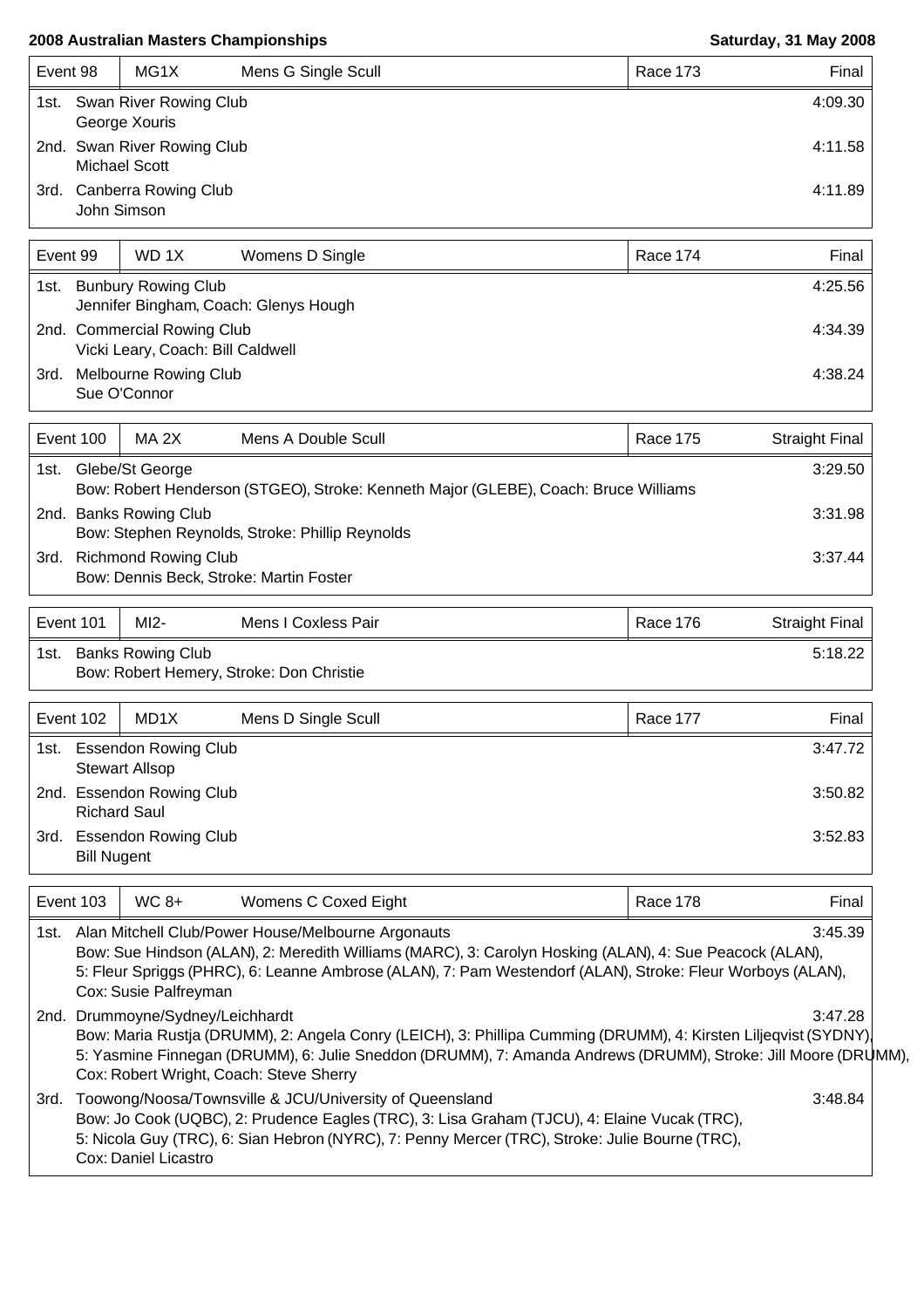| Event 104 |                                                | MF 1X | Mens F Single Scull                       |  | Race 179 | Final   |
|-----------|------------------------------------------------|-------|-------------------------------------------|--|----------|---------|
| 1st.      | <b>Melbourne University</b><br>Geoff Haslam    |       |                                           |  |          | 4:00.37 |
|           | 2nd. Port Macquarie Rowing Club<br>James Young |       |                                           |  |          | 4:04.56 |
| 3rd.      | Sam Mollard                                    |       | Derwent Mercantile Collegiate Rowing Club |  |          | 4:04.62 |

| Event 105                                                 |                                               | WA1X | Womens A Single Scull |         | Race 180 | Final   |
|-----------------------------------------------------------|-----------------------------------------------|------|-----------------------|---------|----------|---------|
| Wendouree - Ballarat Rowing Club<br>1st.<br>Leanne Martin |                                               |      |                       | 4:11.92 |          |         |
|                                                           | 2nd. Canberra Rowing Club<br>Danielle Jolly   |      |                       |         |          | 4:12.59 |
| 3rd.                                                      | North Shore Rowing Club<br><b>Tamsin Brew</b> |      |                       | 4:17.43 |          |         |

|                                                                                       | Event 106                                                                             | MJ2X | Mens J Double Scull |  | Race 181 | <b>Straight Final</b> |
|---------------------------------------------------------------------------------------|---------------------------------------------------------------------------------------|------|---------------------|--|----------|-----------------------|
| North Shore/Bairnsdale<br>1st.<br>Bow: Dick Bales (BRC), Stroke: Rodney Keable (NSHR) |                                                                                       |      |                     |  |          | 4:49.90               |
|                                                                                       | 2nd. Canberra/Drummoyne<br>Bow: Robert Hammond (DRUMM), Stroke: Michael Burgess (CRC) |      |                     |  |          | 4:50.65               |

| Event 107 |                                                                                                                                                                | $WE4+$               | Womens E Coxed Four                                                                  |  | Race 182 | Straight Final |
|-----------|----------------------------------------------------------------------------------------------------------------------------------------------------------------|----------------------|--------------------------------------------------------------------------------------|--|----------|----------------|
| 1st.      | <b>Toowong Rowing Club</b>                                                                                                                                     |                      |                                                                                      |  | 4:13.11  |                |
|           |                                                                                                                                                                | Cox: Daniel Licastro | Bow: Robyn Huttenmeister, 2: Helen Wintle, 3: Lynnette Brown, Stroke: Carol Watters, |  |          |                |
|           | 2nd. Sydney Womens MLC Rowing Club<br>Bow: Petra Macaskill, 2: Lillian Hayes, 3: Alex Warner, Stroke: Susan Carew,<br>Cox: Robin Catalano, Coach: Steve Sherry |                      |                                                                                      |  | 4:36.11  |                |

|                                                                                                                                               | Event 108                                                                                                                                                                                           | <b>WE4-</b>             | <b>Womens E Coxless Four</b>                                                                                    | Race 183 | Straight Final |
|-----------------------------------------------------------------------------------------------------------------------------------------------|-----------------------------------------------------------------------------------------------------------------------------------------------------------------------------------------------------|-------------------------|-----------------------------------------------------------------------------------------------------------------|----------|----------------|
| <b>Toowong Rowing Club</b><br>1st.<br>Bow: Paula Lyndon, 2: Trish Carter, 3: Heather Warren, Stroke: Marion Elliott,<br>Coach: Terry Mulligan |                                                                                                                                                                                                     |                         |                                                                                                                 |          | 4:07.49        |
|                                                                                                                                               |                                                                                                                                                                                                     | 2nd. Swan River/Bunbury | Bow: Lynette Sleight (BRC), 2: Marian Robbins (SRRC), 3: Jennifer Bingham (BRC), Stroke: Nicolette Cato (SRRC), |          | 4:08.75        |
| 3rd.                                                                                                                                          | Coaches: Vanessa Grant, Glenys Hough<br><b>Sydney University Womens Rowing Club</b><br>Bow: Anne Titterton, 2: Lorna Harrison, 3: Jo Pollett, Stroke: Kerrie Bigsworth,<br>Coach: Phillip Titterton |                         |                                                                                                                 | 4:13.74  |                |

| Event 109 |                                                                                 | MC 2-<br>Mens C Coxless Pair | Race 184 | Final   |
|-----------|---------------------------------------------------------------------------------|------------------------------|----------|---------|
| 1st.      | Melbourne Rowing Club<br>Bow: Mark Baxter, Stroke: Matthew Harrison             |                              |          | 3:40.03 |
|           | 2nd. West End/Canberra<br>Bow: Martin Little (CRC), Stroke: Simon Malpas (WERC) |                              | 3:45.28  |         |
| 3rd.      | <b>Black Mountain Rowing Club</b><br>Bow: John Gasson, Stroke: Angus Reid       |                              |          |         |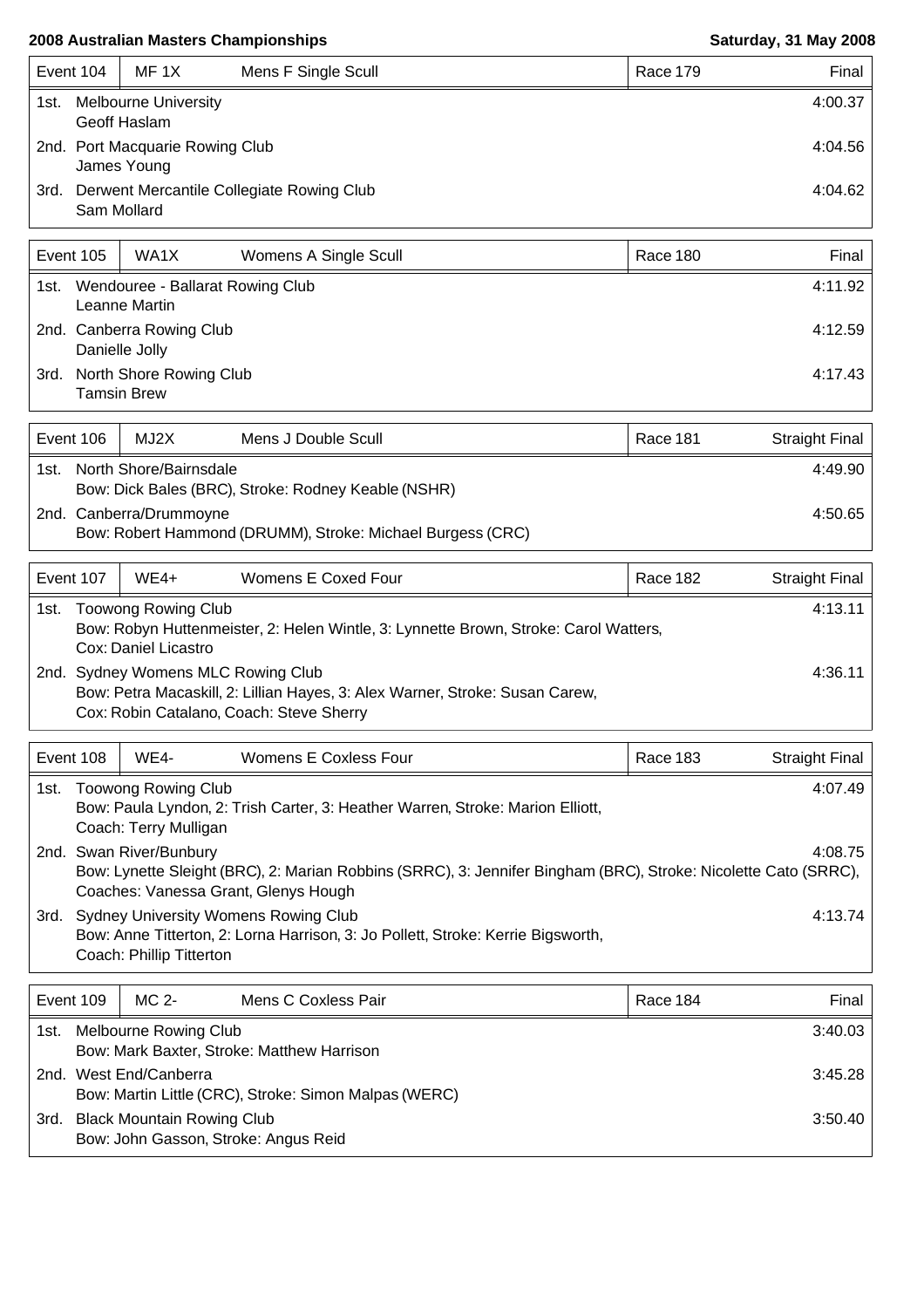Bow: Anita Preiner, Stroke: John Simson

Bow: Elizabeth Walter, Stroke: Mike Walter, Coach: Neville Smith

|           | Event 110                                                                                                                                                                                                                                                                                                                                  | Mix E8+ D1                                                        | Mixed E Coxed Eight Division 1                                                                                                                                                                                                                                        | <b>Race 185</b> | Division   |  |
|-----------|--------------------------------------------------------------------------------------------------------------------------------------------------------------------------------------------------------------------------------------------------------------------------------------------------------------------------------------------|-------------------------------------------------------------------|-----------------------------------------------------------------------------------------------------------------------------------------------------------------------------------------------------------------------------------------------------------------------|-----------------|------------|--|
| 1st.      | 3:39.91<br>Riverside/Pembroke Masters/Renmark<br>Bow: Cheryl Radloff (RENRC), 2: Debra White (RRC), 3: Gordana Kalanj (RRC), 4: Caroline Mussared (RRC),<br>5: Michael Wegener (RRC), 6: Peter Hodson (PEMMA), 7: Philip Gebhardt (RRC), Stroke: Dean Mobbs (RRC),<br>Cox: Henry Muller<br>2nd. Mosman/Sydney University Womens<br>3:47.59 |                                                                   |                                                                                                                                                                                                                                                                       |                 |            |  |
|           |                                                                                                                                                                                                                                                                                                                                            | Cox: Sam Holst                                                    | Bow: Susan Tattersall (SUWRC), 2: Mary Boland (SUWRC), 3: Ann Tout (SUWRC), 4: Emma MacArthur (SUWRC),<br>5: Steve Gordon (MOSM), 6: Will Liley (MOSM), 7: Alan Skinner (MOSM), Stroke: Peter Mayoh (MOSM),                                                           |                 |            |  |
|           |                                                                                                                                                                                                                                                                                                                                            | 3rd. Canberra Rowing Club<br>Cox: Ray Buchanan                    | Bow: Anne Charlton, 2: Kathy Finlay, 3: Margaret Pentony, 4: Kath Wellman,<br>5: John Strapps, 6: Pat Davoren, 7: David Coles, Stroke: Gerry Osborne,                                                                                                                 |                 | 3:53.88    |  |
|           | Event 110A                                                                                                                                                                                                                                                                                                                                 | Mix E8+ D2                                                        | Mixed E Coxed Eight Division 2                                                                                                                                                                                                                                        | Race 186        | Division 2 |  |
| 1st.      |                                                                                                                                                                                                                                                                                                                                            | Cox: David England                                                | Melbourne University/Cardinal/Bunbury/Swan River<br>Bow: Jan Mullineux (SRRC), 2: Anne Nicolay (MUBC), 3: Jennifer Bingham (BRC), 4: Sally McKenzie (CRC),<br>5: John McKenzie (MUBC), 6: Paul Carter (MUBC), 7: Paul McSweeney (MUBC), Stroke: Peter Antonie (MUBC), |                 | 3:34.81    |  |
|           | 2nd. Banks/Leichhardt/Toowong/Brisbane & GPS<br>3:35.72<br>Bow: Diane Williams (LEICH), 2: Deanna Fekete (LEICH), 3: Angela Conry (LEICH),<br>5: Bob Alexander (BRIS), 6: Alan Coulton (TRC), 7: Bill Monaghan (LEICH), Stroke: Dennis Millikan (BANKS),<br>Cox: Margot Simington                                                          |                                                                   |                                                                                                                                                                                                                                                                       |                 |            |  |
|           |                                                                                                                                                                                                                                                                                                                                            | 3rd. Mosman Rowing Club<br>Cox: Robert Wright                     | Bow: Anne Taylor, 2: Margaret Small, 3: Elizabeth Burrows, 4: Sarah Hill,<br>5: John Struik, 6: John May, 7: John Hardy, Stroke: Graeme Farrell,                                                                                                                      |                 | 3:47.65    |  |
| Event 111 |                                                                                                                                                                                                                                                                                                                                            | Mix AB8+                                                          | Mixed AB Coxed Eight                                                                                                                                                                                                                                                  | Race 187        | Division   |  |
|           |                                                                                                                                                                                                                                                                                                                                            | 1st. Power House Rowing Club                                      | Bow: Kirsten Chapman, 2: Victoria Fields, 3: Shane O'Connor-Smith, 4: Malcolm Glover,<br>5: Yvette Gray, 6: Kate Andrews, 7: Andrew Holman, Stroke: Nicholas Hatjiandreou,<br>Cox: Alissa Giarratana, Coaches: Nick Inglis, Andrew Holman                             |                 | 3:17.81    |  |
|           |                                                                                                                                                                                                                                                                                                                                            | 2nd. Power House Rowing Club                                      | Bow: Cecily Hollingworth, 2: Sarah Millar, 3: Jeremy Yeates, 4: Jenny Walter,<br>5: Alexander Inglis, 6: Robert Williams, 7: Virginia Tainton, Stroke: Nick Inglis,<br>Cox: Nicole Grant, Coaches: Nick Inglis, Andrew Holman                                         |                 | 3:25.27    |  |
| 3rd.      |                                                                                                                                                                                                                                                                                                                                            | Melbourne Argonauts Rowing Club<br>Cox: Ron Thiele                | Bow: Annie O'Shea, 2: Skye Anson, 3: Mardi Harrington, 4: Yvonne Coles,<br>5: John Katsoulas, 6: Tim Hewitson, 7: Colin James, Stroke: Stewart Niemann,                                                                                                               |                 | 4:02.36    |  |
|           | Event 112                                                                                                                                                                                                                                                                                                                                  |                                                                   | MixFGHI2XD1 Mixed FGHI Double Scull Division 1                                                                                                                                                                                                                        | Race 188        | Division   |  |
|           |                                                                                                                                                                                                                                                                                                                                            | 1st. Corio Bay Rowing Club<br>Bow: Joan Sykes, Stroke: Jeff Sykes |                                                                                                                                                                                                                                                                       |                 | 4:07.26    |  |
|           |                                                                                                                                                                                                                                                                                                                                            | 2nd. Canberra Rowing Club                                         |                                                                                                                                                                                                                                                                       |                 | 4:11.14    |  |

3rd. Nagambie Rowing Club 4:14.30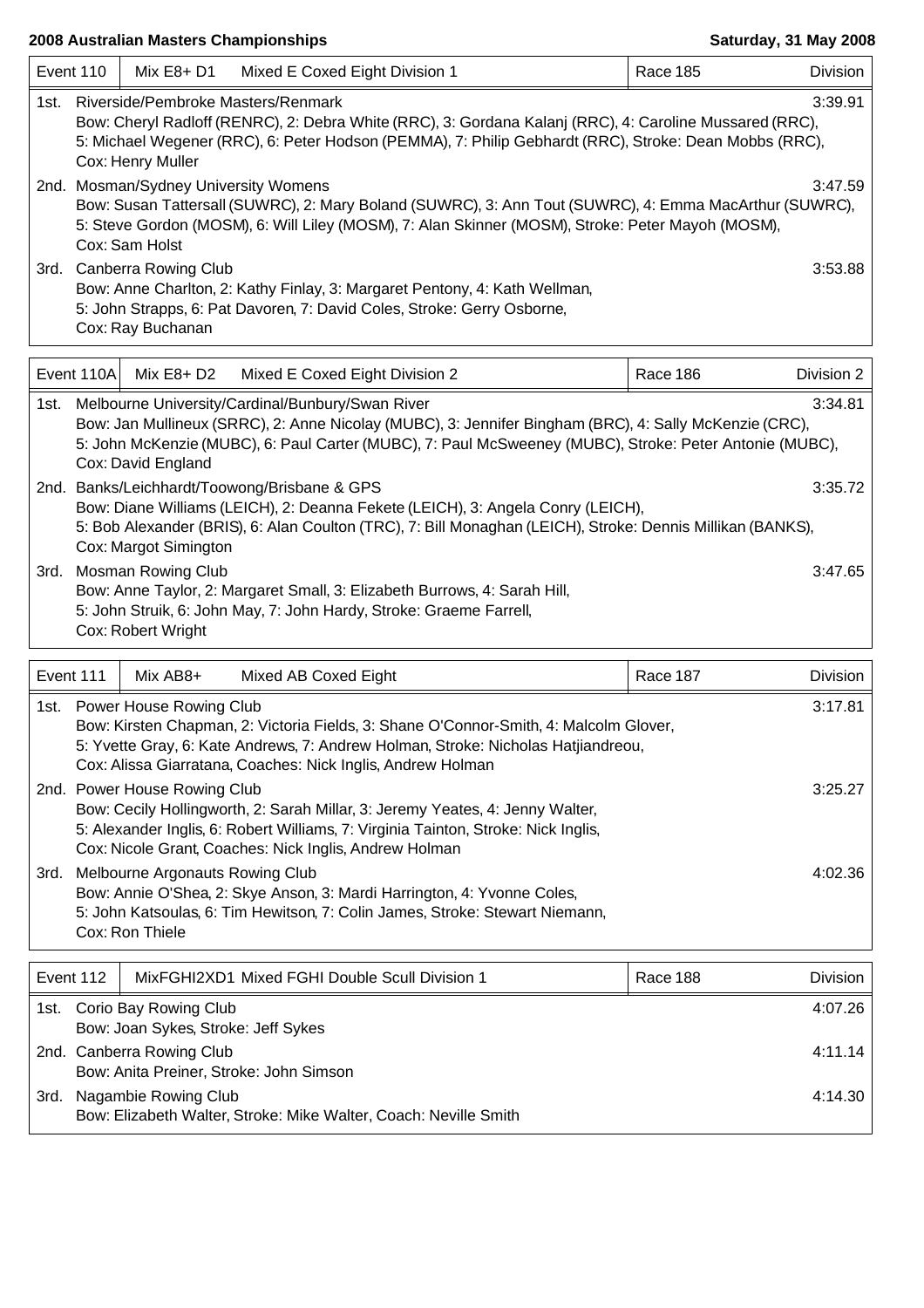|                                                                                       | MixFGHI2XD2 Mixed FGHI Double Scull Division 2<br>Event 112Al |                                                                                     | Race 189 | Division 2 |
|---------------------------------------------------------------------------------------|---------------------------------------------------------------|-------------------------------------------------------------------------------------|----------|------------|
| 1st. Canberra Rowing Club<br>Bow: Michael Colledge, Stroke: Gillian Colledge          |                                                               |                                                                                     |          | 4:28.79    |
|                                                                                       |                                                               | 2nd. Toowong/Vintage Vikings<br>Bow: Annette Jell (VIKIN), Stroke: Peter Jell (TRC) |          | 4:31.52    |
| Mannum/Leichhardt<br>3rd.<br>Bow: Margot Simington (LEICH), Stroke: Max Lindsay (MRC) |                                                               |                                                                                     |          | 4:32.67    |
|                                                                                       |                                                               |                                                                                     |          |            |

|                         | Event 112B                                                | MixFGHI2XD3 Mixed FGHI Double Scull Division 3 | Race 190 | Division 3 |
|-------------------------|-----------------------------------------------------------|------------------------------------------------|----------|------------|
| 1st. Swan River/Balmain |                                                           |                                                |          | 4:45.50    |
|                         | Bow: Lynette Skelton (BALM), Stroke: George Xouris (SRRC) |                                                |          |            |
|                         |                                                           | 2nd. Port Macquarie Rowing Club                |          | 4:50.32    |
|                         |                                                           | Bow: Robert Hopley, Stroke: Carry Williamson   |          |            |
| 3rd.                    |                                                           | <b>Essendon Rowing Club</b>                    |          | 4:50.71    |
|                         |                                                           | Bow: Marion Camiller, Stroke: John Seale       |          |            |

| Event 113<br>Mix $D4+D1$<br>Mixed D Coxed Four Division 1 |                                                                                                                                                                                                                            |               | Race 191                      | Division |            |  |  |  |
|-----------------------------------------------------------|----------------------------------------------------------------------------------------------------------------------------------------------------------------------------------------------------------------------------|---------------|-------------------------------|----------|------------|--|--|--|
|                                                           | 1st. New Norfolk/Dimboola/Derwent Mercantile Collegiate<br>3:55.33<br>Bow: Carol Nichols (NNRC), 2: Michele Duffy (DMCRC), 3: John Nichols (DRC), Stroke: Peter Nichols (NNRC),<br>Cox: Sally Christie, Coach: Sam Mollard |               |                               |          |            |  |  |  |
|                                                           | 2nd. Canberra Rowing Club<br>3:56.80<br>Bow: Elaine Bissaker, 2: Sue Donoghoe, 3: Randal Lawrence, Stroke: Scott Pagan,<br>Cox: Sue Manley Wallace                                                                         |               |                               |          |            |  |  |  |
|                                                           | 3rd. Alan Mitchell Club/Melbourne Argonauts<br>3:59.55<br>Bow: Meredith Williams (MARC), 2: Sue Peacock (ALAN), 3: Luke Macartney (ALAN), Stroke: Tom Lockwood (ALAN),<br>Cox: Susie Palfreyman                            |               |                               |          |            |  |  |  |
|                                                           | Event 113A                                                                                                                                                                                                                 | Mix $D4 + D2$ | Mixed D Coxed Four Division 2 | Race 192 | Division 2 |  |  |  |
| 1st.                                                      | Alan Mitchell Club<br>4:06.50<br>Bow: Kerry Boland, 2: Leanne Ambrose, 3: Rob Purdue, Stroke: Ian Swann,<br>Cox: Drew Coughlan                                                                                             |               |                               |          |            |  |  |  |
|                                                           | 2nd. Townsville & JCU/Banks/University of Queensland<br>4:06.50<br>Bow: Timothy Douglas (UQBC), 2: Jo Cook (UQBC), 3: Ian Douglas (BANKS), Stroke: Julie-Ann Kelly (TJCU),<br>Cox: Sian Hebron                             |               |                               |          |            |  |  |  |
| 3rd.                                                      | Sydney Womens MLC/Newington Masters/Drummoyne<br>4:07.95<br>Bow: Phillipa Cumming (DRUMM), 2: Ian Leckie (NMRC), 3: John Johnson (NMRC), Stroke: Catherine Erskine (SWMLC),<br>Cox: Sam Holst                              |               |                               |          |            |  |  |  |

| Event 114 | WH <sub>2</sub> X | Womens H Double Scull                                  | Race 202 | <b>Straight Final</b> |
|-----------|-------------------|--------------------------------------------------------|----------|-----------------------|
| .1st      | Mannum/Riverside  | Bow: Elaine Guterres (RRC), Stroke: Claire Banks (MRC) |          | 6:43.54               |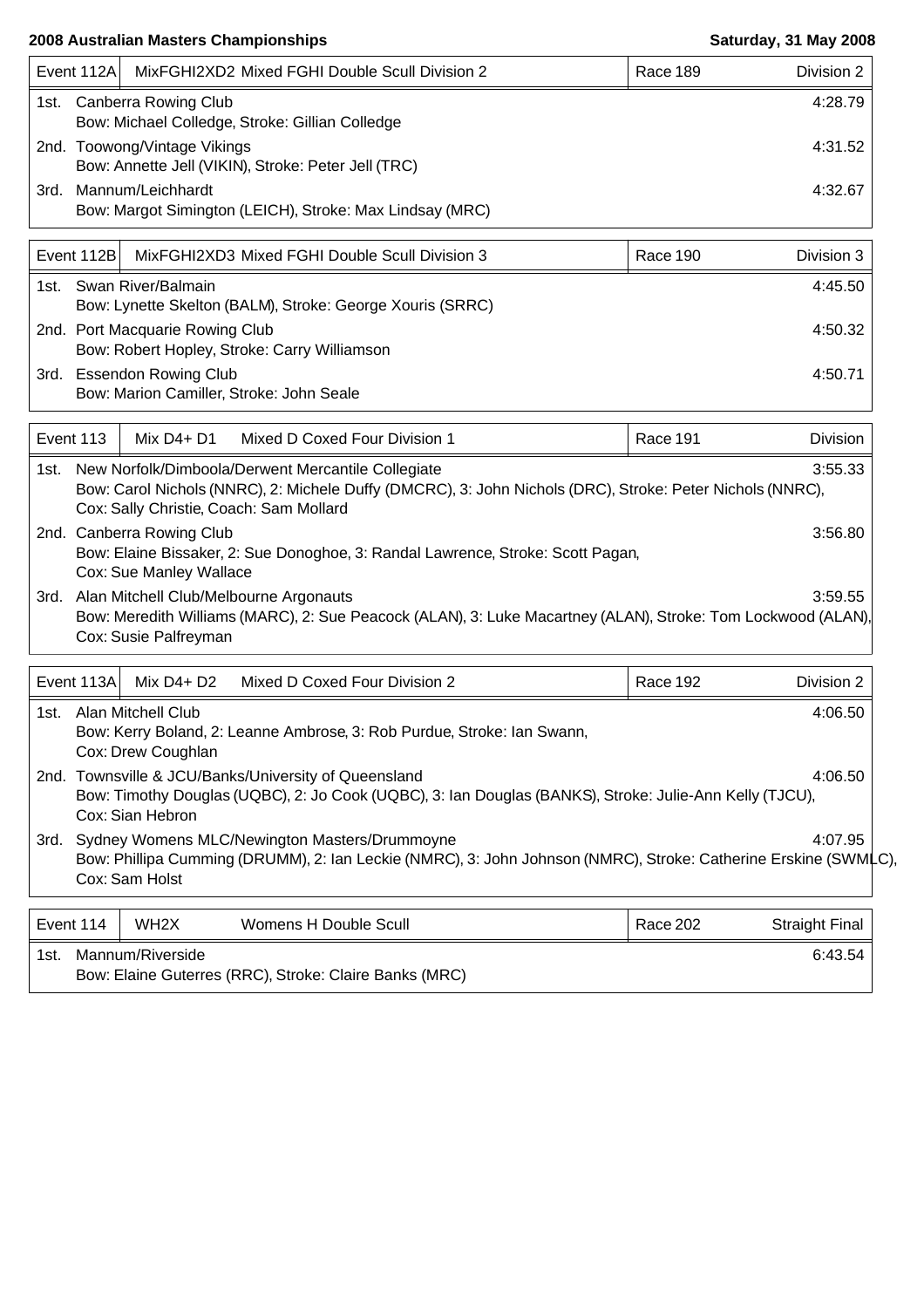|      | Event 115                                                                                                                                                                                                                                                                                           | WA 8+                                            | Womens A Coxed Eight                                                                                                                                                  | <b>Race 203</b> | <b>Straight Final</b> |  |  |
|------|-----------------------------------------------------------------------------------------------------------------------------------------------------------------------------------------------------------------------------------------------------------------------------------------------------|--------------------------------------------------|-----------------------------------------------------------------------------------------------------------------------------------------------------------------------|-----------------|-----------------------|--|--|
| 1st. | 3:30.02<br>Power House/Melbourne/Canberra/Black Mountain<br>Bow: Danielle Jolly (CRC), 2: Kerry Knowler (CRC), 3: Suzanne Nermutova (BMRC), 4: Dearne Grant (CRC),<br>5: Tanja Nishibata (MRC), 6: Jane Robinson (MRC), 7: Helen Purdy (MRC), Stroke: Fleur Spriggs (PHRC),<br>Cox: Jeremy Courtney |                                                  |                                                                                                                                                                       |                 |                       |  |  |
|      | 2nd. Power House Rowing Club<br>3:37.54<br>Bow: Cecily Hollingworth, 2: Jenny Walter, 3: Virginia Tainton, 4: Kate Andrews,<br>5: Yvette Gray, 6: Victoria Fields, 7: Kirsten Chapman, Stroke: Nicole Grant,<br>Cox: Alissa Giarratana, Coach: Andrew Holman                                        |                                                  |                                                                                                                                                                       |                 |                       |  |  |
|      |                                                                                                                                                                                                                                                                                                     | 3rd. Essendon Rowing Club<br>Cox: Marc Alexander | Bow: Narelle Campani, 2: Marie-Claire Gemmell, 3: Meisha Clark, 4: Michelle Jeffrey,<br>5: Narelle Dwyer, 6: Sally Christie, 7: Bonnie Dalton,                        |                 | 3:49.39               |  |  |
|      | Event 116                                                                                                                                                                                                                                                                                           | ME4X                                             | Mens E Quad Scull                                                                                                                                                     | Race 204        | <b>Straight Final</b> |  |  |
| 1st. |                                                                                                                                                                                                                                                                                                     |                                                  | Nagambie/Carrum/Albert Park - South Melbourne/Essendon<br>Bow: Richard Saul (ERC), 2: Allen McCowan (APSM), 3: Ken Charge (CRC), Stroke: Mike Walter (NRC)            |                 | 3:20.32               |  |  |
|      |                                                                                                                                                                                                                                                                                                     | 2nd. Melbourne University                        | Bow: Field Rickards, 2: Geoff Haslam, 3: Paul McSweeney, Stroke: Tim Marshall                                                                                         |                 | 3:26.91               |  |  |
| 3rd. |                                                                                                                                                                                                                                                                                                     | <b>Riverside/Pembroke Masters</b>                | Bow: Michael Wegener (RRC), 2: Peter Hodson (PEMMA), 3: Philip Gebhardt (RRC), Stroke: Dean Mobbs (RRC)                                                               |                 | 3:31.38               |  |  |
|      | Event 117                                                                                                                                                                                                                                                                                           | WD4X                                             | Womens D Quad Scull                                                                                                                                                   | Race 201        | Final                 |  |  |
|      | 1st. ANA/Bunbury                                                                                                                                                                                                                                                                                    | Coach: Glenys Hough                              | Bow: Lynette Sleight (BRC), 2: Nola Cigulev (BRC), 3: Jennifer Bingham (BRC), Stroke: Carol Sale (ANA),                                                               |                 | 3:46.35               |  |  |
|      |                                                                                                                                                                                                                                                                                                     |                                                  | 2nd. Surfers Paradise/Noosa/Townsville & JCU/Brisbane & GPS<br>Bow: Jana Christie (BRIS), 2: Lisa Graham (TJCU), 3: Karen Turnbull (NYRC), Stroke: Karen Smith (SPRC) |                 | 3:48.00               |  |  |
|      |                                                                                                                                                                                                                                                                                                     | 3rd. Corio Bay Rowing Club                       | Bow: Joan Sykes, 2: Sally Galbraith, 3: Debbie Clingeleffer-Woodford, Stroke: Leisa Wilson                                                                            |                 | 3:49.81               |  |  |
|      | Event 118                                                                                                                                                                                                                                                                                           | MH4+                                             | Mens H Coxed Four                                                                                                                                                     | <b>Race 205</b> | <b>Straight Final</b> |  |  |
| 1st. |                                                                                                                                                                                                                                                                                                     | Canberra/Mosman<br>Cox: Narelle Connor           | Bow: Barrie Denny (CRC), 2: Michael Burgess (CRC), 3: John Struik (MOSM), Stroke: John Simson (CRC),                                                                  |                 | 4:02.90               |  |  |
|      |                                                                                                                                                                                                                                                                                                     | 2nd. Banks Rowing Club<br>Cox: Emma Plowright    | Bow: James McKay, 2: Ian MacMillan, 3: Donald Gibb, Stroke: luke koekoe,                                                                                              |                 | 4:05.19               |  |  |
|      | Richmond/Riverside<br>4:41.70<br>3rd.<br>Bow: Anthony Ryan (RRC), 2: Jim Penfold (RRC), 3: Peter Reschke (RRC), Stroke: Roderick Stewart (RRC),<br>Cox: Philip Gebhardt                                                                                                                             |                                                  |                                                                                                                                                                       |                 |                       |  |  |
|      | Event 119                                                                                                                                                                                                                                                                                           | MH4-                                             | Mens H Coxless Four                                                                                                                                                   | Race 206        | <b>Straight Final</b> |  |  |
|      | 1st. Hunter/North Shore<br>4:09.84<br>Bow: Donald Ellercamp (HUNT), 2: John James (NSHR), 3: Bruce Sharp (HUNT), Stroke: Peter Ellercamp (HUNT)                                                                                                                                                     |                                                  |                                                                                                                                                                       |                 |                       |  |  |
|      | Event 121<br>MB 2-<br>Mens B Coxless Pair<br>Race 207<br><b>Straight Final</b>                                                                                                                                                                                                                      |                                                  |                                                                                                                                                                       |                 |                       |  |  |
| 1st. | 3:35.16<br>Power House Rowing Club<br>Bow: Nick Inglis, Stroke: Andrew Holman                                                                                                                                                                                                                       |                                                  |                                                                                                                                                                       |                 |                       |  |  |
|      | 3:42.39<br>2nd. Toowong Rowing Club                                                                                                                                                                                                                                                                 |                                                  |                                                                                                                                                                       |                 |                       |  |  |

Bow: Adrian Howard, Stroke: Paul Taylor, Coach: Keiran Dwyer 3rd. Toowong Rowing Club 3:53.44 Bow: Bob Law, Stroke: Mark Mercer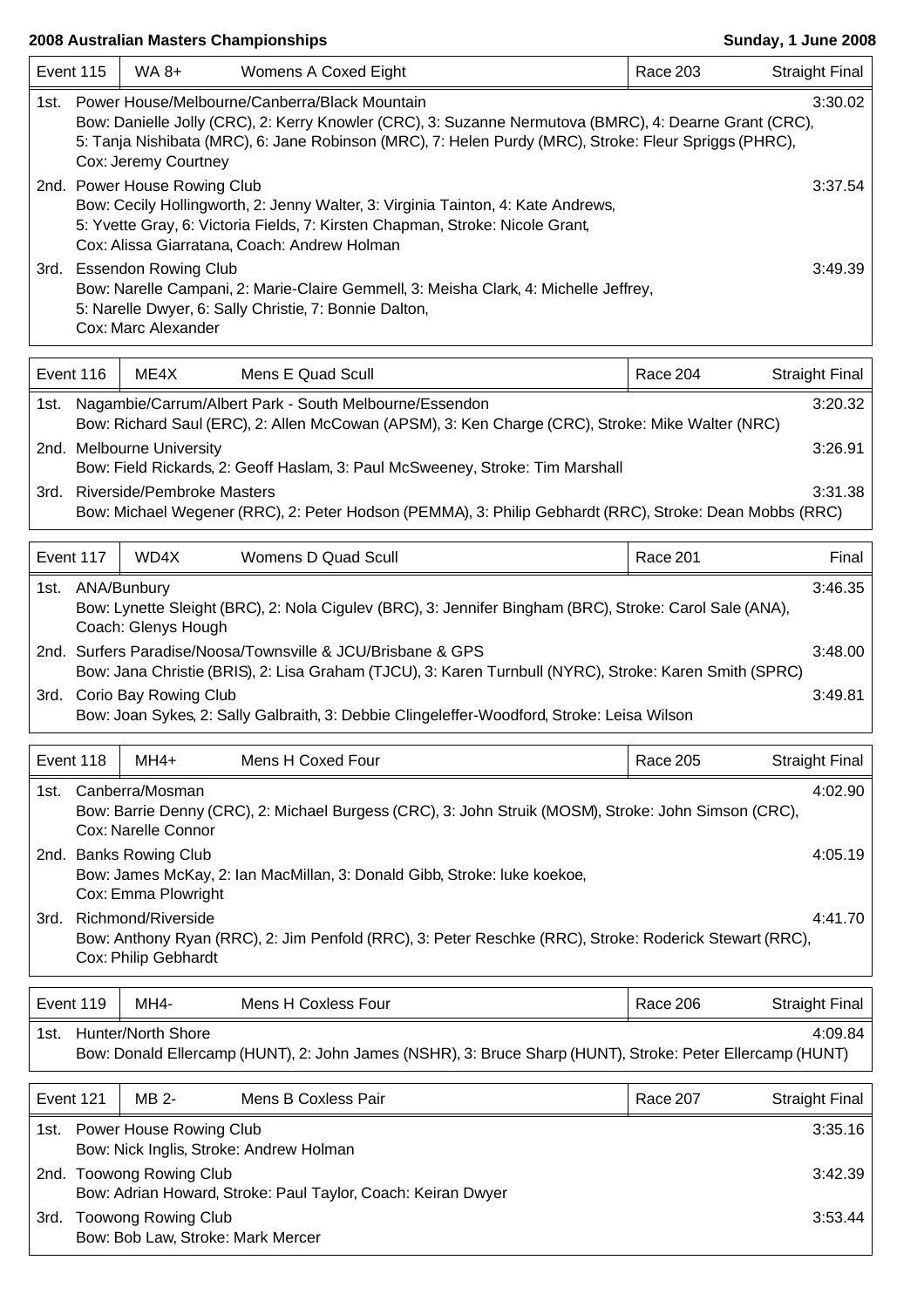|      | Event 122                                                                                                        | WE2-                  | Womens E Coxless Pair                     | Race 208 | Straight Final |
|------|------------------------------------------------------------------------------------------------------------------|-----------------------|-------------------------------------------|----------|----------------|
|      | 1st. Sydney University Womens Rowing Club<br>Bow: Jo Pollett, Stroke: Kerrie Bigsworth, Coach: Phillip Titterton |                       |                                           |          |                |
|      | 2nd. Toowong Rowing Club<br>Bow: Helen Wintle, Stroke: Trish Carter, Coach: Terry Mulligan                       |                       |                                           |          | 4:30.35        |
| 3rd. |                                                                                                                  | Newcastle Rowing Club | Bow: Yvonne Collings, Stroke: Robyn Cragg |          | 4:34.67        |

| Event 123 |                    | WC 2-                      | Womens C Coxless Pair                                            | Race 209 | <b>Straight Final</b> |
|-----------|--------------------|----------------------------|------------------------------------------------------------------|----------|-----------------------|
| 1st.      | Alan Mitchell Club |                            |                                                                  | 4:05.57  |                       |
|           |                    |                            | Bow: Pam Westendorf, Stroke: Fleur Worboys                       |          |                       |
|           |                    | 2nd. Canberra Rowing Club  |                                                                  |          | 4:09.82               |
|           |                    |                            | Bow: Elaine Bissaker, Stroke: Sue Donoghoe                       |          |                       |
| 3rd.      |                    | <b>Bunbury Rowing Club</b> |                                                                  |          | 4:12.15               |
|           |                    |                            | Bow: Jennifer Bingham, Stroke: Nola Cigulev, Coach: Glenys Hough |          |                       |

|      | Event 124 | $MD 8+$                                           | Mens D Coxed Eight                                                                                                                                                                                                                                                                                      | Race 210 | Final   |
|------|-----------|---------------------------------------------------|---------------------------------------------------------------------------------------------------------------------------------------------------------------------------------------------------------------------------------------------------------------------------------------------------------|----------|---------|
| 1st. |           | <b>Melbourne University</b><br>Cox: David England | Bow: Sandy Marshall, 2: John McKenzie, 3: Greg Longden, 4: John Colley,<br>5: John McKeand, 6: Peter Antonie, 7: John Whiting, Stroke: Geoffrey Rees,                                                                                                                                                   |          | 3:03.19 |
|      |           | Cox: William Webster                              | 2nd. Banks/University of Queensland/Melbourne/Barwon<br>Bow: Mark Baxter (MRC), 2: Matthew Harrison (MRC), 3: Richard Tomczak (BRC), 4: Marinus Van Onselen (MRC),<br>5: Chris Shinners (BANKS), 6: Ian Luxford (UQBC), 7: Simon Wilson (BANKS), Stroke: Nick Robinson (BANKS),                         |          | 3:05.90 |
|      |           |                                                   | 3rd. Port Adelaide/Torrens/Sydney/Adelaide<br>Bow: David Eichler (ARC), 2: Greg Larkin (SYDNY), 3: Roland Dankbaar (TRC), 4: Loch Mitchell (TRC),<br>5: Andrew Holt (TRC), 6: Chris Heaton-Harris (TRC), 7: Ralph Cruickshank (TRC), Stroke: Paul Knight (PARC),<br>Cox: Vicky Knight, Coach: Anna Tree |          | 3:18.85 |

| Event 125                                                                                                                                           | MG4X | Mens G Quad Scull                                                                                                                                              | Race 211 | <b>Straight Final</b> |  |  |
|-----------------------------------------------------------------------------------------------------------------------------------------------------|------|----------------------------------------------------------------------------------------------------------------------------------------------------------------|----------|-----------------------|--|--|
| Mosman/Swan River<br>3:33.57<br>1st.<br>Bow: Michael Scott (SRRC), 2: Graeme Farrell (MOSM), 3: John Hardy (MOSM), Stroke: Phillip Titterton (MOSM) |      |                                                                                                                                                                |          |                       |  |  |
|                                                                                                                                                     |      | 2nd. Sydney/Port Macquarie/St George/Manning River<br>Bow: Raymond Beeton (MANN), 2: Henry Battam (STGEO), 3: Robert Hopley (PTMAC), Stroke: Ken Ambler (SYDNY |          | 3:35.71               |  |  |
| <b>Hunter Rowing Club</b><br>3:36.49<br>3rd.<br>Bow: Donald Ellercamp, 2: Gary Freeman, 3: Bruce Sharp, Stroke: Peter Ellercamp                     |      |                                                                                                                                                                |          |                       |  |  |
| Event 126                                                                                                                                           | WF4X | Womens F Quad Scull                                                                                                                                            | Race 212 | <b>Straight Final</b> |  |  |

|      | 1st. Melbourne University/Nagambie                                                                             | 4:00.93 |  |
|------|----------------------------------------------------------------------------------------------------------------|---------|--|
|      | Bow: Patsy Montgomery (MUBC), 2: Elizabeth Walter (NRC), 3: Anne Nicolay (MUBC), Stroke: Pamela Whiting (MUBC) |         |  |
| 2nd. | <b>Toowong Rowing Club</b>                                                                                     | 4:07.39 |  |
|      | Bow: Wendy Cavell, 2: Paula Lyndon, 3: Lynnette Brown, Stroke: Carol Watters,                                  |         |  |
|      | Coach: Terry Mulligan                                                                                          |         |  |
| 3rd. | Melbourne/Noosa                                                                                                | 4:17.41 |  |
|      | Bow: Jean Clark (NYRC), 2: Rachel Mecham (NYRC), 3: Cheryl Morton (NYRC), Stroke: Marjorie McLauchlan (MRC)    |         |  |
|      |                                                                                                                |         |  |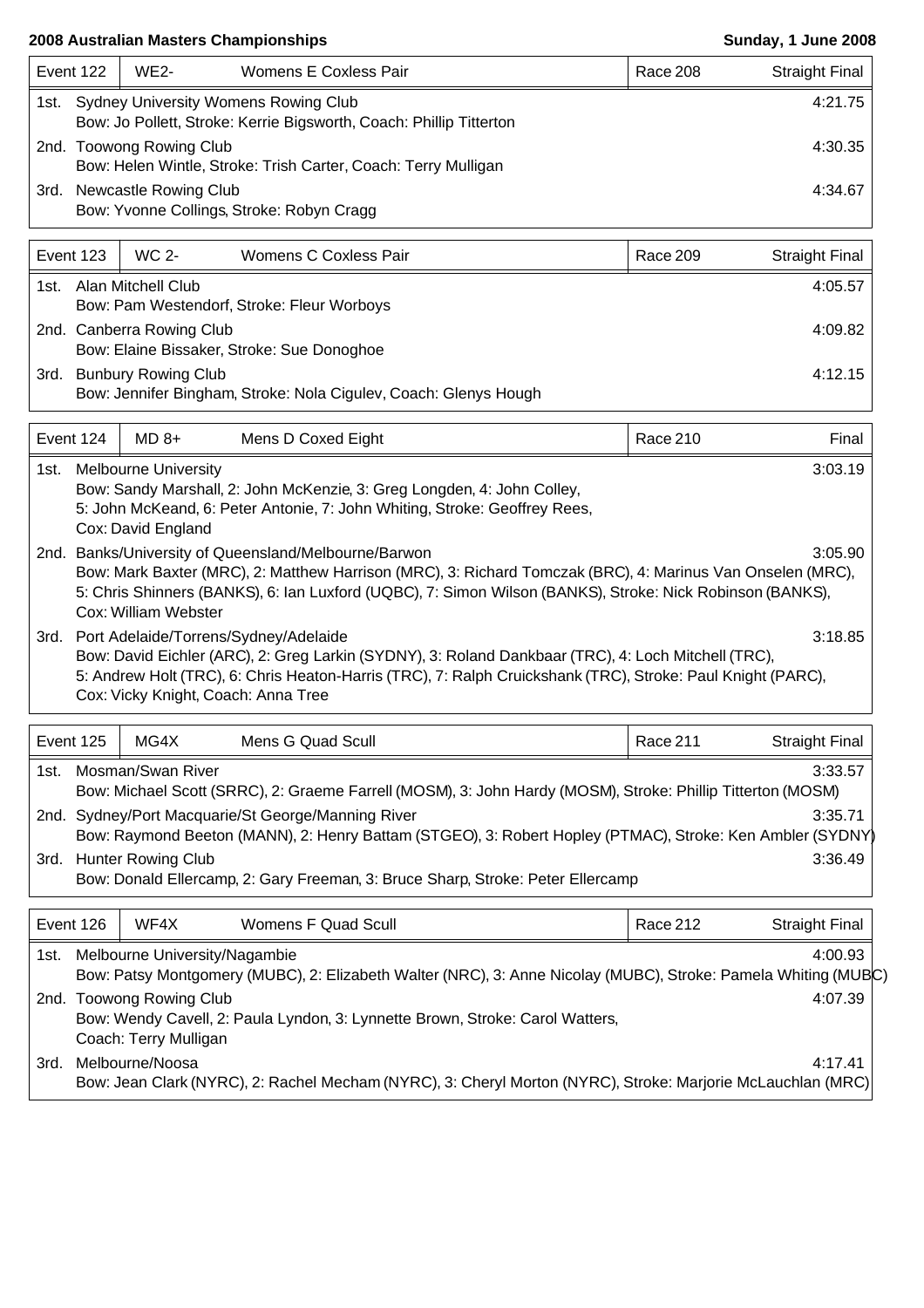$\mathsf{r}$ 

| Event 127                                                                                                                                                                                                                                                                                                              | $MJ8+$                                                                                                                                                                                                                                                                                      | Mens J Coxed Eight                                                                                                                                            | Race 213        | <b>Straight Final</b> |  |  |
|------------------------------------------------------------------------------------------------------------------------------------------------------------------------------------------------------------------------------------------------------------------------------------------------------------------------|---------------------------------------------------------------------------------------------------------------------------------------------------------------------------------------------------------------------------------------------------------------------------------------------|---------------------------------------------------------------------------------------------------------------------------------------------------------------|-----------------|-----------------------|--|--|
| 4:12.64<br>Canberra/Drummoyne/Riverside/Hawthorn/Bairnsdale<br>1st.<br>Bow: Robert Hammond (DRUMM), 2: Dick Bales (BRC), 3: Rupert Horsburgh (HAWT), 4: Ray Buchanan (CRC),<br>5: Robert Bradley (RRC), 6: Gerald Garrett (DRUMM), 7: Kenneth Griffin (DRUMM), Stroke: Michael Burgess (CRC),<br>Cox: Jacqueline Marks |                                                                                                                                                                                                                                                                                             |                                                                                                                                                               |                 |                       |  |  |
|                                                                                                                                                                                                                                                                                                                        | 2nd. Banks/Nagambie/Hawthorn/Richmond<br>4:17.54<br>Bow: Ralph Howard (BANKS), 2: Alistair Eddie (BANKS), 3: Robert Hemery (BANKS), 4: Robert Stanley (RRC),<br>5: Neil Cash (HAWT), 6: Neville Howell (NRC), 7: Don Christie (BANKS), Stroke: John Jopling (BANKS),<br>Cox: Johan Lausberg |                                                                                                                                                               |                 |                       |  |  |
| Event 128                                                                                                                                                                                                                                                                                                              | WB <sub>2</sub> X                                                                                                                                                                                                                                                                           | Womens B Double Scull                                                                                                                                         | Race 214        | <b>Straight Final</b> |  |  |
| 1st. l                                                                                                                                                                                                                                                                                                                 | Essendon/Banks                                                                                                                                                                                                                                                                              | Bow: Kate Durrant (BANKS), Stroke: Tamara McPherson (ERC)                                                                                                     |                 | 3:51.04               |  |  |
|                                                                                                                                                                                                                                                                                                                        | 2nd. Canberra Rowing Club                                                                                                                                                                                                                                                                   | Bow: Danielle Jolly, Stroke: Kerry Knowler                                                                                                                    |                 | 3:55.11               |  |  |
|                                                                                                                                                                                                                                                                                                                        |                                                                                                                                                                                                                                                                                             | 3rd. North Shore/Sydney University Womens<br>Bow: Emma MacArthur (SUWRC), Stroke: Tamsin Brew (NSHR)                                                          |                 | 3:57.20               |  |  |
| Event 129                                                                                                                                                                                                                                                                                                              | MC <sub>2</sub> X                                                                                                                                                                                                                                                                           | Mens C Double Scull                                                                                                                                           | <b>Race 215</b> | Final                 |  |  |
|                                                                                                                                                                                                                                                                                                                        | 1st. Essendon Rowing Club                                                                                                                                                                                                                                                                   | Bow: Stewart Allsop, Stroke: Bill Nugent                                                                                                                      |                 | 3:25.58               |  |  |
|                                                                                                                                                                                                                                                                                                                        | 2nd. Murwillumbah Rowing Club<br>Bow: John Ryan, Stroke: Rick Kranen                                                                                                                                                                                                                        |                                                                                                                                                               |                 | 3:28.53               |  |  |
|                                                                                                                                                                                                                                                                                                                        | 3rd. Corio Bay Rowing Club                                                                                                                                                                                                                                                                  | Bow: Richard Axe, Stroke: Peter Aberle                                                                                                                        |                 | 3:29.46               |  |  |
| Event 130                                                                                                                                                                                                                                                                                                              | Mix FGHI 4+                                                                                                                                                                                                                                                                                 | Mixed FGHI Coxed Four                                                                                                                                         | Race 216        | Division              |  |  |
| 1st.                                                                                                                                                                                                                                                                                                                   | Mercantile/Richmond/Essendon<br>Cox: Robert Wapling                                                                                                                                                                                                                                         | Bow: Marion Camiller (ERC), 2: John Seale (ERC), 3: Kathryn Penny (RRC), Stroke: Roberto Perillo (MERC),                                                      |                 | 4:40.52               |  |  |
|                                                                                                                                                                                                                                                                                                                        | <b>Cox: Katherine Phillips</b>                                                                                                                                                                                                                                                              | 2nd. Brisbane & GPS/Sunshine Coast/Murwillumbah<br>Bow: Joanne Meehan (MURW), 2: Vicki Bennett (BRIS), 3: Stephen Frith (SCRC), Stroke: Ian Mathieson (BRIS), |                 | 4:41.65               |  |  |
| 3rd.                                                                                                                                                                                                                                                                                                                   | Cardinal/Richmond<br>4:43.49<br>Bow: Judy-Ann Jones (RRC), 2: Lea Partridge (CRC), 3: Steven Lynch (CRC), Stroke: Ian Blandford (CRC),<br>Cox: Doug Renton                                                                                                                                  |                                                                                                                                                               |                 |                       |  |  |
| Event 131                                                                                                                                                                                                                                                                                                              | Mix C4+                                                                                                                                                                                                                                                                                     | Mixed C Coxed Four                                                                                                                                            | Race 217        | Division 1            |  |  |
|                                                                                                                                                                                                                                                                                                                        | Cox: Susie Palfreyman                                                                                                                                                                                                                                                                       | 1st. Alan Mitchell Club/Melbourne Argonauts<br>Bow: Sue Peacock (ALAN), 2: Meredith Williams (MARC), 3: Ian Swann (ALAN), Stroke: Rob Purdue (ALAN),          |                 | 3:49.41               |  |  |
|                                                                                                                                                                                                                                                                                                                        | 2nd. Power House Rowing Club<br>3:51.35<br>Bow: Roland Baltutis, 2: Angelo Rizzardi, 3: Kirsten Chapman, Stroke: Nicole Grant,                                                                                                                                                              |                                                                                                                                                               |                 |                       |  |  |
|                                                                                                                                                                                                                                                                                                                        | Cox: Alissa Giarratana, Coaches: Nick Inglis, Andrew Holman<br>3rd. Canberra Rowing Club<br>3:54.81<br>Bow: Tony Wilkes, 2: Emma Southcott, 3: Cate Coddington, Stroke: Jim Parodice,<br>Cox: Narelle Connor                                                                                |                                                                                                                                                               |                 |                       |  |  |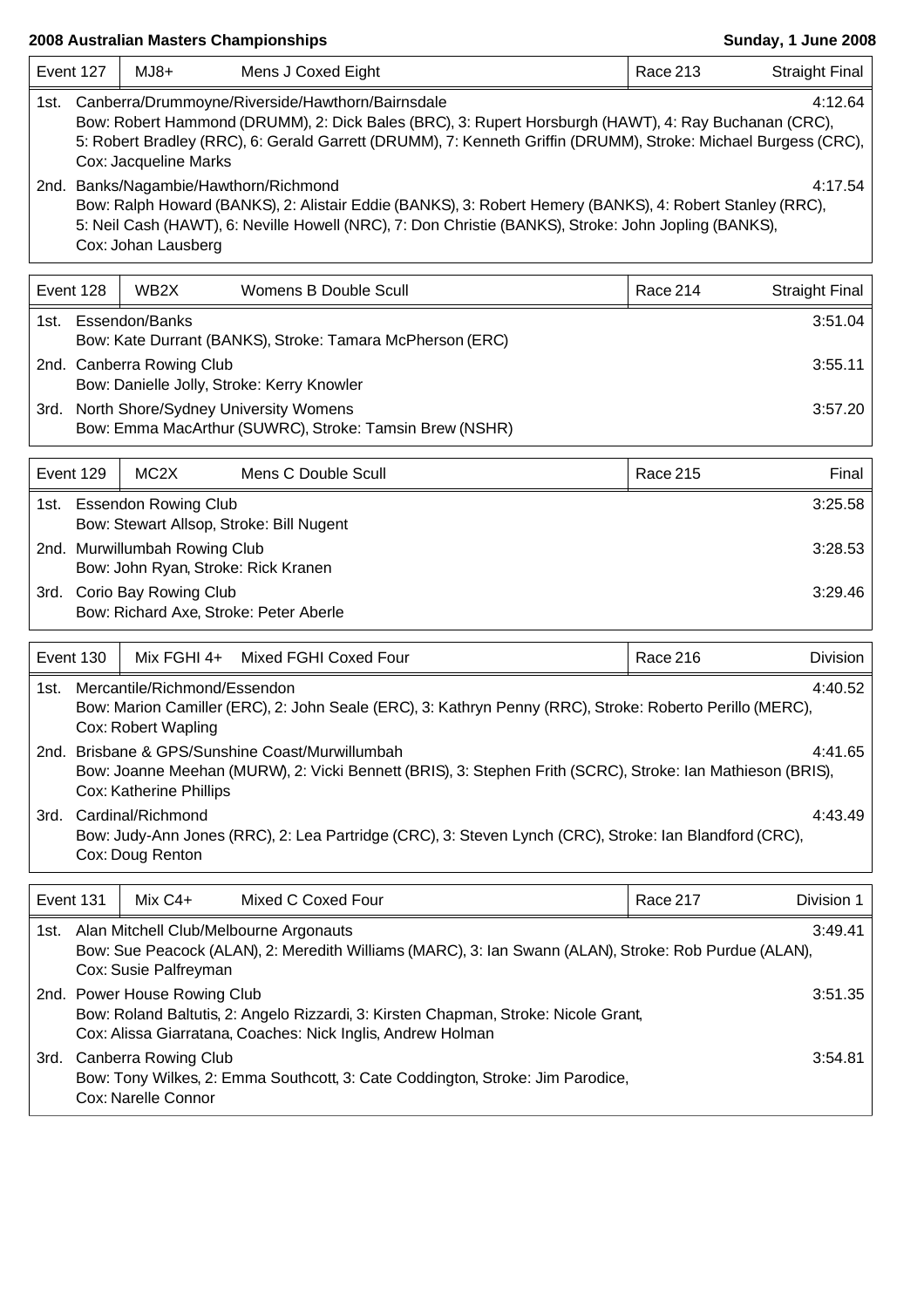| Event 131 |                                                                                                                                                                         | $Mix C4+$                                                                       | Mixed C Coxed Four                                                               | Race 218        | Division 2            |  |  |
|-----------|-------------------------------------------------------------------------------------------------------------------------------------------------------------------------|---------------------------------------------------------------------------------|----------------------------------------------------------------------------------|-----------------|-----------------------|--|--|
| 1st.      | Barwon/Alan Mitchell Club<br>3:45.74<br>Bow: Fleur Worboys (ALAN), 2: Pam Westendorf (ALAN), 3: Richard Tomczak (BRC), Stroke: Andrew Cleary (BRC),<br>Cox: Rob England |                                                                                 |                                                                                  |                 |                       |  |  |
|           | 2nd. Caulfield Grammarians Rowing Club<br>4:13.83<br>Bow: Carolyn Smith, 2: Jennifer Atkins, 3: Wayne Stange, Stroke: Michael Sisson,                                   |                                                                                 |                                                                                  |                 |                       |  |  |
| 3rd.      |                                                                                                                                                                         | Cox: Debbie Van Der Kraan<br>Melbourne Argonauts Rowing Club<br>Cox: Ron Thiele | Bow: Mardi Harrington, 2: Yvonne Coles, 3: Colin James, Stroke: Stewart Niemann, |                 | 4:33.33               |  |  |
|           | Event 132                                                                                                                                                               | Mix D2X D1                                                                      | Mixed D Double Scull Division 1                                                  | <b>Race 219</b> | <b>Division</b>       |  |  |
|           |                                                                                                                                                                         | 1st. Corio Bay Rowing Club                                                      |                                                                                  |                 | 3:51.41               |  |  |
|           |                                                                                                                                                                         | Bow: Joan Sykes, Stroke: Peter Searle                                           |                                                                                  |                 |                       |  |  |
|           |                                                                                                                                                                         | 2nd. Canberra Rowing Club<br>Bow: Pat Davoren, Stroke: Amanda Brian             |                                                                                  |                 | 3:59.42               |  |  |
|           |                                                                                                                                                                         | 3rd. New Norfolk Rowing Club<br>Bow: Carol Nichols, Stroke: Peter Nichols       |                                                                                  |                 | 4:02.06               |  |  |
|           | Event 132A                                                                                                                                                              | Mix D2X D2                                                                      | Mixed D Double Scull Division 2                                                  | <b>Race 220</b> | Division 2            |  |  |
|           |                                                                                                                                                                         | 1st. Commercial Rowing Club                                                     |                                                                                  |                 | 3:45.58               |  |  |
|           |                                                                                                                                                                         | Bow: Graeme Weston, Stroke: Mary Fenn<br>2nd. Port Macquarie Rowing Club        |                                                                                  |                 | 3:47.06               |  |  |
|           |                                                                                                                                                                         | Bow: Elizabeth Levido, Stroke: James Young                                      |                                                                                  |                 |                       |  |  |
|           |                                                                                                                                                                         | 3rd. Sydney/Canberra                                                            | Bow: Sue Donoghoe (CRC), Stroke: Ken Ambler (SYDNY)                              |                 | 3:48.06               |  |  |
|           | Event 132B                                                                                                                                                              | Mix D2X D3                                                                      | Mixed D Double Scull Division 3                                                  | Race 221        | Division 3            |  |  |
| 1st.      |                                                                                                                                                                         | <b>Carrum Rowing Club</b><br>Bow: Mary Hunter, Stroke: Ken Charge               |                                                                                  |                 | 3:54.39               |  |  |
|           |                                                                                                                                                                         | 2nd. Black Mountain Rowing Club                                                 |                                                                                  |                 | 3:54.69               |  |  |
|           |                                                                                                                                                                         | Bow: Evelyn Sommer, Stroke: Stephen Trowell                                     |                                                                                  |                 |                       |  |  |
|           |                                                                                                                                                                         | 3rd. Sunshine Coast Rowing Club<br>Bow: Russell Muller, Stroke: Donna Muller    |                                                                                  |                 | 3:57.35               |  |  |
|           | Event 132C                                                                                                                                                              | Mix D <sub>2X</sub> D <sub>4</sub>                                              | Mixed D Double Scull Division 4                                                  | <b>Race 222</b> | Division 4            |  |  |
|           |                                                                                                                                                                         | 1st. St George/Canberra                                                         |                                                                                  |                 | 3:51.15               |  |  |
|           |                                                                                                                                                                         | 2nd. Sydney Rowing Club                                                         | Bow: Kathryn Lewis (CRC), Stroke: Peter McLaren (STGEO), Coach: Bruce Williams   |                 | 3:55.87               |  |  |
|           |                                                                                                                                                                         | Bow: Kim Lloyd Jones, Stroke: Charles Lloyd Jones<br>3rd. Tamar Rowing Club     |                                                                                  |                 | 3:57.25               |  |  |
|           |                                                                                                                                                                         | Bow: Sally Walker, Stroke: Fenton Jones                                         |                                                                                  |                 |                       |  |  |
|           | Event 133                                                                                                                                                               | WCOC1X                                                                          | Womens Champion of Champions                                                     | <b>Race 223</b> | <b>Straight Final</b> |  |  |
| 1st.      |                                                                                                                                                                         | Nagambie Rowing Club                                                            |                                                                                  |                 | 4:35.40               |  |  |
|           | <b>Elizabeth Walter</b><br>2nd. Wendouree - Ballarat Rowing Club<br>4:42.64                                                                                             |                                                                                 |                                                                                  |                 |                       |  |  |
|           |                                                                                                                                                                         | Leanne Martin<br>3rd. Melbourne University                                      |                                                                                  |                 | 4:42.93               |  |  |
|           | Pamela Whiting                                                                                                                                                          |                                                                                 |                                                                                  |                 |                       |  |  |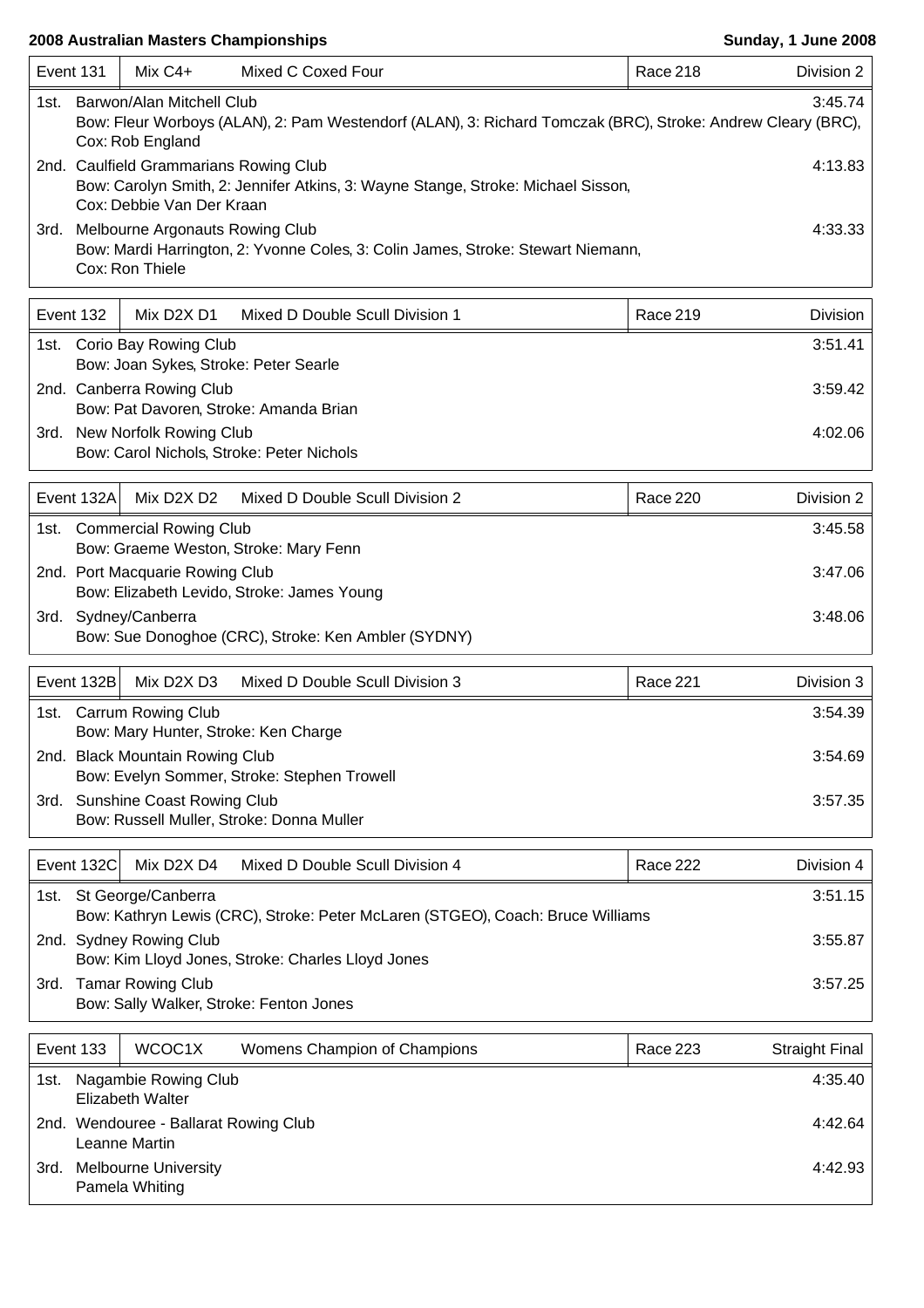$\overline{\phantom{a}}$ 

| Event 134                                            | MCOC1X                                       | Mens Champion of Champions | Race 224 | Straight Final |
|------------------------------------------------------|----------------------------------------------|----------------------------|----------|----------------|
|                                                      | 1st. Swan River Rowing Club<br>George Xouris |                            |          | 4:42.98        |
| 2nd. Melbourne University<br>4:45.55<br>Geoff Haslam |                                              |                            |          |                |
| John Banks                                           | 3rd. Mannum Rowing Club                      |                            |          | 4:51.23        |

|      | Event 136                                                                                                                                                                                                                                                                                                                                                | MI4X                                                 | Mens I Quad Scull                                                                                                                                                                                             | Race 239        | <b>Straight Final</b> |  |  |  |
|------|----------------------------------------------------------------------------------------------------------------------------------------------------------------------------------------------------------------------------------------------------------------------------------------------------------------------------------------------------------|------------------------------------------------------|---------------------------------------------------------------------------------------------------------------------------------------------------------------------------------------------------------------|-----------------|-----------------------|--|--|--|
| 1st. | Canberra/Drummoyne<br>4:43.92<br>Bow: Gerald Garrett (DRUMM), 2: Kenneth Griffin (DRUMM), 3: Ray Buchanan (CRC), Stroke: Barrie Denny (CRC)                                                                                                                                                                                                              |                                                      |                                                                                                                                                                                                               |                 |                       |  |  |  |
|      | Event 137                                                                                                                                                                                                                                                                                                                                                | MG 2-                                                | Mends G Coxless Pair                                                                                                                                                                                          | <b>Race 240</b> | <b>Straight Final</b> |  |  |  |
| 1st. |                                                                                                                                                                                                                                                                                                                                                          | <b>Mosman Rowing Club</b>                            | Bow: John Hardy, Stroke: Graeme Farrell                                                                                                                                                                       |                 | 4:03.08               |  |  |  |
|      |                                                                                                                                                                                                                                                                                                                                                          | 2nd. Toowong Rowing Club                             | Bow: Jim Garner, Stroke: Peter Jell, Coach: Terry Mulligan                                                                                                                                                    |                 | 4:08.02               |  |  |  |
|      | 3rd. Black Mountain/Canberra<br>4:12.07<br>Bow: David Coles (CRC), Stroke: Alex Leitch (BMRC)                                                                                                                                                                                                                                                            |                                                      |                                                                                                                                                                                                               |                 |                       |  |  |  |
|      | Event 138<br>$WD 8+$<br>Womens D Coxed Eight<br>Race 241<br><b>Straight Final</b>                                                                                                                                                                                                                                                                        |                                                      |                                                                                                                                                                                                               |                 |                       |  |  |  |
| 1st. | Corio Bay/Alan Mitchell Club/Melbourne Argonauts/Melbourne University/Essendon<br>3:36.08<br>Bow: Dawn Giltrap (ERC), 2: Carolyn Hosking (ALAN), 3: Pamela Whiting (MUBC), 4: Leanne Ambrose (ALAN),<br>5: Meredith Williams (MARC), 6: Debbie Clingeleffer-Woodford (CBRC), 7: Pam Westendorf (ALAN), Stroke: Leisa Wilson (CI<br>Cox: Susie Palfreyman |                                                      |                                                                                                                                                                                                               |                 |                       |  |  |  |
|      |                                                                                                                                                                                                                                                                                                                                                          | 2nd. Toowong Rowing Club                             | Bow: Angelina Ellis, 2: Helen Wintle, 3: Robyn Huttenmeister, 4: Marion Elliott,<br>5: Heather Warren, 6: Paula Lyndon, 7: Penny Mercer, Stroke: Julie Bourne,<br>Cox: Daniel Licastro, Coach: Terry Mulligan |                 | 3:41.43               |  |  |  |
| 3rd. |                                                                                                                                                                                                                                                                                                                                                          | <b>Canberra Rowing Club</b><br>Cox: Jacqueline Marks | Bow: Jenny Harber, 2: Anita Preiner, 3: Mary Comfort, 4: Karen McVicker,<br>5: Sally Clear, 6: Caroline Pfahl, 7: Janet Farnan, Stroke: Suzanne Hartley,                                                      |                 | 3:58.89               |  |  |  |

|      | Event 139                                                                                                          | MF 2X | Mens F Double Scull | Race 242 | Final I |
|------|--------------------------------------------------------------------------------------------------------------------|-------|---------------------|----------|---------|
| 1st. | Canberra Rowing Club                                                                                               |       |                     |          | 3:36.69 |
|      | Bow: Peter Maclaren, Stroke: John Simson<br>2nd. Melbourne University<br>Bow: Paul McSweeney, Stroke: Geoff Haslam |       |                     |          | 3:39.22 |
| 3rd. | Melbourne Rowing Club<br>Bow: Paul Bridgeford, Stroke: Ray Young                                                   |       |                     |          | 3:43.62 |

|      | Event 140                                                                                                                                                               | MD4X                                                | Mens D Quad Scull                                                                                                                                     |  | Race 243 | Final   |
|------|-------------------------------------------------------------------------------------------------------------------------------------------------------------------------|-----------------------------------------------------|-------------------------------------------------------------------------------------------------------------------------------------------------------|--|----------|---------|
| 1st. |                                                                                                                                                                         | <b>Essendon Rowing Club</b><br>Coach: Scott Riddell | Bow: Tim Juzefowicz, 2: Richard Saul, 3: Stewart Allsop, Stroke: Bill Nugent,                                                                         |  |          | 3:08.26 |
|      | 2nd. Murwillumbah/Sunshine Coast/Commercial<br>Bow: Graeme Weston (CRC), 2: John Ryan (MURW), 3: Brent O'Keefe (SCRC), Stroke: Rick Kranen (MURW),<br>Coach: Ron Brisby |                                                     |                                                                                                                                                       |  |          | 3:17.32 |
| 3rd. |                                                                                                                                                                         |                                                     | Sydney/Port Macquarie/Brisbane Water<br>Bow: David Cullen (BRISW), 2: James Young (PTMAC), 3: Ken Ambler (SYDNY), Stroke: Charles Lloyd Jones (SYDNY) |  |          | 3:18.14 |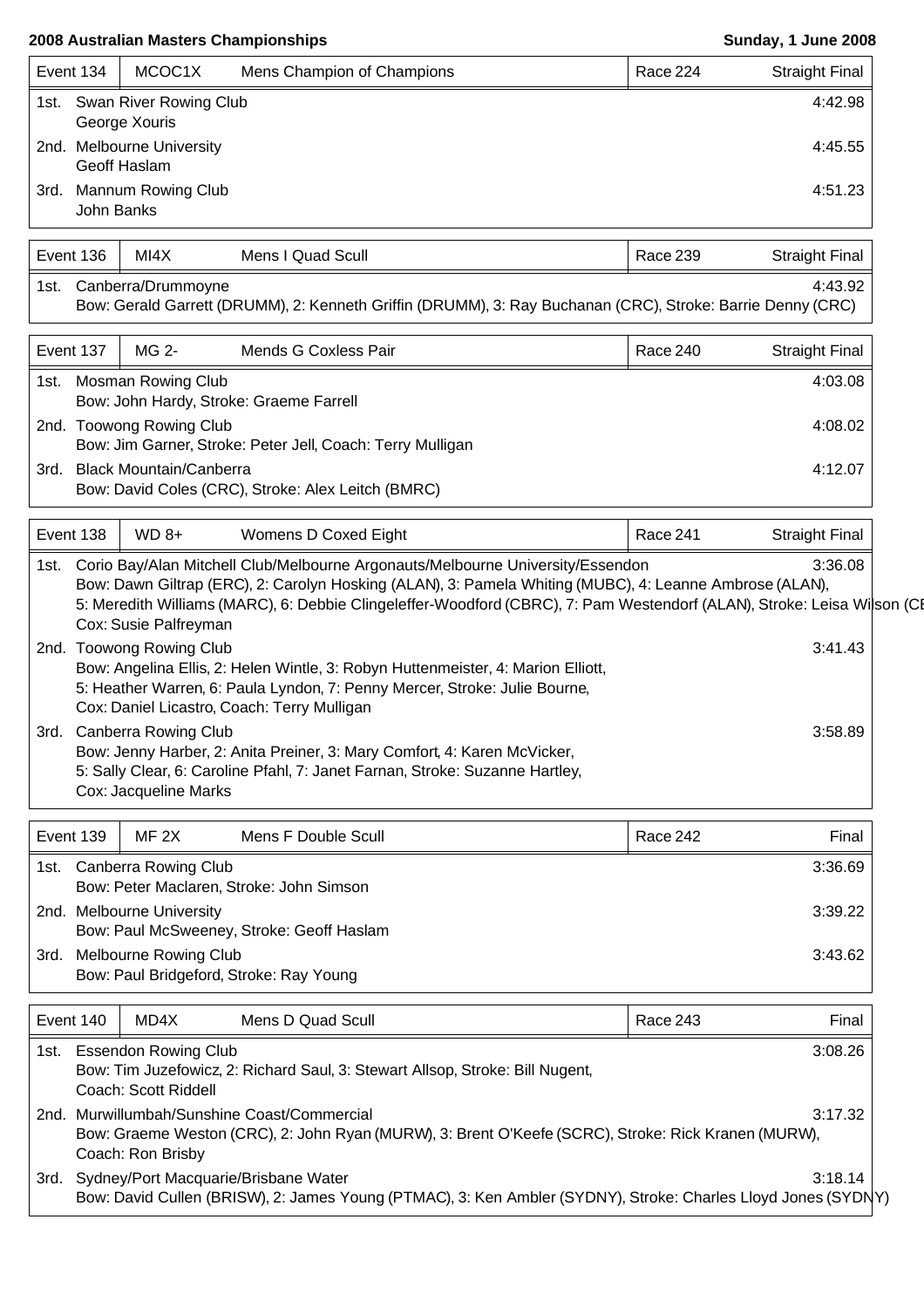| Event 141<br>MA 4+<br>Mens A Coxed Four<br>Race 244<br>1st. Toowong Rowing Club<br>Bow: Peter Atkins, 2: Adrian Howard, 3: Paul Taylor, Stroke: Tristan Mott,<br>Cox: Mark Alexander, Coaches: Keiran Dwyer, Terry Mulligan<br>2nd. Power House/Essendon<br>Bow: Jeff Walker (ERC), 2: Stuart Smart (ERC), 3: Shane O'Connor-Smith (PHRC), Stroke: Nick Inglis (PHRC),<br>Cox: Alissa Giarratana, Coach: Andrew Holman<br>3rd. Power House Rowing Club<br>Bow: Malcolm Glover, 2: Alexander Inglis, 3: Nicholas Hatjiandreou, Stroke: Andrew Holman,<br>Cox: Nicole Grant, Coach: Nick Inglis | <b>Straight Final</b><br>3:12.66<br>3:14.55<br>3:15.61<br>Final<br>3:50.61 |
|-----------------------------------------------------------------------------------------------------------------------------------------------------------------------------------------------------------------------------------------------------------------------------------------------------------------------------------------------------------------------------------------------------------------------------------------------------------------------------------------------------------------------------------------------------------------------------------------------|----------------------------------------------------------------------------|
|                                                                                                                                                                                                                                                                                                                                                                                                                                                                                                                                                                                               |                                                                            |
|                                                                                                                                                                                                                                                                                                                                                                                                                                                                                                                                                                                               |                                                                            |
|                                                                                                                                                                                                                                                                                                                                                                                                                                                                                                                                                                                               |                                                                            |
|                                                                                                                                                                                                                                                                                                                                                                                                                                                                                                                                                                                               |                                                                            |
| Event 143<br>Race 245<br>WE4X<br>Womens E Quad Scull                                                                                                                                                                                                                                                                                                                                                                                                                                                                                                                                          |                                                                            |
| 1st. Mosman Rowing Club<br>Bow: Kathryn Alexander, 2: Anne Taylor, 3: Margaret Small, Stroke: Elizabeth Burrows                                                                                                                                                                                                                                                                                                                                                                                                                                                                               |                                                                            |
| 2nd. Riverside/Murray Bridge<br>Bow: Ute Wegener (MBRC), 2: Gordana Kalanj (RRC), 3: Caroline Mussared (RRC), Stroke: Debra White (RRC)                                                                                                                                                                                                                                                                                                                                                                                                                                                       | 3:57.57                                                                    |
| 3rd. Canberra Rowing Club<br>Bow: Margaret Pentony, 2: Suzanne Goddard, 3: Anne Charlton, Stroke: Kath Wellman                                                                                                                                                                                                                                                                                                                                                                                                                                                                                | 3:58.85                                                                    |
| Event 144<br>MH <sub>2X</sub><br>Mens H Double Scull<br>Race 246                                                                                                                                                                                                                                                                                                                                                                                                                                                                                                                              | <b>Straight Final</b>                                                      |
| 1st. Nagambie Rowing Club<br>Bow: Neville Howell, Stroke: Mike Walter, Coach: Neville Smith                                                                                                                                                                                                                                                                                                                                                                                                                                                                                                   | 4:07.36                                                                    |
| 2nd. Hunter Rowing Club                                                                                                                                                                                                                                                                                                                                                                                                                                                                                                                                                                       | 4:07.91                                                                    |
| Bow: Donald Ellercamp, Stroke: Peter Ellercamp<br>3rd. Armidale/North Shore<br>Bow: John James (NSHR), Stroke: John Sypkens (ARMID)                                                                                                                                                                                                                                                                                                                                                                                                                                                           | 4:22.47                                                                    |
| $WB$ 4+<br>Womens B Coxed Four<br>Event 145<br>Race 247                                                                                                                                                                                                                                                                                                                                                                                                                                                                                                                                       | <b>Straight Final</b>                                                      |
| 1st. Power House Rowing Club<br>Bow: Kate Andrews, 2: Kirsten Chapman, 3: Yvette Gray, Stroke: Victoria Fields,<br>Cox: Alissa Giarratana                                                                                                                                                                                                                                                                                                                                                                                                                                                     | 3:54.49                                                                    |
| 2nd. Yarra Yarra Rowing Club<br>Bow: Wendy Schumer, 2: Susie Pringle, 3: Jenny Yann, Stroke: Melinda Paulin,<br>Cox: Susannah Schoeffel, Coach: Neville Smith                                                                                                                                                                                                                                                                                                                                                                                                                                 | 4:06.89                                                                    |
| Melbourne Argonauts Rowing Club<br>3rd.<br>Bow: Annie O'Shea, 2: Skye Anson, 3: Elizabeth Cole, Stroke: Catherine Young,<br>Cox: Ron Thiele                                                                                                                                                                                                                                                                                                                                                                                                                                                   | 4:13.76                                                                    |
| Event 146<br><b>Womens B Coxless Four</b><br><b>WB 4-</b><br>Race 248                                                                                                                                                                                                                                                                                                                                                                                                                                                                                                                         | <b>Straight Final</b>                                                      |
| 1st. Power House/Canberra/Black Mountain<br>Bow: Danielle Jolly (CRC), 2: Suzanne Nermutova (BMRC), 3: Kerry Knowler (CRC), Stroke: Fleur Spriggs (PHRC)                                                                                                                                                                                                                                                                                                                                                                                                                                      | 3:47.73                                                                    |
| 2nd. Leichhardt/Drummoyne<br>Bow: Yasmine Finnegan (DRUMM), 2: Phillipa Cumming (DRUMM), 3: Diane Williams (LEICH), Stroke: Deanna Fekete (LEIC                                                                                                                                                                                                                                                                                                                                                                                                                                               | 3:59.13                                                                    |
| Event 147<br>WG2X<br>Womens G Double Scull<br>Race 249                                                                                                                                                                                                                                                                                                                                                                                                                                                                                                                                        | <b>Straight Final</b>                                                      |
| 1st. Balmain/Noosa                                                                                                                                                                                                                                                                                                                                                                                                                                                                                                                                                                            | 4:35.57                                                                    |
| Bow: Jean Clark (NYRC), Stroke: Lynette Skelton (BALM)<br>2nd. Port Macquarie/Hunter                                                                                                                                                                                                                                                                                                                                                                                                                                                                                                          | 4:43.56                                                                    |

Bow: Jeanette Beeton (HUNT), Stroke: Carry Williamson (PTMAC) 3rd. Port Adelaide/Riverside 5:45.62 Bow: Jan Wallent (RRC), Stroke: Pauline Wood (PARC)